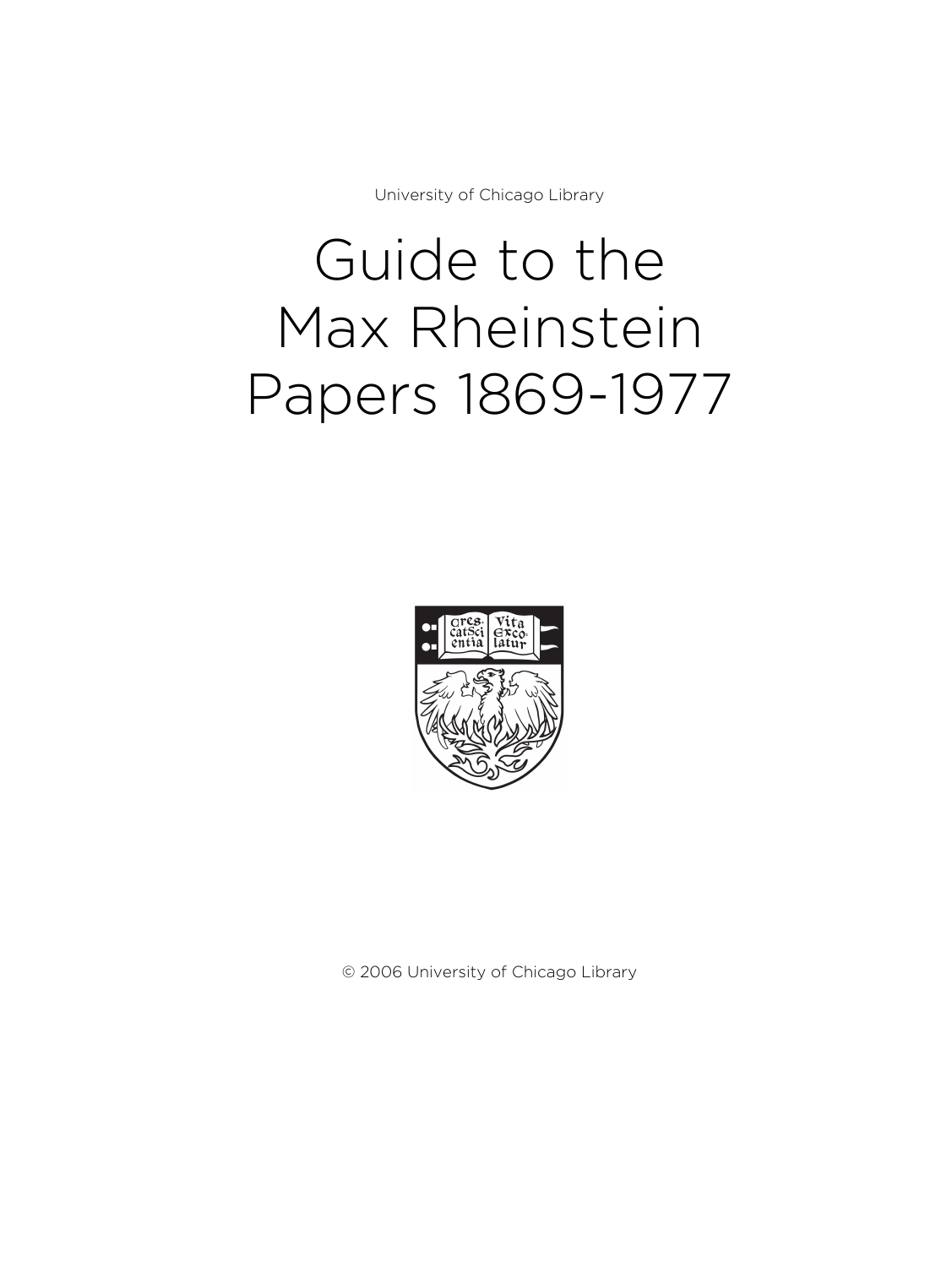# **Table of Contents**

| Descriptive Summary                                         | 3              |
|-------------------------------------------------------------|----------------|
| Information on Use                                          | 3              |
| Access                                                      | 3              |
| Citation                                                    | $\mathfrak{Z}$ |
| <b>Biographical Note</b>                                    | 3              |
| Scope Note                                                  | 4              |
| <b>Related Resources</b>                                    | 6              |
| Subject Headings                                            | 6              |
| <b>INVENTORY</b>                                            | 6              |
| Series I: Biographical                                      | 6              |
| Series II: Correspondence                                   | 9              |
| Series III: Writings                                        | 49             |
| Subseries 1: Lecture and Addresses                          | 49             |
| Subseries 2: Articles and Reviews                           | 57             |
| Subseries 3: Monographs and Syllabi                         | 66             |
| Series IV: Subject Files                                    | 69             |
| Series V: Course Materials                                  | 75             |
| Subseries 1: Pre-1933                                       | 75             |
| Subseries 2: Post-1933                                      | 76             |
| Subseries 3: Students' Papers                               | 81             |
| Series VI: Glendon, Mary Ann. State, Law, and Family (1977) | 82             |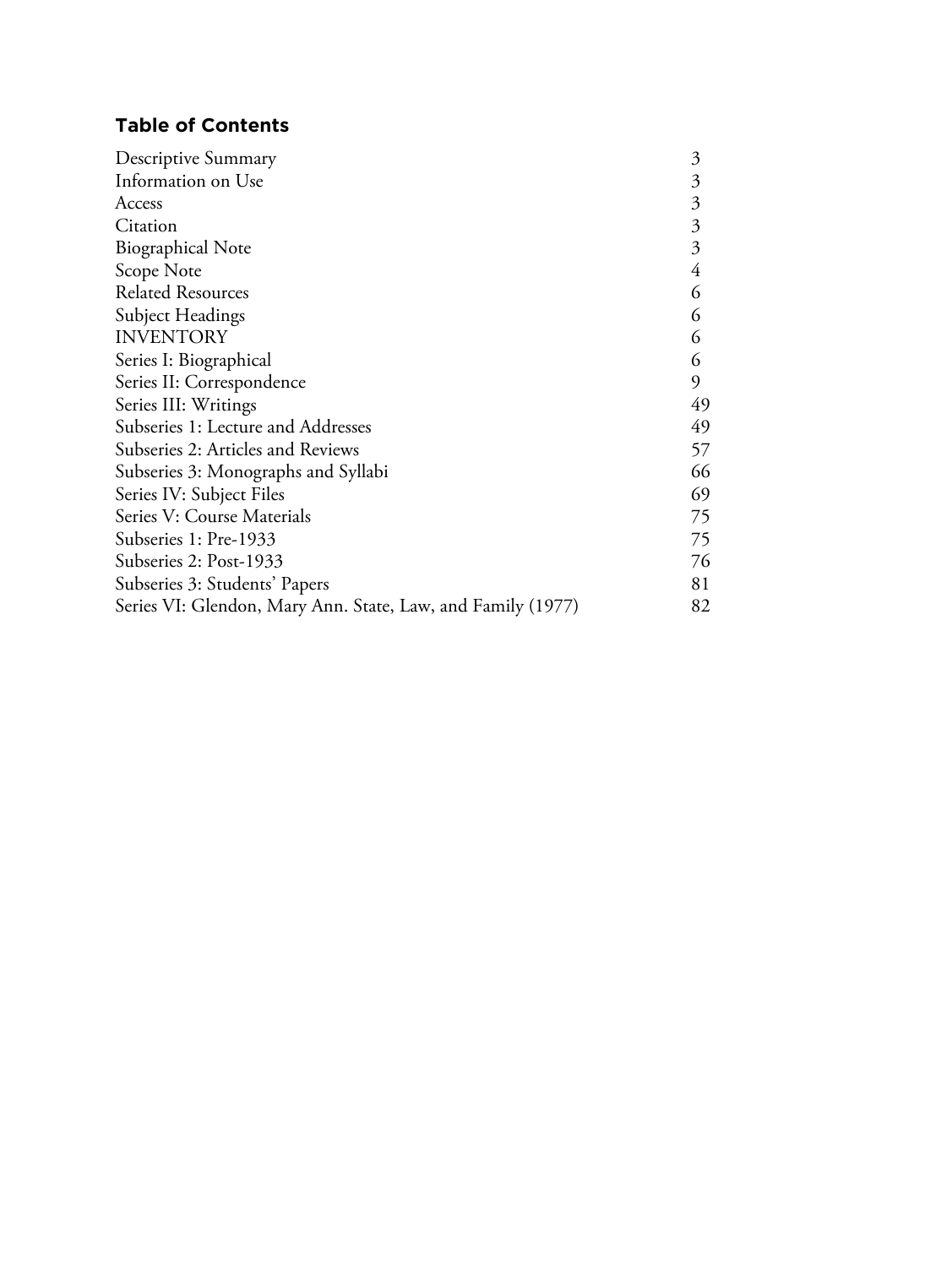## **Descriptive Summary**

| <b>Identifier</b> | <b>ICU.SPCL.RHEINSTEIN</b>                                                                                                                                                                                                                                                                                                                                                                                                                                                                                                                                                                                                                                                             |
|-------------------|----------------------------------------------------------------------------------------------------------------------------------------------------------------------------------------------------------------------------------------------------------------------------------------------------------------------------------------------------------------------------------------------------------------------------------------------------------------------------------------------------------------------------------------------------------------------------------------------------------------------------------------------------------------------------------------|
| <b>Title</b>      | Rheinstein, Max. Papers                                                                                                                                                                                                                                                                                                                                                                                                                                                                                                                                                                                                                                                                |
| Date              | 1869-1977                                                                                                                                                                                                                                                                                                                                                                                                                                                                                                                                                                                                                                                                              |
| <b>Size</b>       | 51 linear feet (102 boxes)                                                                                                                                                                                                                                                                                                                                                                                                                                                                                                                                                                                                                                                             |
| <b>Repository</b> | Special Collections Research Center<br>University of Chicago Library<br>1100 East 57th Street<br>Chicago, Illinois 60637 U.S.A.                                                                                                                                                                                                                                                                                                                                                                                                                                                                                                                                                        |
| <b>Abstract</b>   | Max Rheinstein (1899-1977) Lawyer and Professor, University of Chicago.<br>The Papers document Rheinstein's career as a lawyer and teacher with<br>expertise in international and comparative law, family law, and the conflict<br>of laws. Included are personal and professional correspondence, writings,<br>drafts of books, lectures, reviews, articles, subject files, course materials,<br>student papers, biographical and family material, and memorabilia. Also<br>includes material relating to the Foreign Law Program at the University<br>of Chicago. Correspondents include Tullio Ascarelli, Reimer von Borries,<br>Mauro Cappelletti, Roscoe Pound, and Hessel Yntema |

## **Information on Use**

## **Access**

No restrictions.

## **Citation**

When quoting material from this collection, the preferred citation is: Rheinstein, Max. Papers, [Box #, Folder #], Special Collections Research Center, University of Chicago Library

# **Biographical Note**

Max Rheinstein was born in 1899 in Bad Kreuznach, Rhineland, but was brought up and educated in Munich, Bavaria. In World War I he served in an artillery regiment of the German army stationed on the Italian front after the collapse of the Austrian armies. After the war he attended the University of Munich where he received a doctorate of law in 1924. Two years later, he left Munich for Berlin to assume the position of researcher and librarian at the Kaiser Wilhelm Institute of Foreign and International Private Law. There he was recognized as an expert in the field and consulted by the government in matters of foreign law.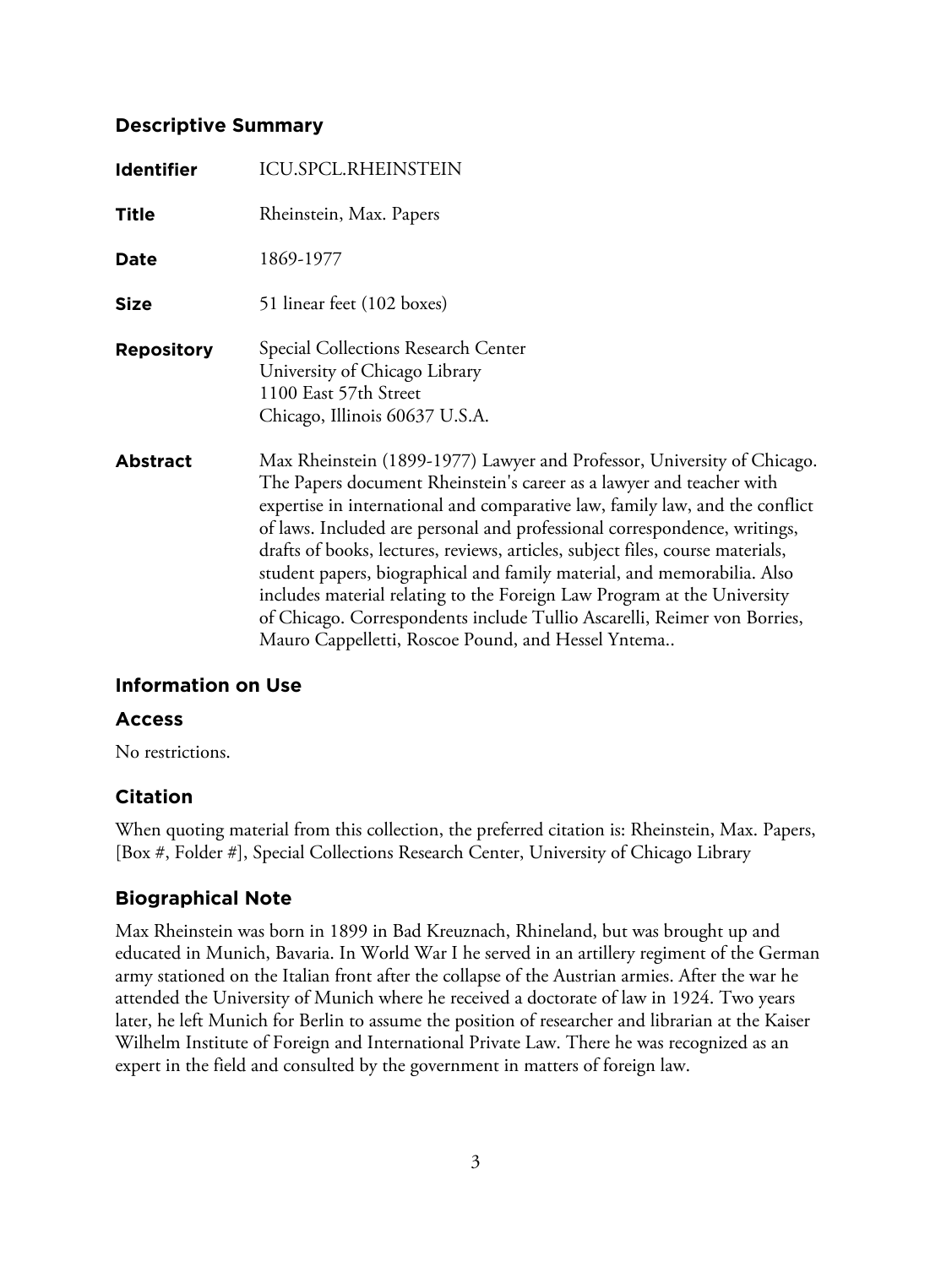Rheinstein met Elizabeth (Lilly) Abele in Berlin where she was a librarian at the Institute. They were married in 1929, and their only child, John (nicknamed Hans or Bummel) was born in 1930.

In September 1933 Rheinstein came to the United States to study at Columbia University and Harvard Law School on a Rockefeller Foundation fellowship. Upon its completion in 1935 he chose to remain in America; his collection of newspaper clippings indicates that he had been closely following the political situation in Germany. Rheinstein<sup>8</sup>s first professional appointment in the United States was at the University of Chicago where he was a visiting professor of law in 1935. The following year he was appointed Max Pam assistant professor of comparative law; in 1942 he attained the rank of full professor.

In 1946 and 1947, Rheinstein joined the legal staff of the Office of Military Government of Germany, United States Sector (OMGUS); he advised the US military government on the reform of German law. Both officially and privately Rheinstein supported a policy of conciliatory reconstruction, lest zealous denazification should turn the German people against democracy and retard their economic recovery.

Rheinstein developed an international reputation as a legal expert in the areas of international and comparative law, family law, the conflict of laws, and the law of decedents  $\boxtimes$  estates. He was visiting professor at the universities of Puerto Rico (1943), Wisconsin (1945), Michigan (1948), Louisiana State (1949), Frankfurt (1953), Cambridge (1955), Tokyo (1961), and Brussels (1964). He held professorships at the International University of Comparative Studies in Luxembourg from 1958-1960 and the International Faculty of Comparative Law in Strasbourg from 1962 on. In 1962 he was also awarded an honorary professorship by the University of Freiburg.

At the University of Chicago Rheinstein was instrumental in the development of the Foreign Law Program, which trained American common lawyers in the two major systems of civil law, the German and the French (which is a derivative of the Napoleonic Code). After his retirement, Rheinstein remained active in the fields of comparative and family law. In 1972 he published Marriage Stability, Divorce and the Law at the University of Chicago Press. During the 1970s, he collaborated with a former student, Mary Ann Glendon, on two projects. The two were the American editors of the International Encyclopaedia of Comparative Law. He also helped edit Glendon<sup>8</sup> book, State, Law and Family. Rheinstein died on July 9, 1977, while vacationing in Bad Gastein, Austria.

## **Scope Note**

The papers of Max Rheinstein include personal and professional materials and are divided into six series

Series I: Biographical

The material in this section is primarily personal; it is comprised of four boxes of materials dating from the turn of the century to the late 1960s. It contains documents, student notebooks,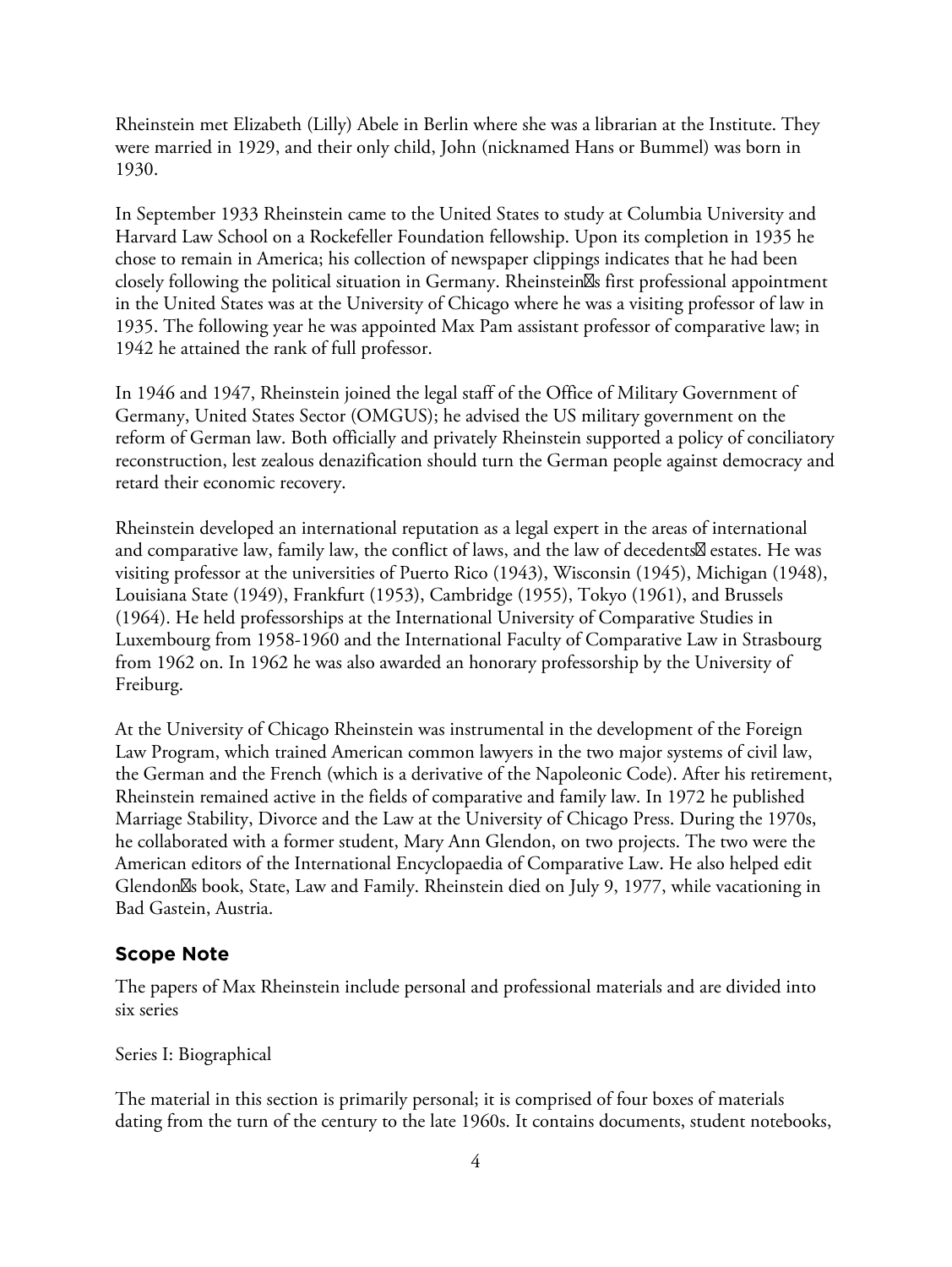newspaper clippings, invitations and lecture announcements. There are notebooks from the elementary school and Gymnasium years which demonstrate the education typical of Germany at the turn of the century, as well as various materials dating from Rheinstein $\mathbb{S}_s$  years in law school. This series also contains a miscellaneous collection of World War I and Weimar Republic documents, posters, and memorabilia.

## Series II. Correspondence

This series consists of Rheinstein<sup>8</sup>s personal and professional correspondence with family, friends, and legal scholars in many countries. Among his correspondents are Judge Paul Alexander, Tullio Ascarelli, Stojan Bayitch, Reimar von Borries, Mauro Cappelletti, Hans Dölle, Hüseyin Nail Kubali, Jean Limpens, Roscoe Pound, Ernst Rabel, Manuel Rodriguez-Ramos, Felipe de Sola-Canizares, Hessel Yntema, and Konrad Zweigert. There is an extensive series of correspondence concerning the Foreign Law Program, which contains letters to prospective students and to faculty members concerning the aims of the program and its operation. There is also the correspondence between Rheinstein and various professional organizations such as the American Bar Association.

## Series III. Writings

This series is subdivided into Lectures and Addresses, Articles and Reviews, and Monographs and Syllabi. All are arranged in alphabetical order; dates of publication or presentation are included where known. In general, the writings cover the entire range of Rheinstein<sup>8</sup>s interests with a particular emphasis on comparative law and marriage law. Since Rheinstein was keenly interested in international events, there are a large number of lectures, articles, and reviews on current events. Most of the lectures, regardless of subject, are in outline form or in rough draft rather than fully written out.

#### Series IV. Subject Files

The subject files are contained in Boxes 69 through 82:6 and consist of materials relating to legal consultations, the International Encyclopaedia of Comparative Law, Rheinstein $\mathbb{S}$ s involvement in the attempt to staff emerging African legal institutions with American and European scholars (S.A.I.L.E.R.), the UNESCO study on research in the social sciences, and the attempt in the 1950s to establish a Comparative Law Research Center at the University of Chicago.

#### Series V. Course Materials

This series is subdivided into pre-1933 courses which Rheinstein taught in Germany, arranged alphabetically by subject matter, post-1933 courses, and student papers. The course materials themselves include Rheinstein<sup>g</sup>s lecture notes, class handouts, and examination questions.

Series VI: Glendon, Mary Ann. State, Law, and Family (1977)

This series contains the manuscripts and notes which Rheinstein edited for Mary Ann Glendon<sup>I</sup>s State, Law and Family.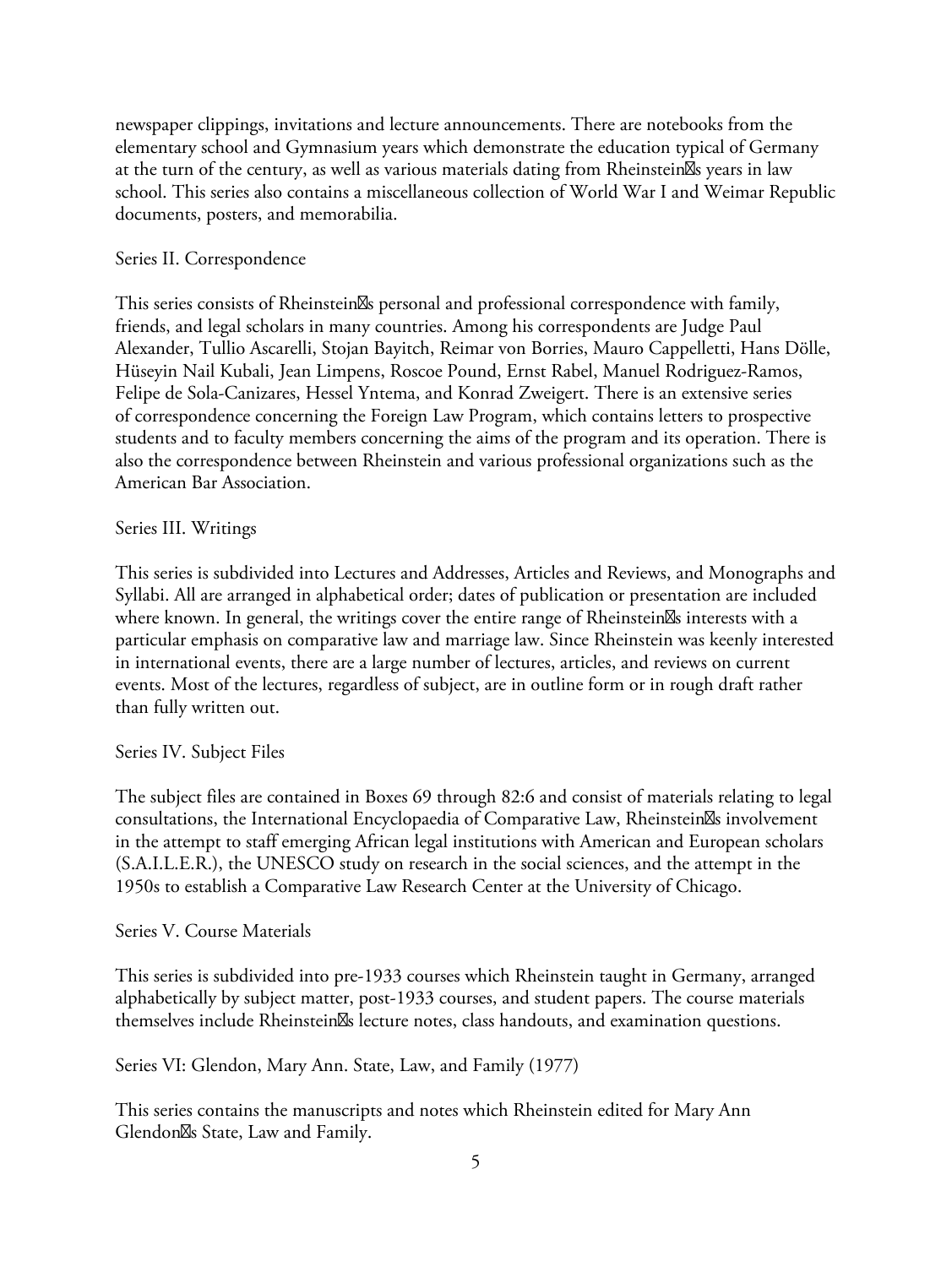## **Related Resources**

The following related resources are located in the Department of Special Collections:

http://www.lib.uchicago.edu/e/spcl/select.html

# **Subject Headings**

- Ascarelli, Tullio, 1903-1959
- Borries, Reimer von
- Cappelletti, Mauro
- Pound, Roscoe, 1870-1964
- Rheinstein, Max, 1899-
- Yntema, Hessel E. (Hessel Edward), 1891-
- University of Chicago. Law School
- International law
- Comparative law
- Domestic relations
- Law teachers
- Law teachers United States
- Lawyers

## **INVENTORY**

## **Series I: Biographical**

#### **Box 1**

**Folder 1**

Biographical information

#### **Box 1**

#### **Folder 2**

"Rheinstein, Max," Who's Who articles

#### **Box 1**

# **Folder 3**

Bibliographies, partial

# **Box 1**

#### **Folder 4**

Max Rheinstein's Writings: A Bibliography, typescript and bound copy

#### **Box 1**

# **Folder 5**

Miscellaneous family correspondence, wedding announcements, death announcements, 1869-1910

#### **Box 1**

#### **Folder 6**

Family wedding programs, newspaper clippings

## **Box 1**

## **Folder 7**

Parents' wedding contract; Correspondence between parents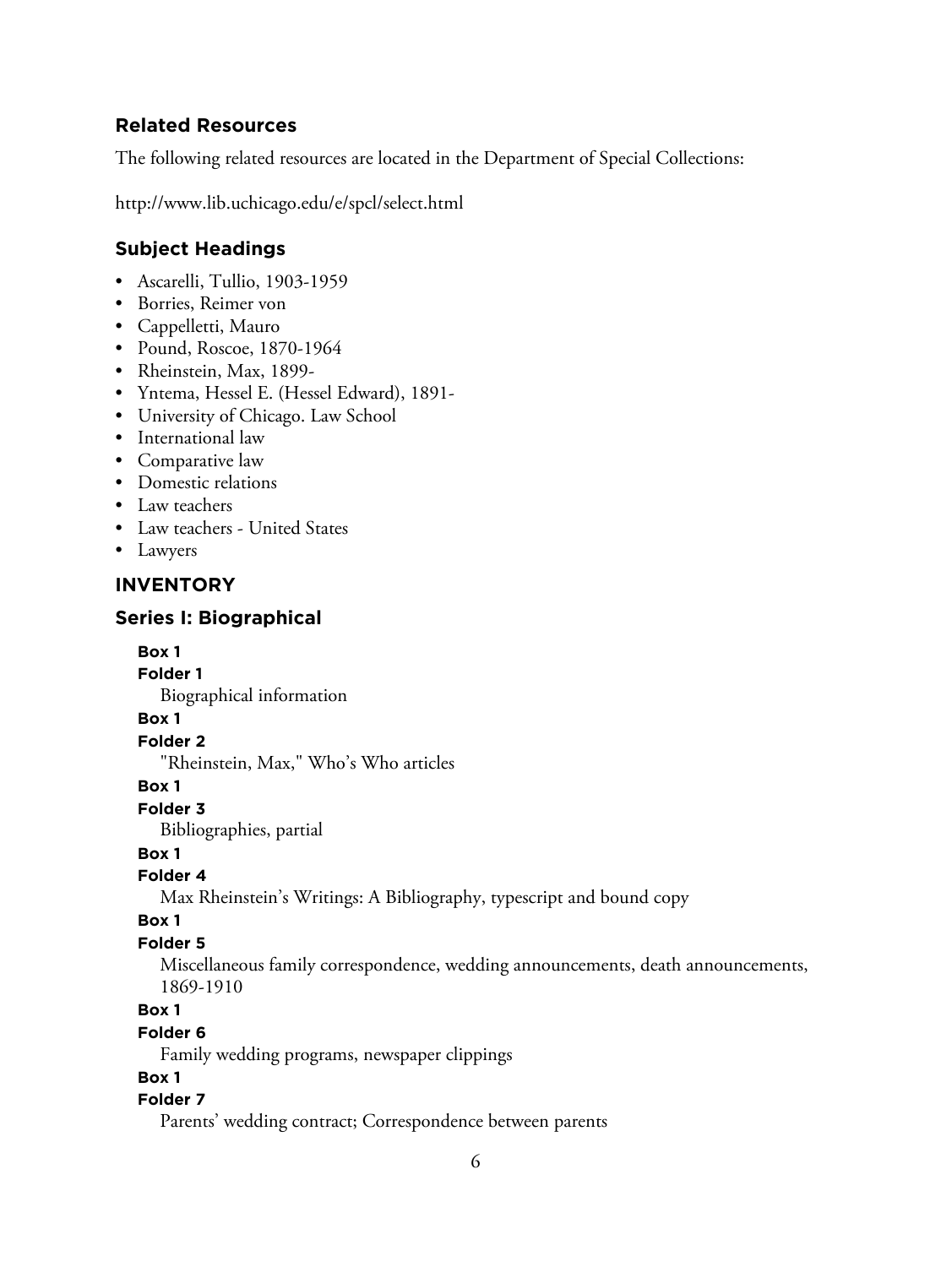**Box 1**

#### **Folder 8**

Elementary and Gymnasium grades, 1905-1917

#### **Box 1**

#### **Folder 9**

Miscellaneous personal documents

- Konfirmations-Zeugnis
- Reise-Pass
- Bayerischer Pfadfinderbund Cards and notebook
- Stunden-Plan

#### **Box 1**

## **Folder 10**

Miscellaneous printed materials, School discipline codes, Posters

# **Box 1**

## **Folder 11-12**

Class notebooks

## **Box 2**

**Folder 1-2**

Class notebooks

## **Box 2**

## **Folder 3**

Bayerischer Wehrkraftsverein, Ortsgruppe München personnel records, drafting projects

## **Box 2**

## **Folder 4-5**

Jungmannentrup 74 personnel files and duty rosters

#### **Box 2**

#### **Folder 6**

German Army documents, War post cards

#### **Box 2**

**Folder 7**

Post-war printed materials

#### **Box 2**

**Folder 8**

Cultural materials from the Weimar Republic

#### **Box 2**

## **Folder 9**

Stocks, bonds, stamps and money of the Weimar Republic

#### **Box 2**

## **Folder 10**

Student documents, Universität München

# **Box 2**

#### **Folder 11**

Course handouts, Weimar Constitution

# **Box 2**

## **Folder 12**

Course handouts, case study questions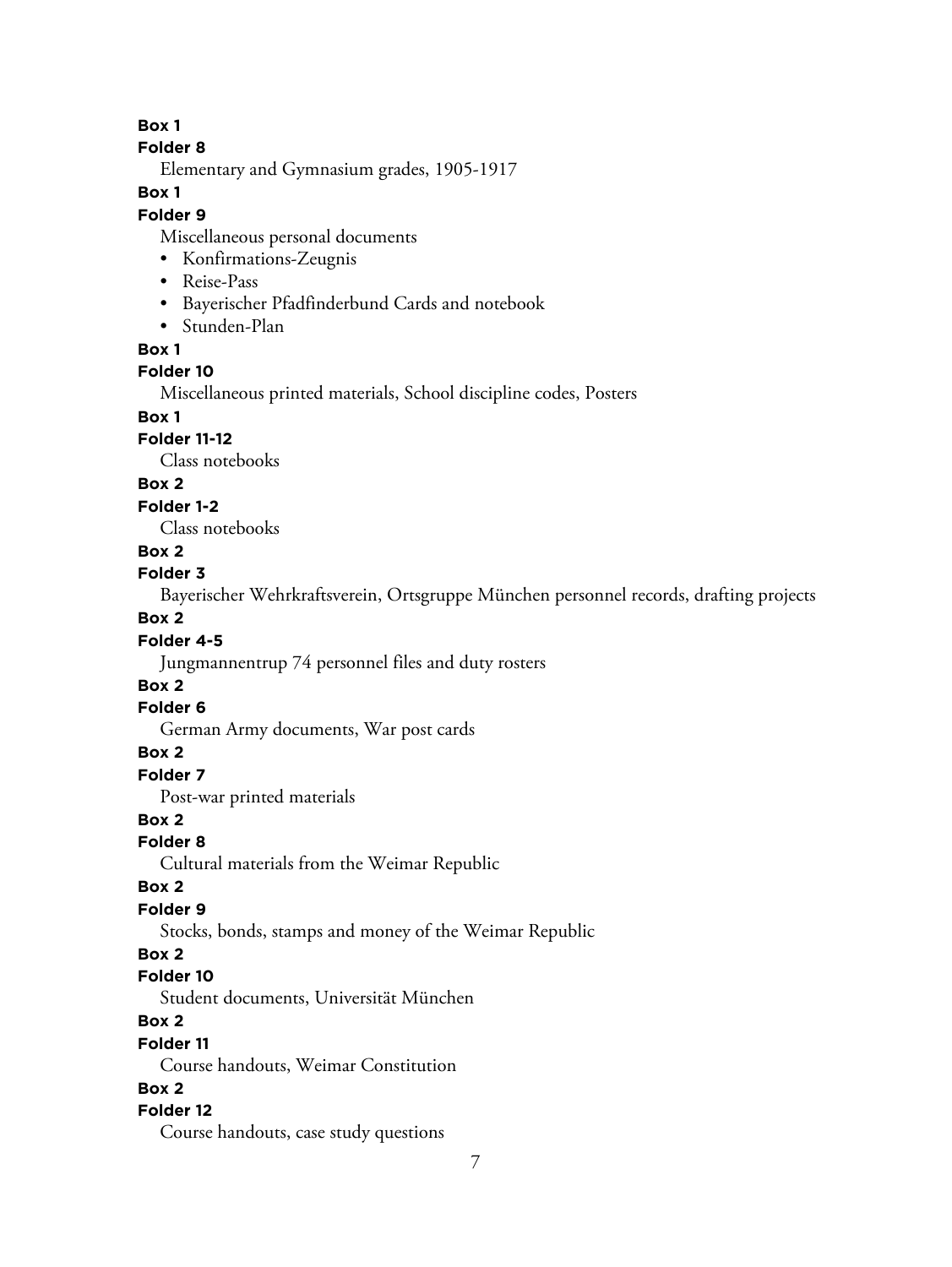#### **Box 2**

#### **Folder 13**

Case book on German property law

# **Box 3**

## **Folder 1**

German private law, case study questions

# **Box 3**

# **Folder 2**

Professor Kisch, Grundriss zur Vorlesung über Zivilprozessrecht zweiten Teil, with MR's notes interspersed

#### **Box 3**

# **Folder 3-4**

Class notebooks

## **Box 3**

## **Folder 5**

Exams, 1920-1925

## **Box 3**

#### **Folder 6**

Allianz und Stuttgarter Verein, German stocks

## **Box 3**

# **Folder 7**

Miscellaneous documents, German

# **Box 3**

#### **Folder 8**

American letters of introduction; Claim for restitution against the German government

#### **Box 3**

## **Folder 9**

Universidad de Puerto Rico, visiting lecturer

#### **Box 4**

## **Folder 1**

OMGUS (Office of the Military Government of Germany, United States Sector)

#### **Box 4**

#### **Folder 2**

German Youth Group

#### **Box 4**

#### **Folder 3**

Miscellaneous organizations and speaking engagements

#### **Box 4**

#### **Folder 4**

Reparation from the BRD

#### **Box 4**

#### **Folder 5**

Clippings about Rheinstein

## **Box 4**

#### **Folder 6**

Lecture and conference announcements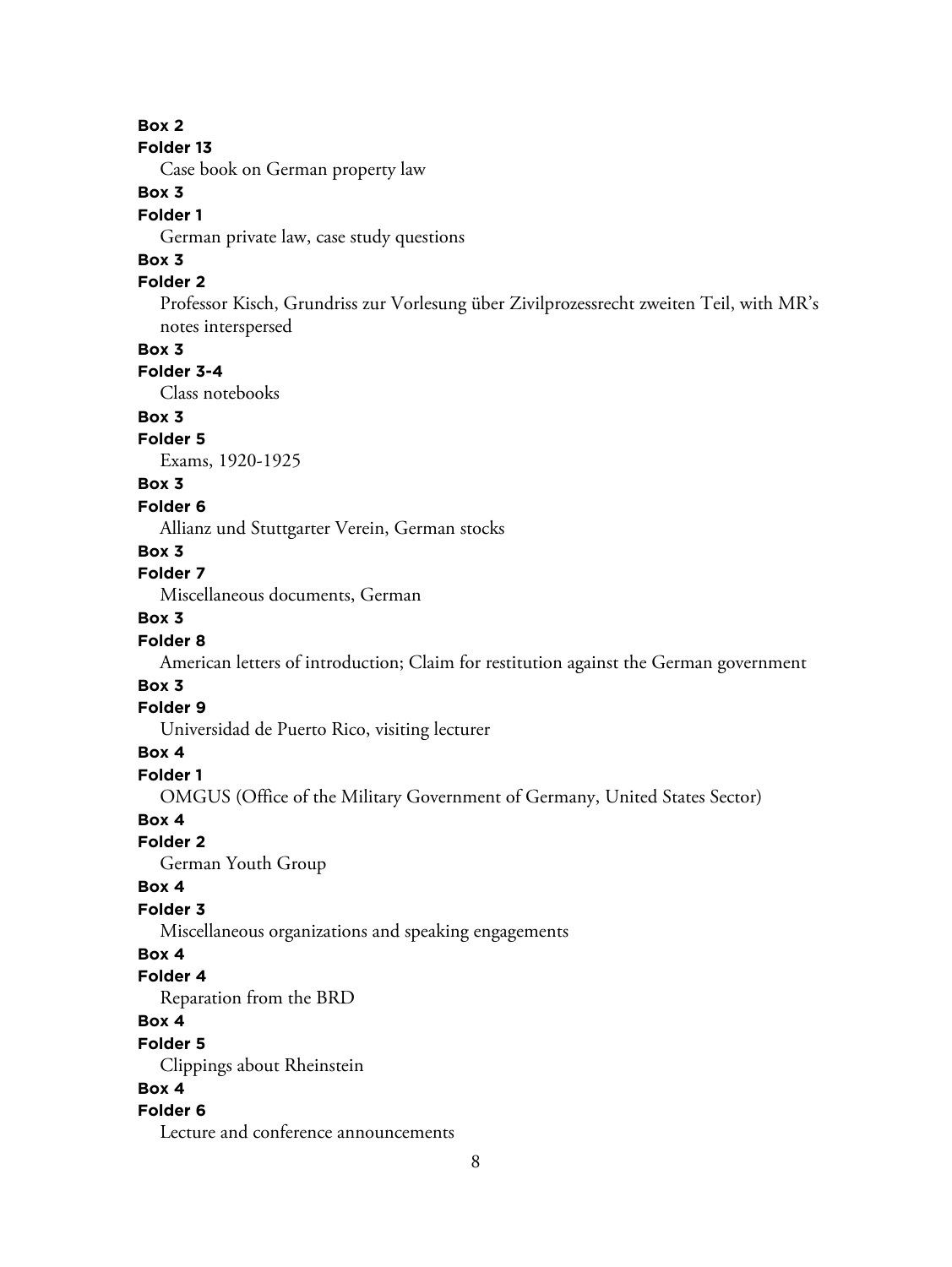**Box 4 Folder 7** Miscellaneous invitations **Box 4 Folder 8** Miscellaneous **Box 4 Folder 9** Insurance claim **Box 4 Folder 10** Japan visit **Box 4 Folder 11** Thirtieth anniversary of appointment to the Law Faculty **Box 4 Folder 12** Seventieth birthday and Festschrift **Box 4 Folder 13** Clippings about MR **Box 4 Folder 14** Lecture and conference announcements **Box 4 Folder 15** Miscellaneous invitations **Box 4 Folder 16** Miscellaneous **Box 4 Folder 17** Lily Rheinstein personal **Series II: Correspondence Box 5 Folder 1** Aa-Ak

**Box 5 Folder 2** Al **Box 5 Folder 3** Am **Box 5**

**Folder 4**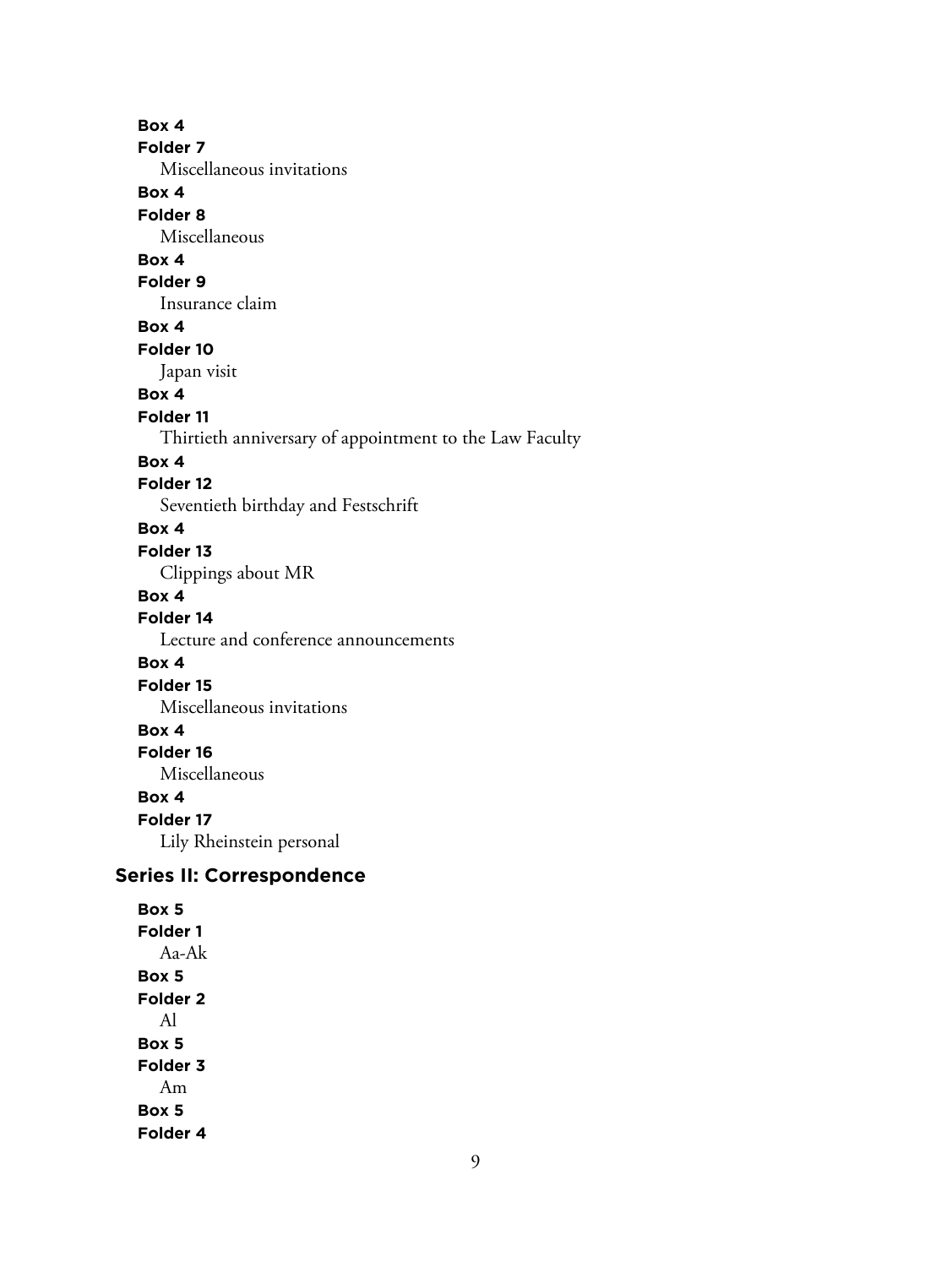An-Ap **Box 5 Folder 5** Ar **Box 5 Folder 6** As-Az **Box 5 Folder 7** Abe, Hakaru **Box 5 Folder 8-9** Académie Internationale de Droit Comparé **Box 6 Folder 1-2** Académie Internationale de Droit Comparé **Box 6 Folder 3** Achermann, Peter **Box 6 Folder 4** Alexander, Paul **Box 6 Folder 5** American Academy of Arts and Sciences **Box 6 Folder 6** American Academy of Matrimonial Lawyers **Box 6 Folder 7-8** American Association for the Comparative Study of Law **Box 6 Folder 9-10** American Bar Association **Box 7 Folder 1-2** American Bar Association **Box 7 Folder 3** American Council of Learned Societies **Box 7 Folder 4-5** American Foreign Law Association **Box 7 Folder 6-7** American Journal of Comparative Law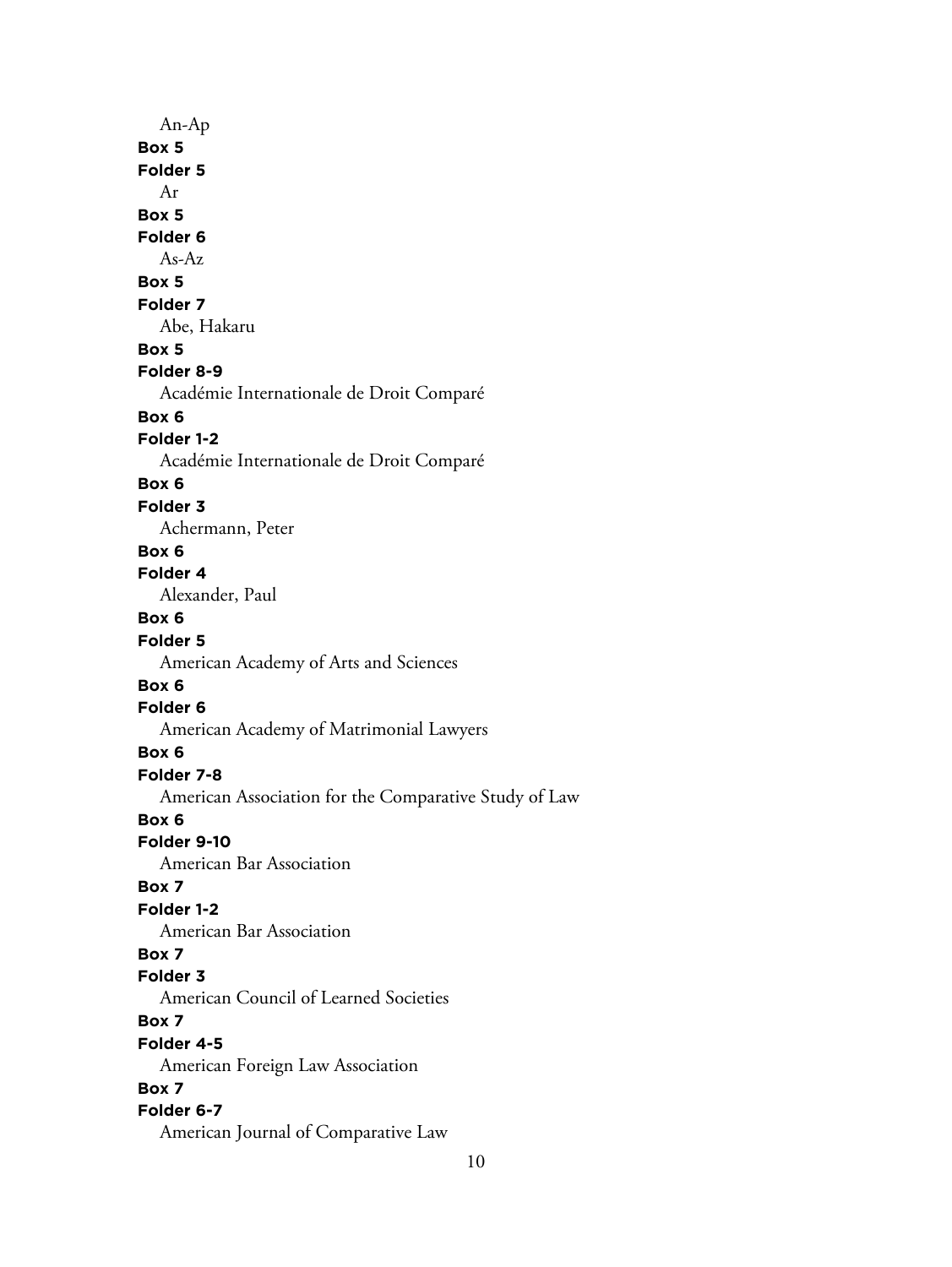**Box 8 Folder 1** American Society for Legal History **Box 8 Folder 2** American Society for Political and Legal Philosophy **Box 8 Folder 3** American Society of International Law **Box 8 Folder 4** Anderson, David **Box 8 Folder 5** Anderson, J. N. D. (Norman) **Box 8 Folder 6** Arkansas Law Review **Box 8 Folder 7** Arnholm, Carl Jacob **Box 8 Folder 8** Ascarelli, Tullio, Marcell and Gianni **Box 8 Folder 9** Association for the Comparative Study of Law **Box 8 Folder 10** Association Internationale de Droit Comparé **Box 8 Folder 11** Association Internationale des Sciences Juridiques **Box 8 Folder 12** Association of American Law Schools **Box 8 Folder 13** Association of the Bar of New York City **Box 9 Folder 1** Avins, Alfred **Box 9 Folder 2-3** Ba **Box 9**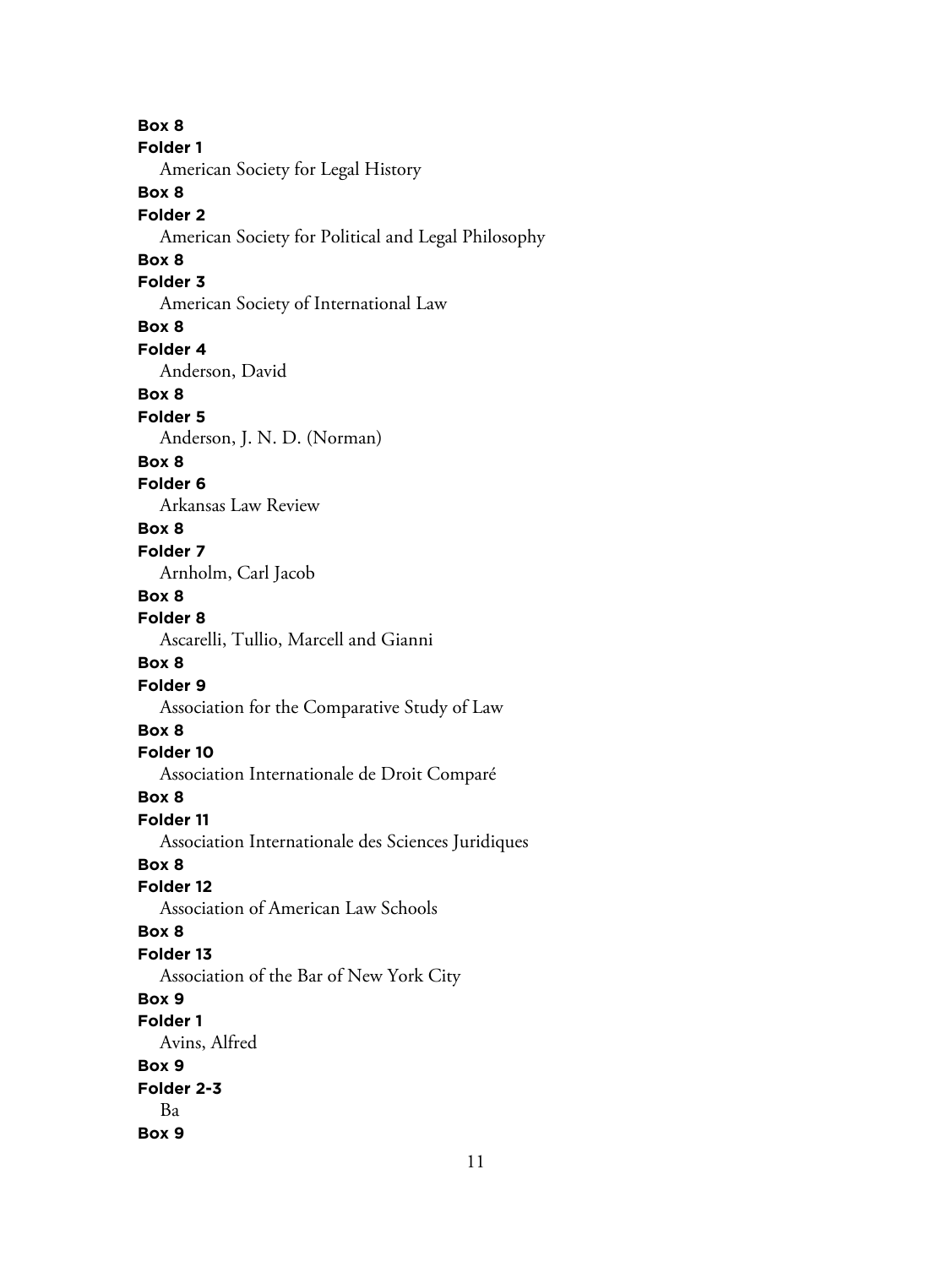**Folder 4-5** Be **Box 9 Folder 6** Bi **Box 9 Folder 7** Bl **Box 9 Folder 8** Bo **Box 10 Folder 1** Bo **Box 10 Folder 2-3** Br **Box 10 Folder 4** Bu **Box 10 Folder 5** Bu-By **Box 10 Folder 6** Baade, Hans **Box 10 Folder 7** Bainbridge, John S. **Box 10 Folder 8** Baker, Russell **Box 10 Folder 9** Bayitch, Stojan **Box 10 Folder 10** Baxter, Ian F. G. **Box 10 Folder 11** Beitzke, Günter **Box 10 Folder 12** Bennett, Howard **Box 10 Folder 13**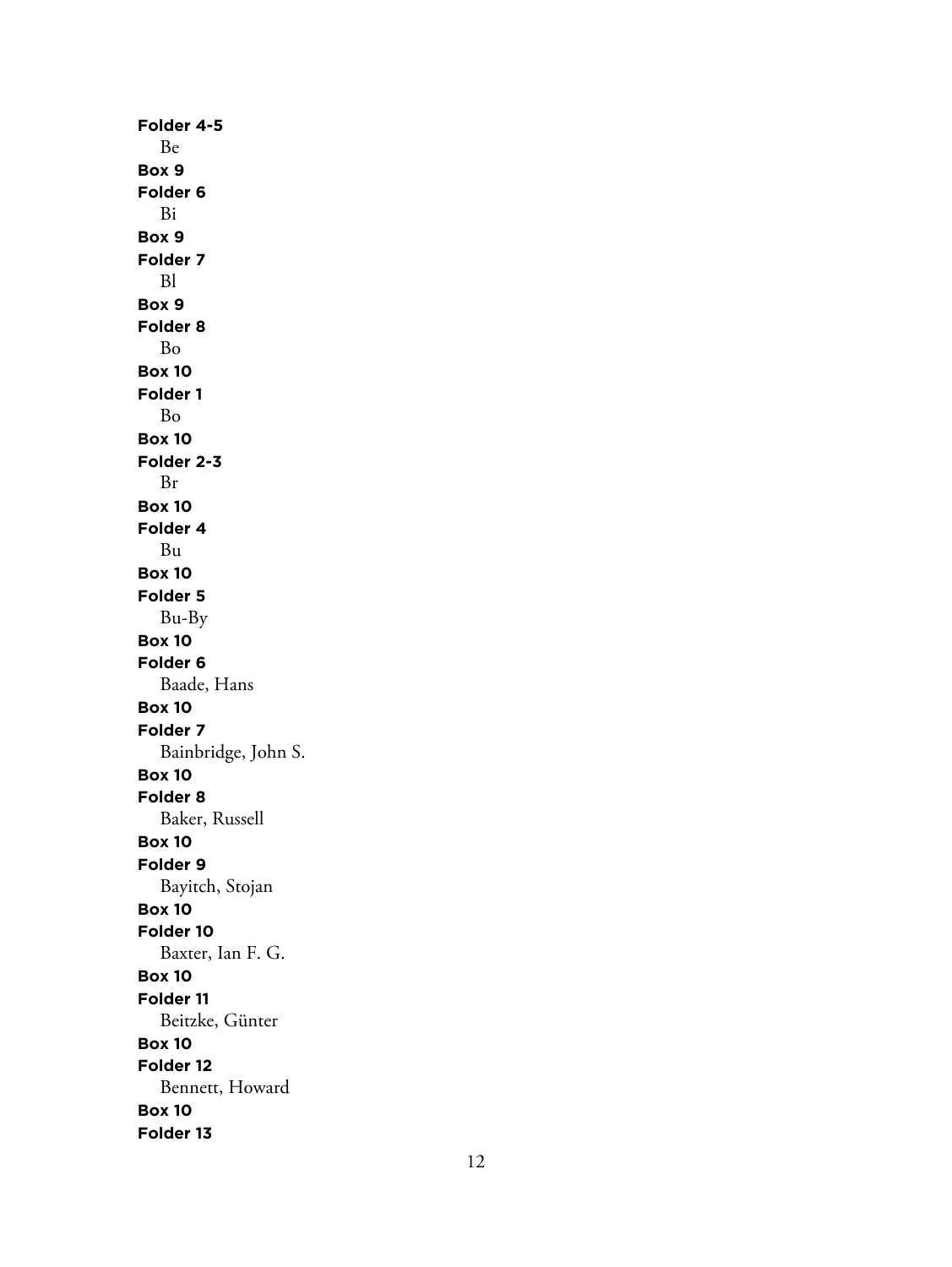Bentsi-Enchill, Kwamena **Box 11 Folder 1** Bergsten, Eric E. **Box 11 Folder 2** Berman, Harold J. **Box 11 Folder 3** Bigelow, Harry A. **Box 11 Folder 4** Blagojevic, Borislav **Box 11 Folder 5** Blake, Daniel **Box 11 Folder 6** Blanc-Jouvan, Xavier **Box 11 Folder 7** Blegvad, Britt-Mari Persson **Box 11 Folder 8** Blumenwitz, Dieter **Box 11 Folder 9** Bobbs-Merrill **Box 11 Folder 10** Bodenheimer, Edgar **Box 11 Folder 11** Boeker, Alexander **Box 11 Folder 12** Bohannan, Paul **Box 11 Folder 13** Bolgar, Vera **Box 11 Folder 14** Bolla, Giangastone **Box 11 Folder 15** Borgese, Elisabeth Mann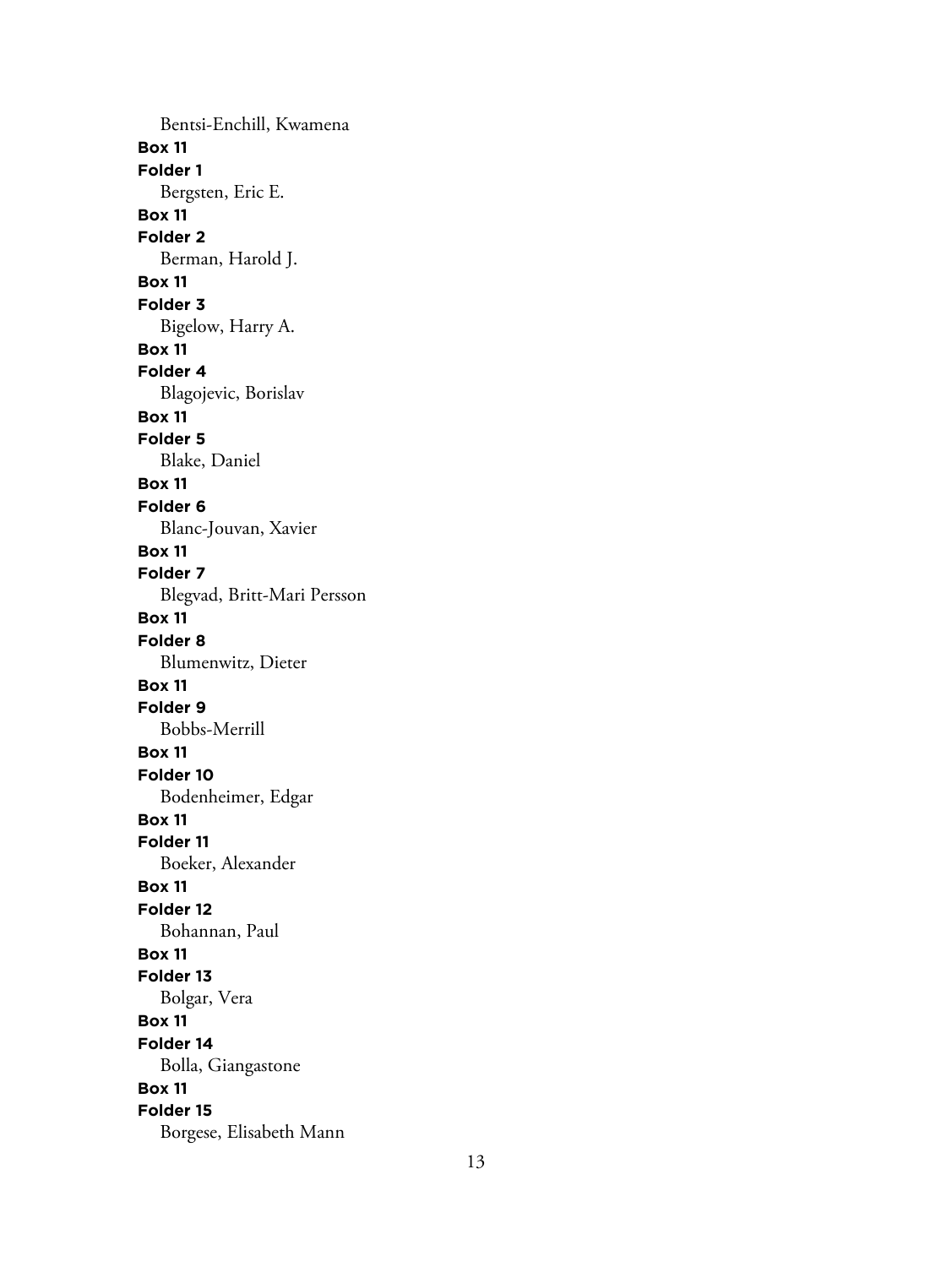**Box 11 Folder 16-17** Borries, Reimer von **Box 12 Folder 1-5** Borries, Reimer von **Box 12 Folder 6** Borysewicz, Michel **Box 12 Folder 7** Bradway, John S. **Box 12 Folder 8** Brière de 1'Isle, Georges **Box 12 Folder 9** Broel-Plateris, Alexander **Box 13 Folder 1** Brown, Boveri and Co. **Box 13 Folder 2** Brusiin, Otto **Box 13 Folder 3** Bucher, Friederike **Box 13 Folder 4** Buenger, Karl **Box 13 Folder 5** Buhlmann, Hans-Dieter **Box 13 Folder 6** Bursler, Norman **Box 13 Folder 7** von Busekist, Ottot **Box 13 Folder 8** Buxbaum, David C. **Box 13 Folder 9** B, general **Box 13**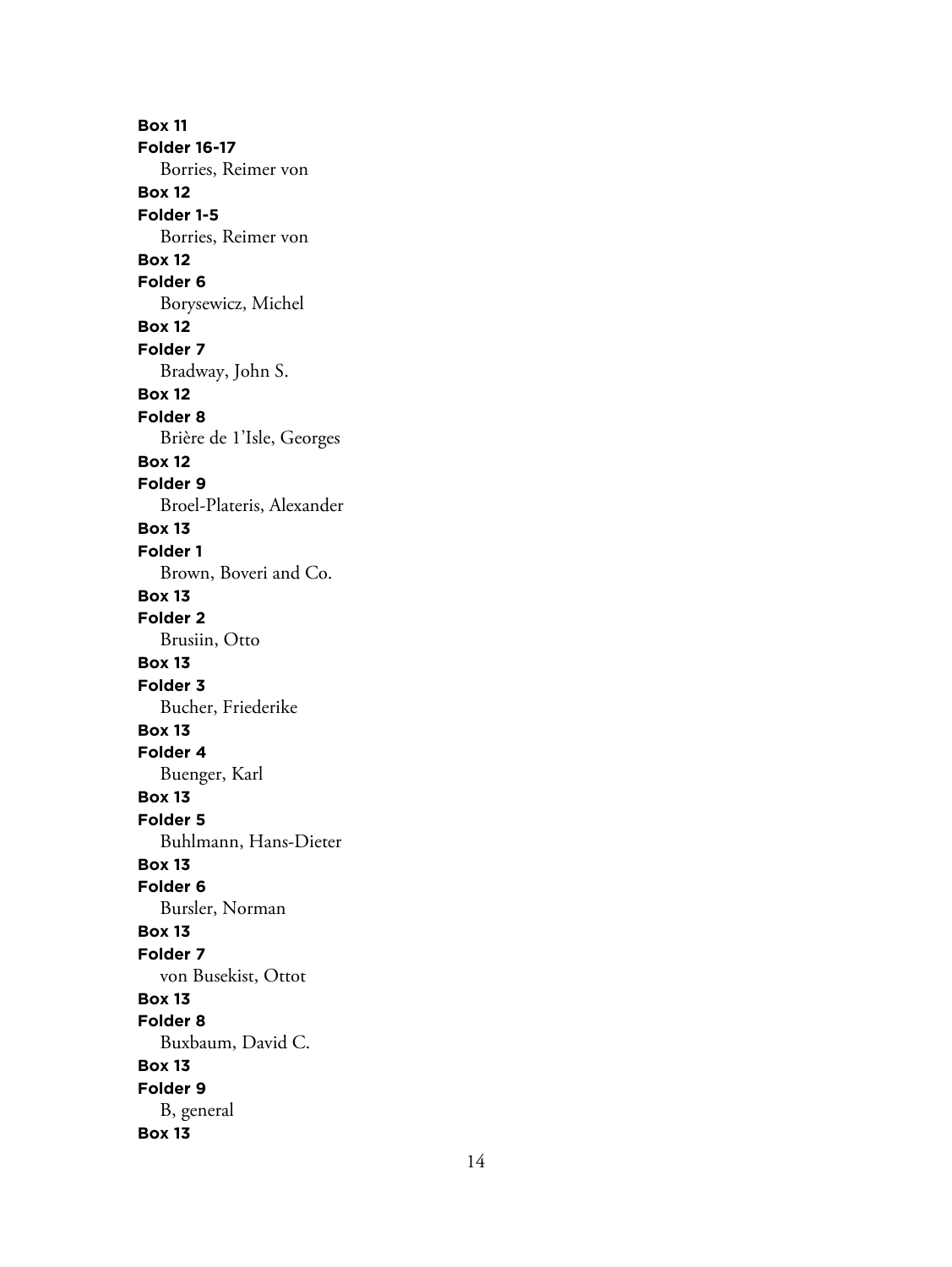**Folder 10-15** Ca-Co, general **Box 14 Folder 1-4** Co-Cu, general **Box 14 Folder 5** Caemmerer, Ernst von **Box 14 Folder 6** Campbell, Bruce D. **Box 14 Folder 7-8** Cappelletti, Mauro **Box 14 Folder 9** Carter, Hugh **Box 14 Folder 10** Castelnuovo, Shirley **Box 14 Folder 11** Catala, Pierre **Box 15 Folder 1** Cavers, David F. **Box 15 Folder 2** Cheatham, Elliot **Box 15 Folder 3** Chiang, Yung-Fang **Box 15 Folder 4** Chiba, Masoji **Box 15 Folder 5** Chicago Literary Club **Box 15 Folder 6** Chikusa, Tatsuo **Box 15 Folder 7** Coing, Helmut **Box 15 Folder 8**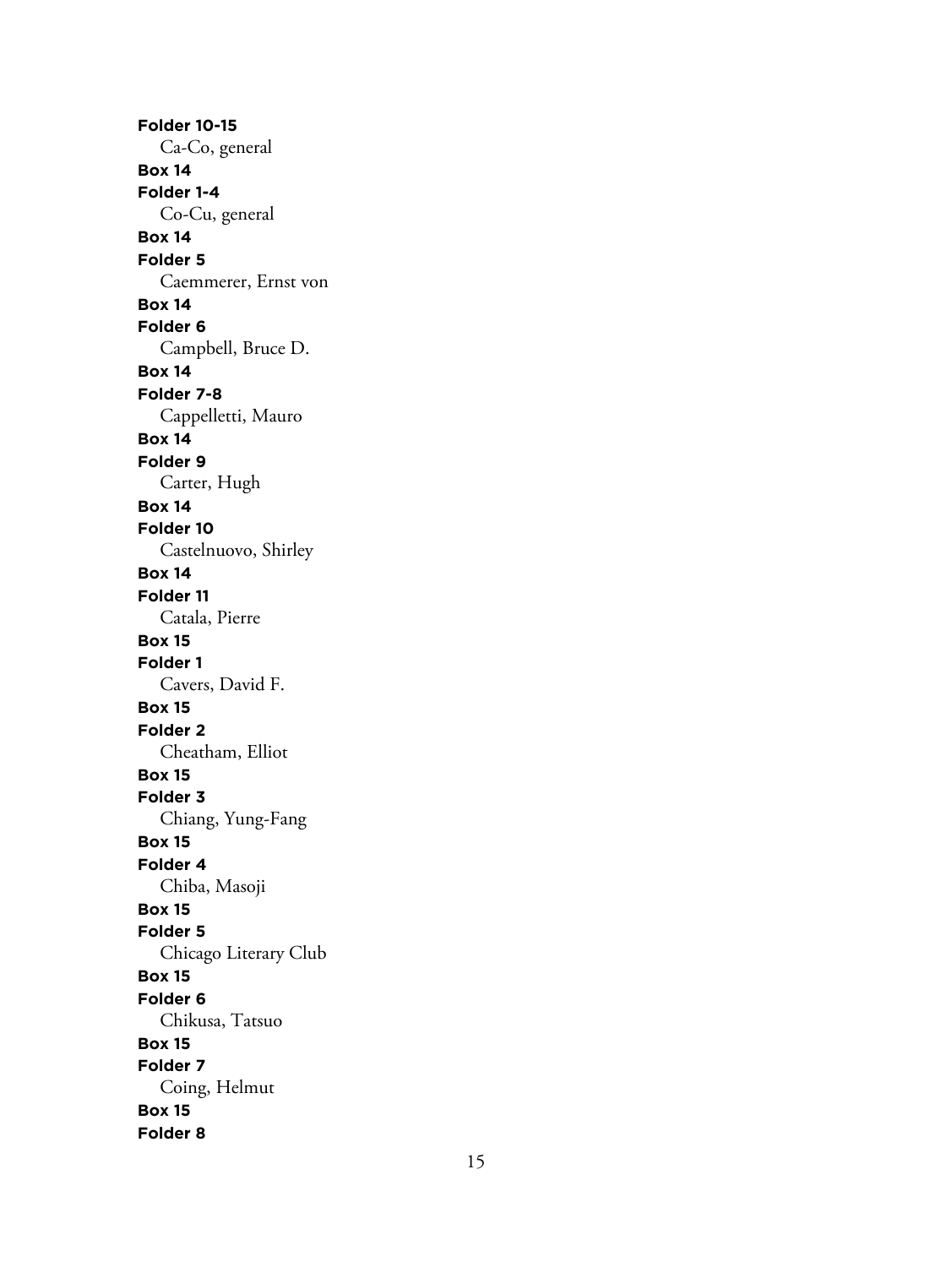Columbia Law Review **Box 15 Folder 9** Comparative Studies in Society and History **Box 15 Folder 10** Conard, Alfred F **Box 15 Folder 11** Conner, James C. **Box 15 Folder 12** Conner, Richard L. **Box 15 Folder 13** Cook, Thomas & Son **Box 15 Folder 14** Cowen, Denis V. **Box 15 Folder 15** Cramton, Roger **Box 15 Folder 16** Crépeau, Paul **Box 15 Folder 17** Crews, Jeanne S. **Box 15 Folder 18** Croo, Herman de **Box 15 Folder 19** C, unidentified **Box 16 Folder 1** Da **Box 16 Folder 2** De **Box 16 Folder 3** Di-Dj **Box 16 Folder 4** Do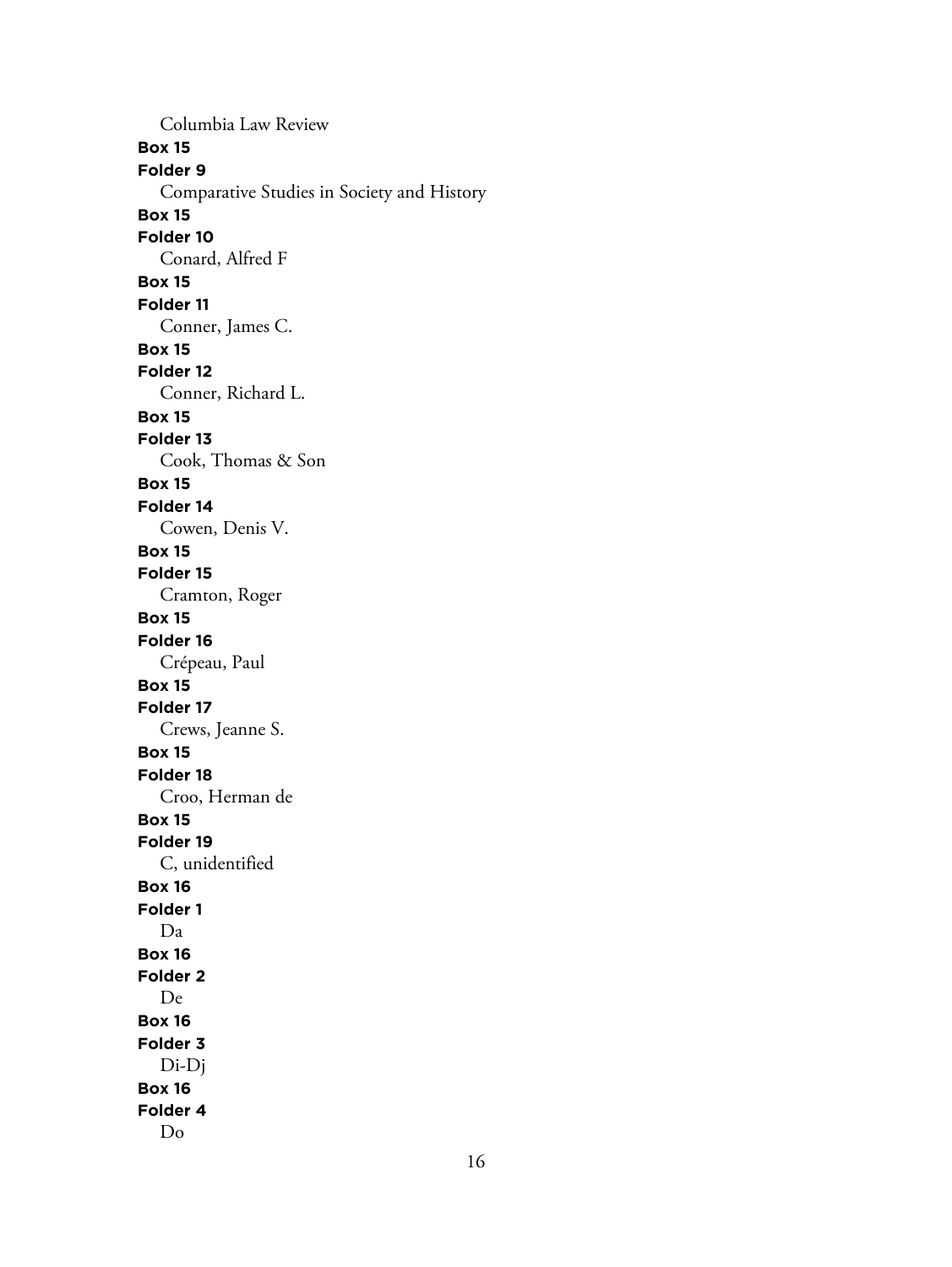**Box 16 Folder 5** Dr **Box 16 Folder 6** Du-Dz **Box 16 Folder 7** Dainow, Joseph **Box 16 Folder 8** Dam, Kenneth **Box 16 Folder 9** David, René **Box 16 Folder 10** Dean, William Tucker **Box 16 Folder 11** Derrett, Duncan **Box 16 Folder 12** Deshpande, V. V. **Box 16 Folder 13** Diederichsen, Uwe **Box 16 Folder 14** Diller, Theodore C. **Box 17 Folder 1-2** Dölle, Hans **Box 17 Folder 3** Donovan, Patrick **Box 17 Folder 4** Dowling, Noel T. **Box 17 Folder 5** Drobnig, Ulrich **Box 17 Folder 6** Duchemin, Edouard **Box 17**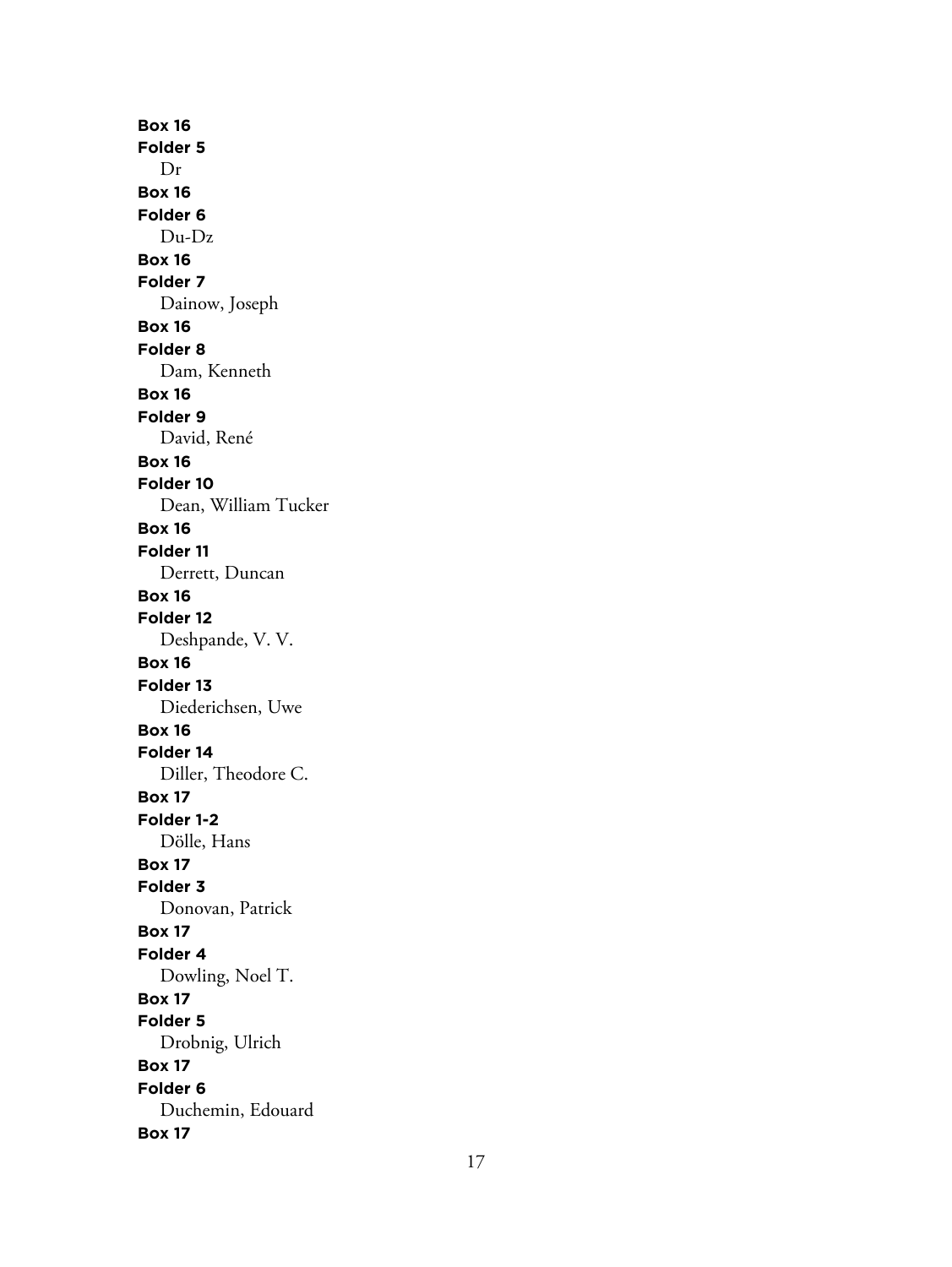**Folder 7** D, unidentified **Box 17 Folder 8** Ea-Ek **Box 17 Folder 9** El-En **Box 17 Folder 10** Ep-Ex **Box 17 Folder 11** Earl III, David P. **Box 17 Folder 12** Ebizuka, Kazue **Box 17 Folder 13** Ehrenzweig, Albert A. **Box 18 Folder 1** Ehrlich, Stanton L. **Box 18 Folder 2** El-Fishawy, Saad Samuel (aka El-Fazzi, Samuel) **Box 18 Folder 3** Encyclopedia Britannica **Box 18 Folder 4** Encyclopedia Britannica **Box 18 Folder 5** Erçman, Sevinç **Box 18 Folder 6** Erler, Adalbert **Box 18 Folder 7** Esser, Josef **Box 18 Folder 8** Eytan, Mattaniah **Box 18 Folder 9**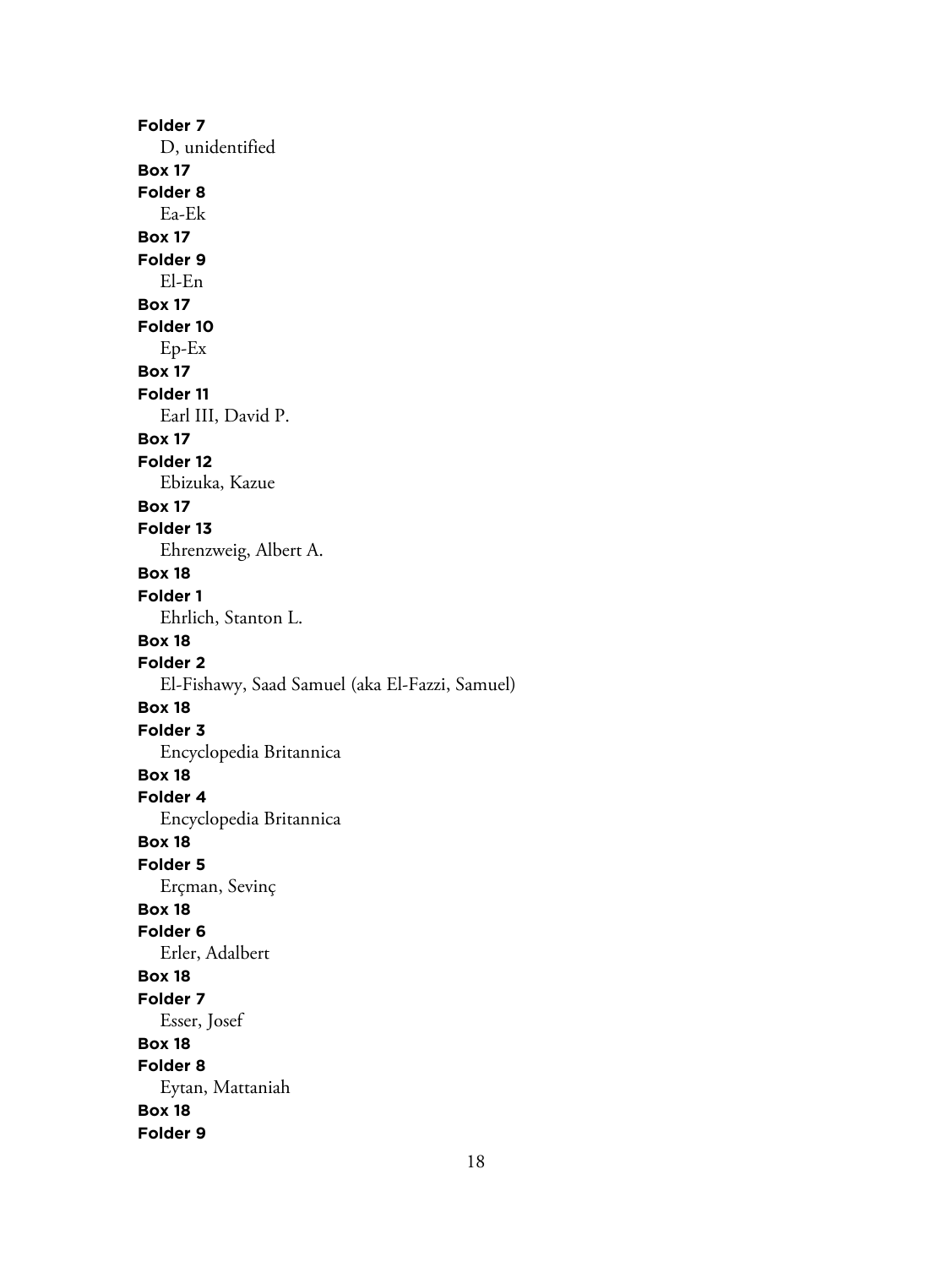Fa **Box 18 Folder 10** Fe **Box 18 Folder 11** Fi **Box 18 Folder 12** Fl-Fo **Box 19 Folder 1-2** Fr **Box 19 Folder 3** Fu-Fy **Box 19 Folder 4-8** Faculté Internationale pour l'Enseignement du Droit Comparé **Box 20 Folder 1** Faculté Internationale pour l'Enseignement du Droit Comparé **Box 20 Folder 2-3** Ferid, Murad **Box 20 Folder 4** Fickers, Hans **Box 20 Folder 5** Finke, Burkhard **Box 20 Folder 6** Firsching, Karl **Box 20 Folder 7** Fisch, William B. **Box 20 Folder 8** Fletcher, George P. **Box 20 Folder 9** Ford Foundation **Box 20 Folder 10** Forkosch, Morris D.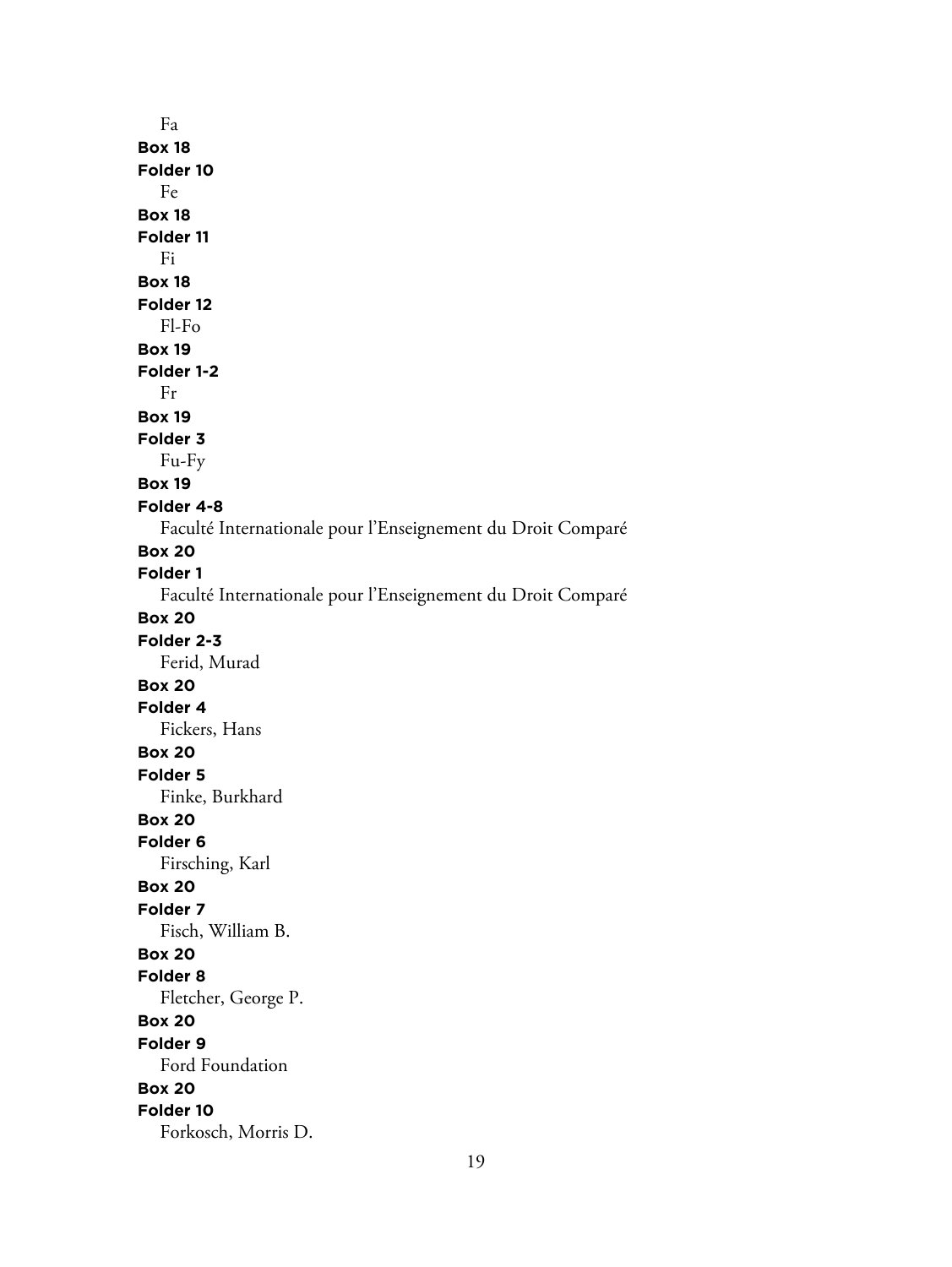**Box 21 Folder 1** Foster, Henry H. **Box 21 Folder 2** Foster Foundation **Box 21 Folder 3** Foundation Press **Box 21 Folder 4** Fratcher, William F. **Box 21 Folder 5** Friedmann, Wolfgang **Box 21 Folder 6** Fueto, Toshio **Box 21 Folder 7** Fukase, Tadakazu **Box 21 Folder 8** Fulbright Committee **Box 21 Folder 9** Fuld, Hans **Box 21 Folder 10** F, unidentified **Box 21 Folder 11** Ga-Ge **Box 21 Folder 12** Gh-Gl **Box 21 Folder 13** Go **Box 21 Folder 14** Gr **Box 22 Folder 1** Gs-Gy **Box 22**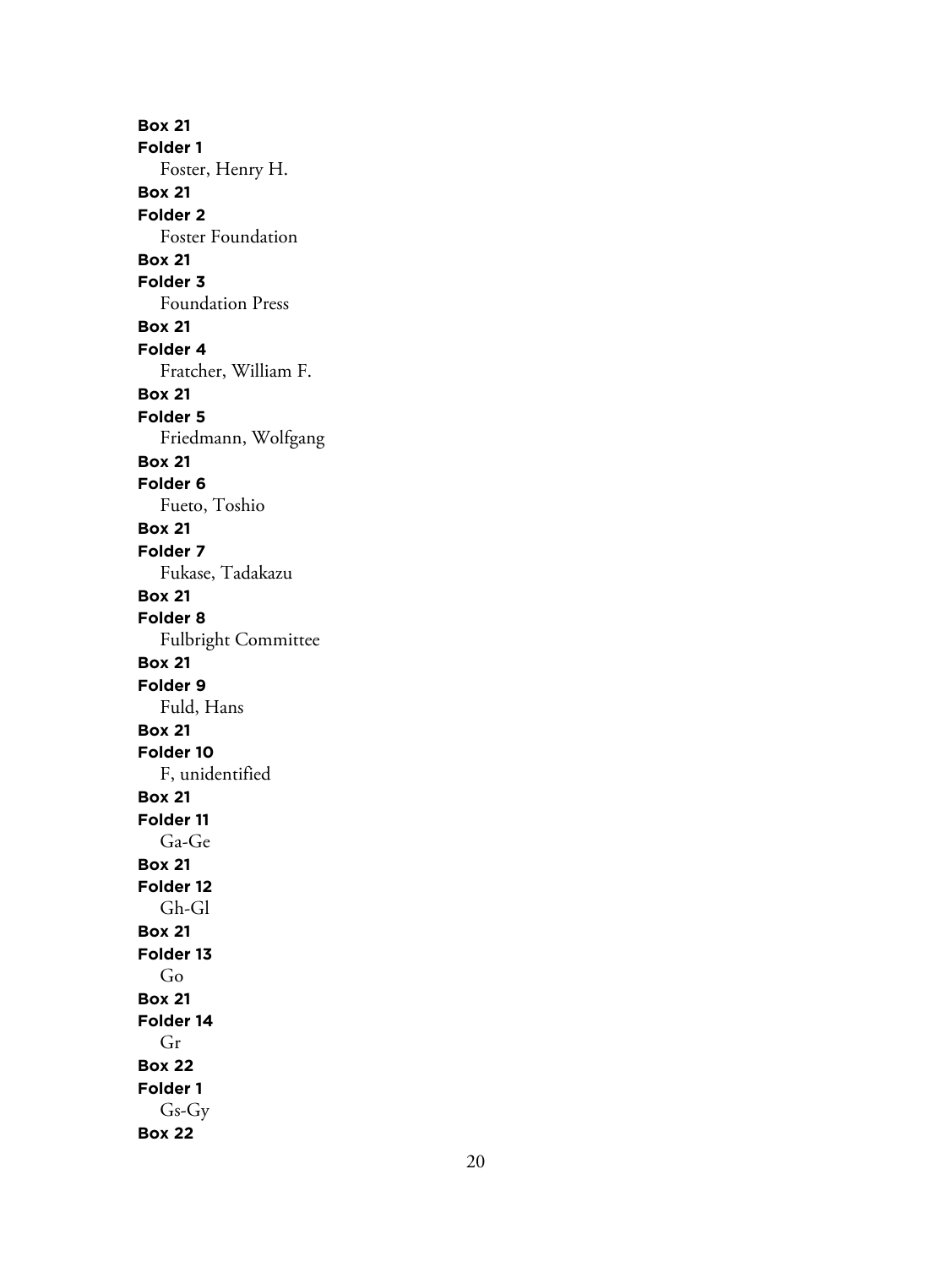**Folder 2** Galanter, Marc **Box 22 Folder 3** Galgano, Salvatore **Box 22 Folder 4** Gamer, Helena **Box 22 Folder 5** Gaudet, Michel **Box 22 Folder 6** George, B. James **Box 22 Folder 7** German-American Chamber of Commerce **Box 22 Folder 8** Germany, Federal Republic of **Box 22 Folder 9** Gerven, Walter van **Box 22 Folder 10** Gesche-Müller, Bernardo **Box 22 Folder 11** Gilissen, Jan **Box 22 Folder 12** Giuliani, Alessandro **Box 22 Folder 13** Dr. Glässing **Box 22 Folder 14** Glasco, Anita L. **Box 22 Folder 15** Glaser, Robert E. **Box 22 Folder 16-18** Glendon, Mary Ann **Box 23 Folder 1-3**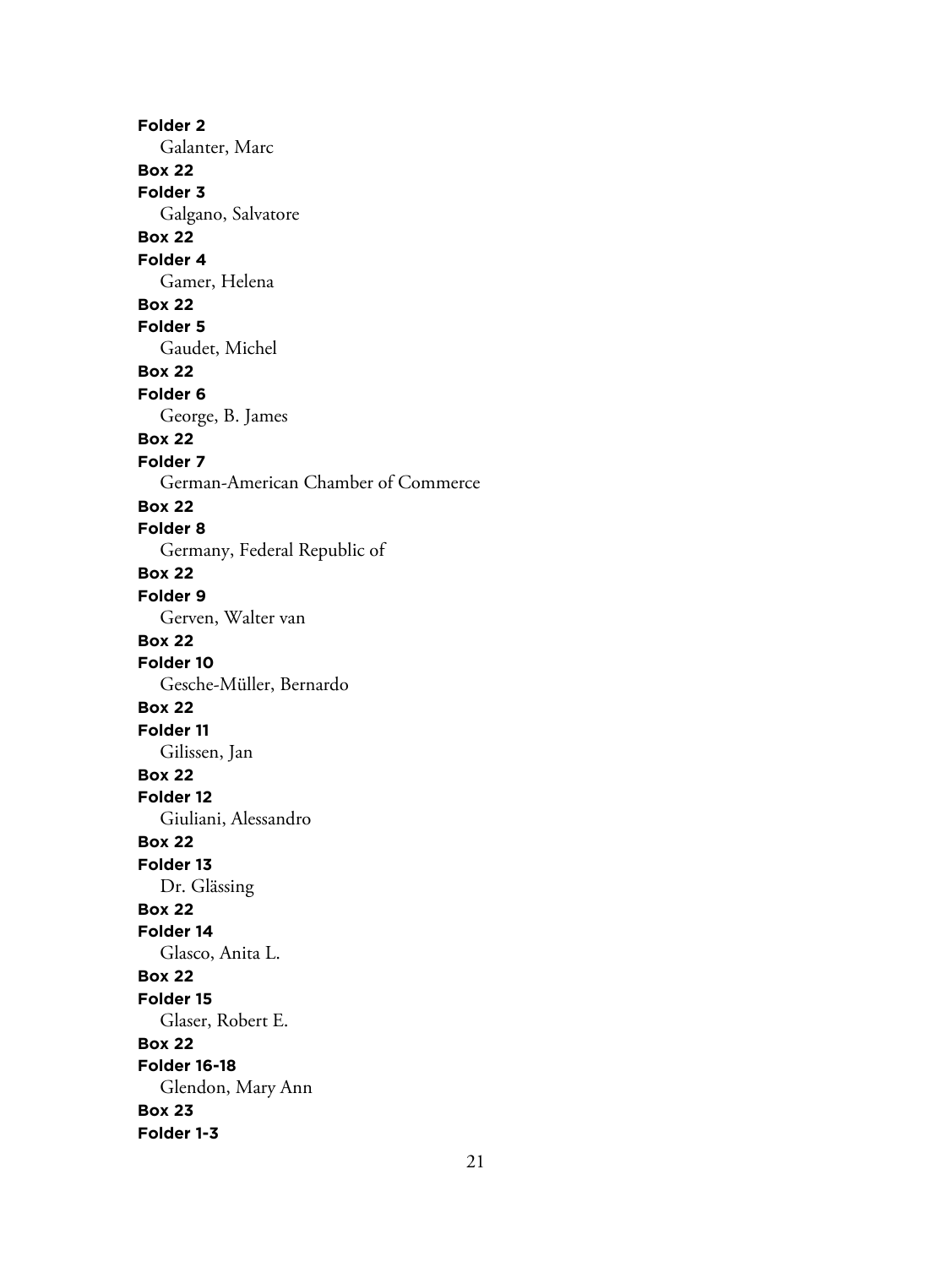Glendon, Mary Ann **Box 23 Folder 4** Goldstein, Benjamin P. **Box 23 Folder 5-6** Górecki, Jan **Box 23 Folder 7** Gorges, Renate **Box 23 Folder 8** Gorla, Gino **Box 23 Folder 9** Grassman, Günter **Box 23 Folder 10** Graue, Eugen D. **Box 23 Folder 11** Grewe, Wilhelm **Box 23 Folder 12** Grisoli, Angelo **Box 23 Folder 13** Griswold, Erwin N. **Box 23 Folder 14** Gryse, Ludovic de **Box 23 Folder 15** Grzybowski, Kazimierz **Box 23 Folder 16** Guggenheim Foundation **Box 24 Folder 1** Guittard, Stephen W. **Box 24 Folder 2** Gustafson, Charles W. **Box 24 Folder 3-5** Ha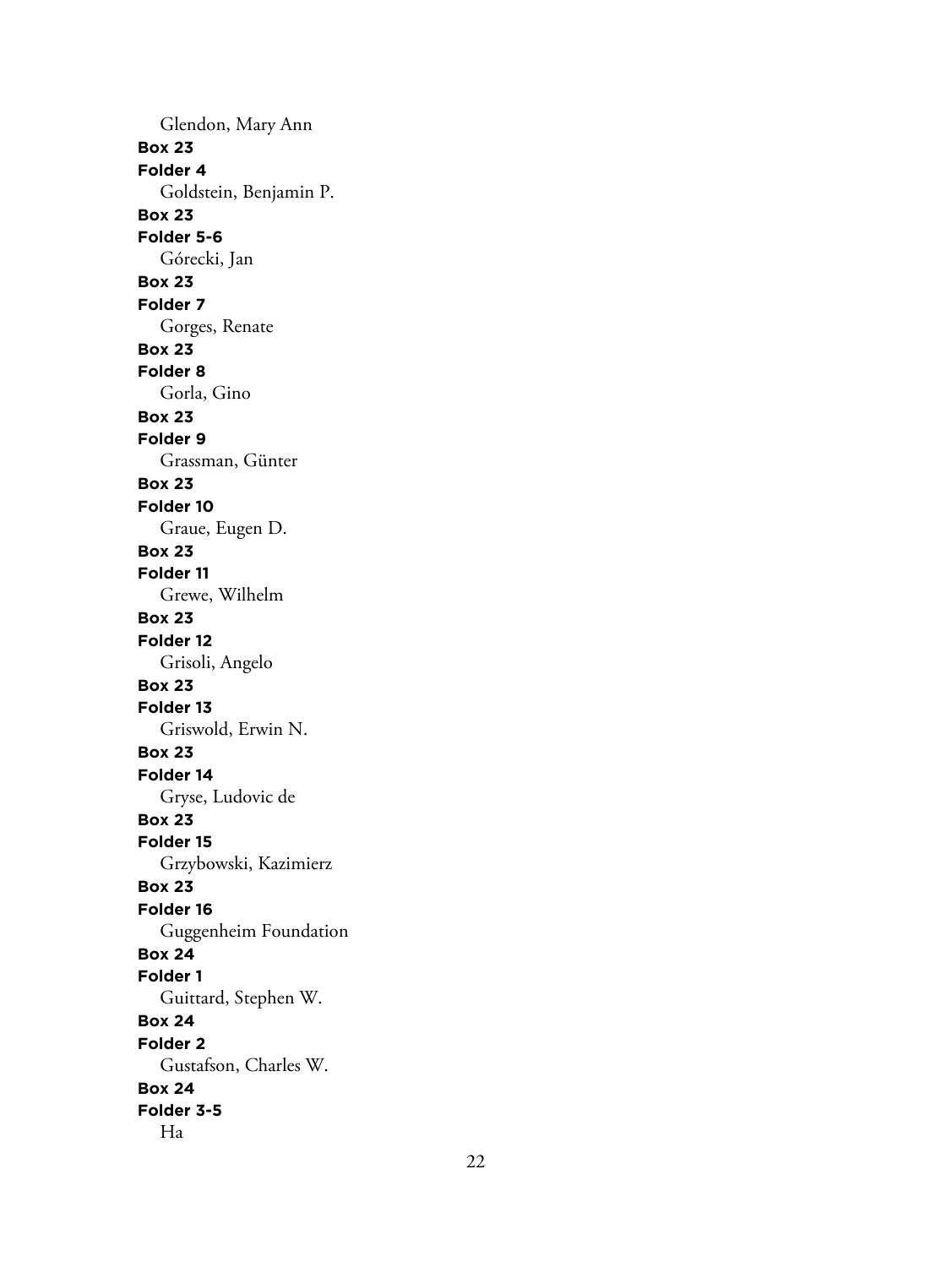**Box 24 Folder 6-7** He **Box 24 Folder 8** Hi **Box 24 Folder 9-10** Ho **Box 25 Folder 1** Hu-Hy **Box 25 Folder 2** Hahlo, H. R. **Box 25 Folder 3** Hale, George E. **Box 25 Folder 4** Hall, Jerome **Box 25 Folder 5** Hallstein, Walter **Box 25 Folder 6** Hamson, C. J. **Box 25 Folder 7** Hannigan, A. St.J. **Box 25 Folder 8** Harvard University Press **Box 25 Folder 9** Harvey, William B. **Box 25 Folder 10** Hay, Peter **Box 25 Folder 11** Hayakawa, Takeo **Box 25 Folder 12** Hayman, Gretel **Box 25**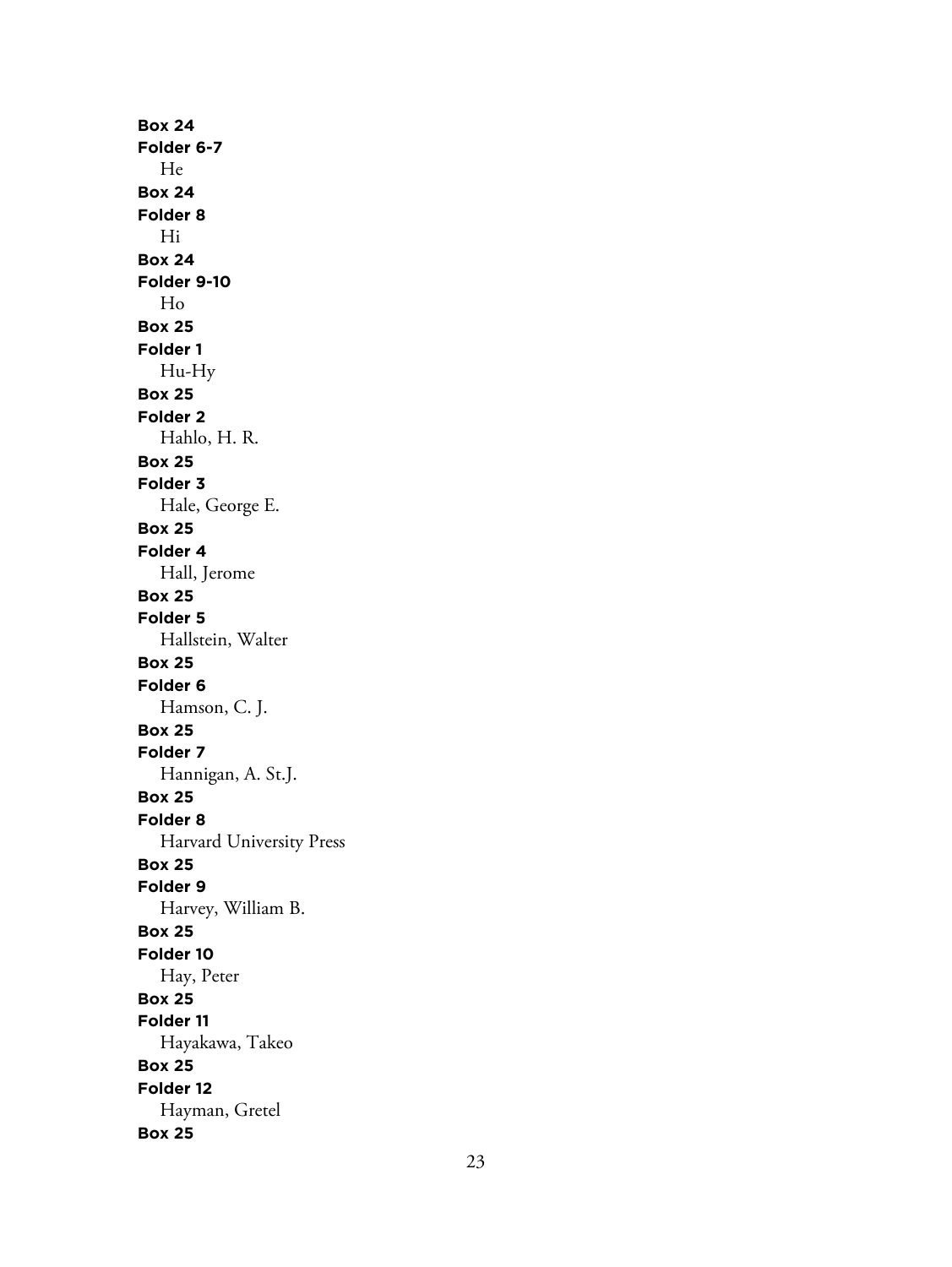**Folder 13-14** Hazard, John N. **Box 25 Folder 15** Heldrich, Andreas **Box 25 Folder 16** Hilfrich, Josef (Wissenschaftliche Buchhandlung) **Box 25 Folder 17** Hinderling, Hans **Box 26 Folder 1** Hippel, Clara von **Box 26 Folder 2** Hippel, Eike von **Box 26 Folder 3** Hippel, Fritz von **Box 26 Folder 4** Hitz, Martin **Box 26 Folder 5** Hoffmann, Barbara **Box 26 Folder 6** Hubachek, F. B. **Box 26 Folder 7** Hughes, Everett **Box 26 Folder 8** Hunter, Robert **Box 26 Folder 9** Hutchins, Robert M. **Box 26 Folder 10** Hymen, Anna **Box 26 Folder 11** H, unidentified **Box 26 Folder 12**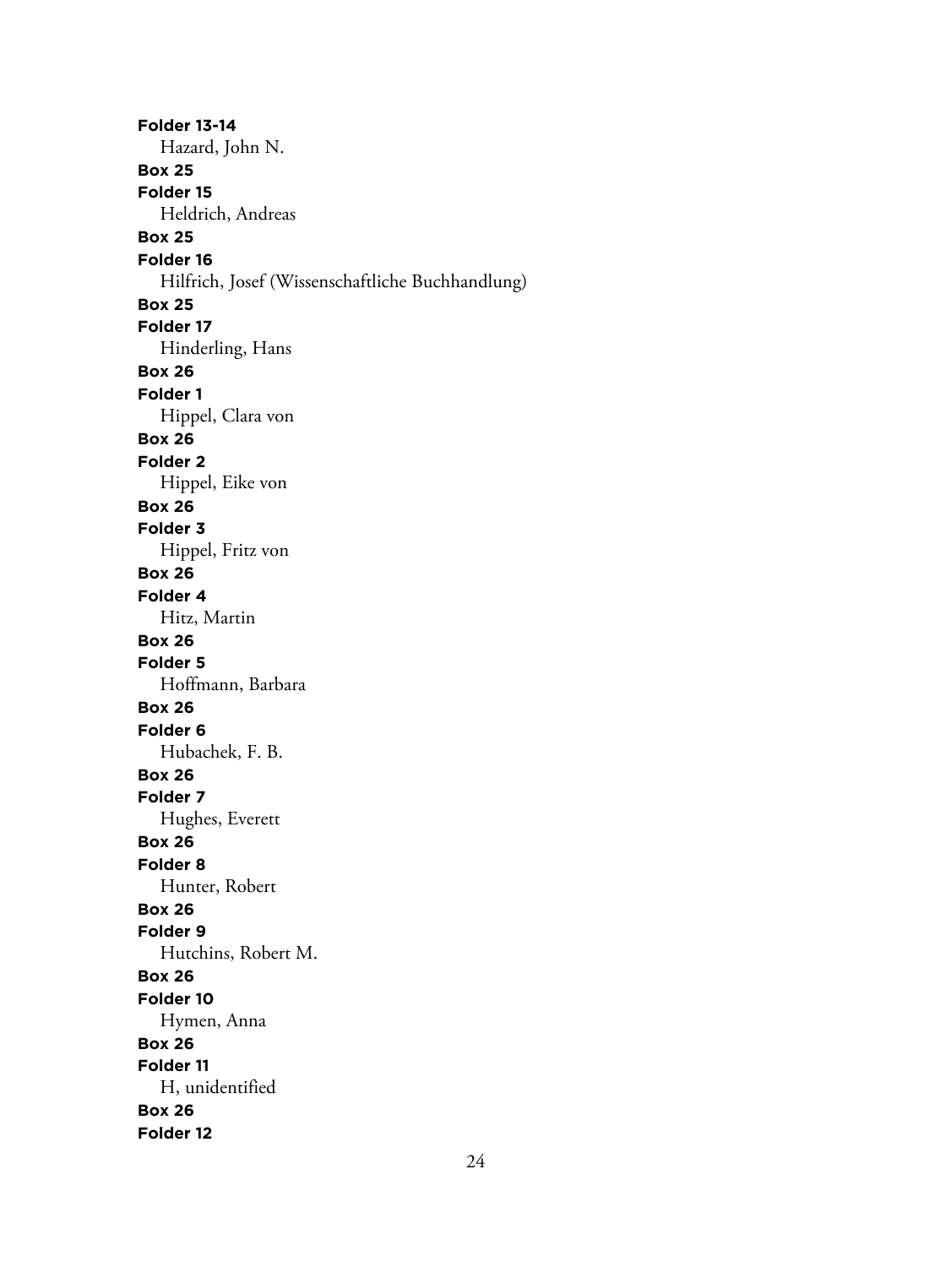Id-Im **Box 26 Folder 13-14** In **Box 26 Folder 15** Io-It **Box 26 Folder 16** Insley, Gordon **Box 26 Folder 17** Institute of International Education **Box 27 Folder 1** International University, Luxembourg **Box 27 Folder 2** Isele, H. G. **Box 27 Folder 3** Ishimura, Zensuke **Box 27 Folder 4** Ja **Box 27 Folder 5** Je-Jo **Box 27 Folder 6** Ju **Box 27 Folder 7** Janssens, Peter **Box 27 Folder 8** Jeffrey, William **Box 27 Folder 9** Jenkins, Iredell **Box 27 Folder 10** Johnstone, Quintin **Box 27 Folder 11** Jones, William C.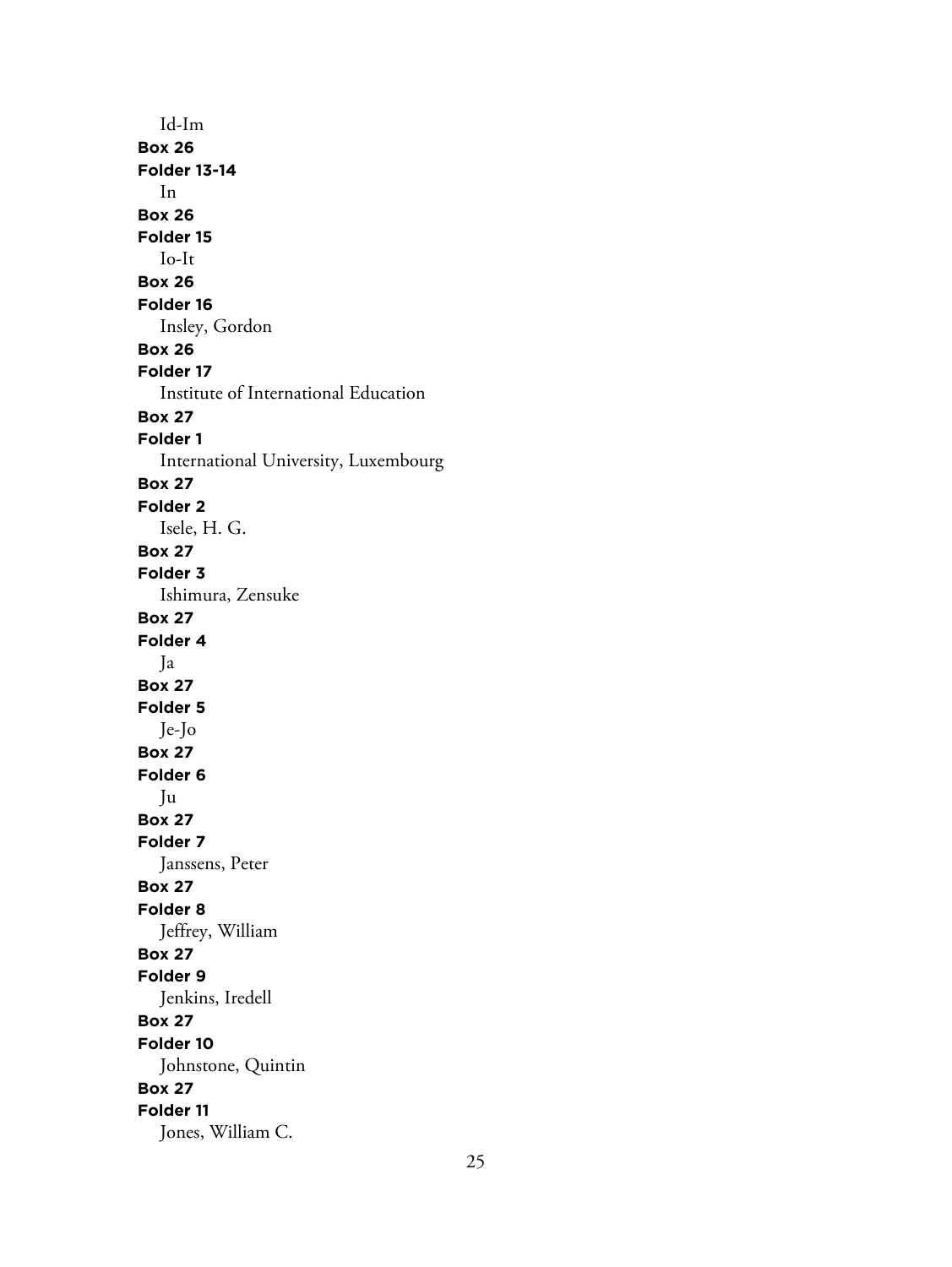**Box 27 Folder 12** Jørgensen, Stig **Box 28 Folder 1** Ka **Box 28 Folder 2** Ke **Box 28 Folder 3-4** Ki **Box 28 Folder 5** Kl **Box 28 Folder 6** Kn **Box 28 Folder 7** Ko **Box 28 Folder 8** Kr **Box 28 Folder 9** Ku-Ky **Box 28 Folder 10** Kandler, Gerald **Box 28 Folder 11** Kao, Lillian Li-Hsiang **Box 28 Folder 12** Kaplan, Julius **Box 29 Folder 1** Kaplan, Stanley A. **Box 29 Folder 2** Katz, Sanford **Box 29 Folder 3** Katz, Wilber G. **Box 29**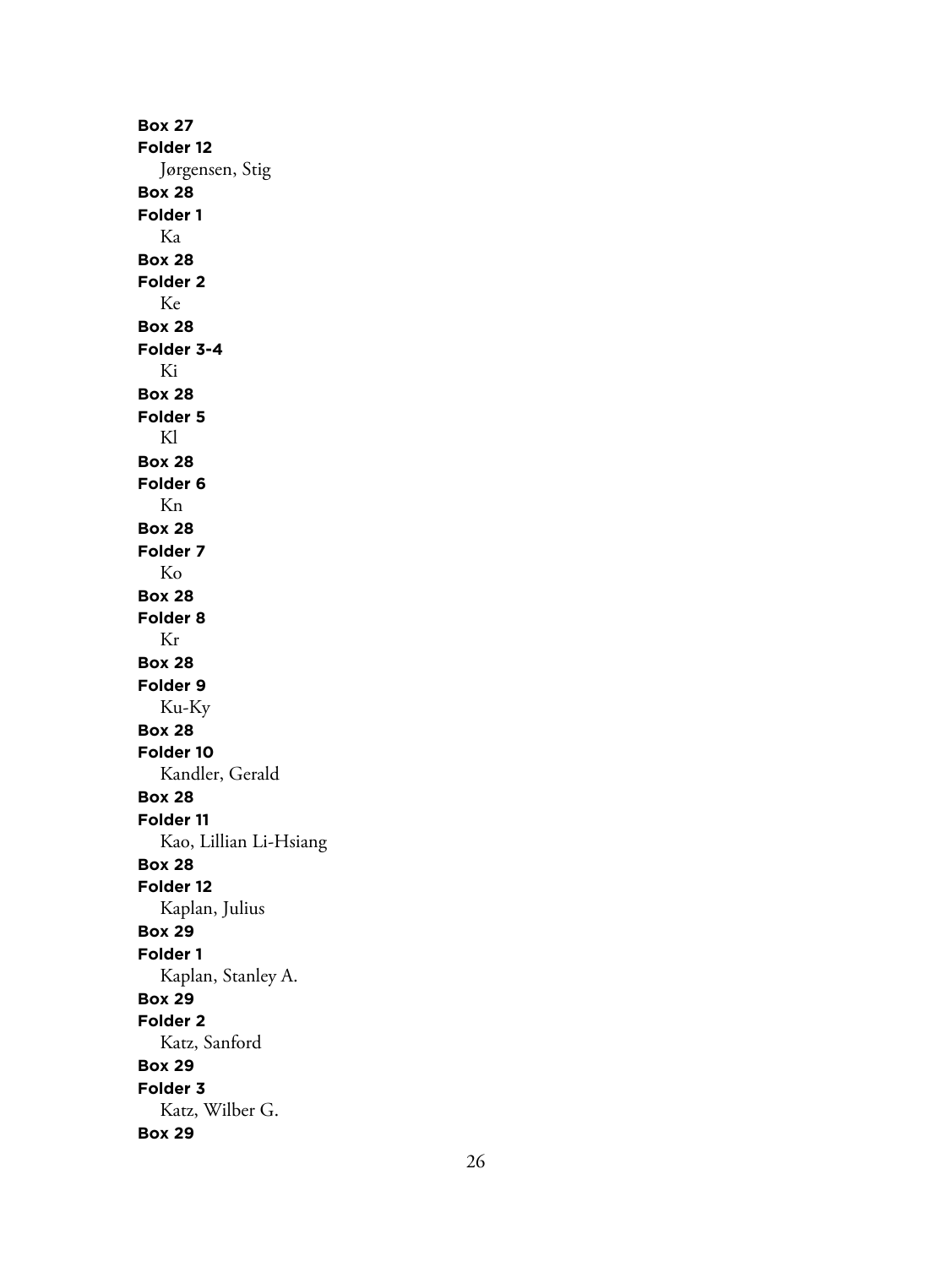**Folder 4** Kawashima, Takeyoshi **Box 29 Folder 5** Kellerhals, Franz **Box 29 Folder 6** Kelso, Charles D. **Box 29 Folder 7** Kennel, Peter **Box 29 Folder 8** Kindred, Michael **Box 29 Folder 9** Kitagawa, Zentaro **Box 29 Folder 10** Kitch, E. W. **Box 29 Folder 11** Kjelson, Per **Box 29 Folder 12** Knapp, Viktor **Box 29 Folder 13** Knoll, Max **Box 29 Folder 14-15** König, Rene **Box 30 Folder 1** Körber, Hilda **Box 30 Folder 2** Kohut, Nester C. **Box 30 Folder 3** Kono, Chikara **Box 30 Folder 4** Koppenhöfer, Rudolf **Box 30 Folder 5**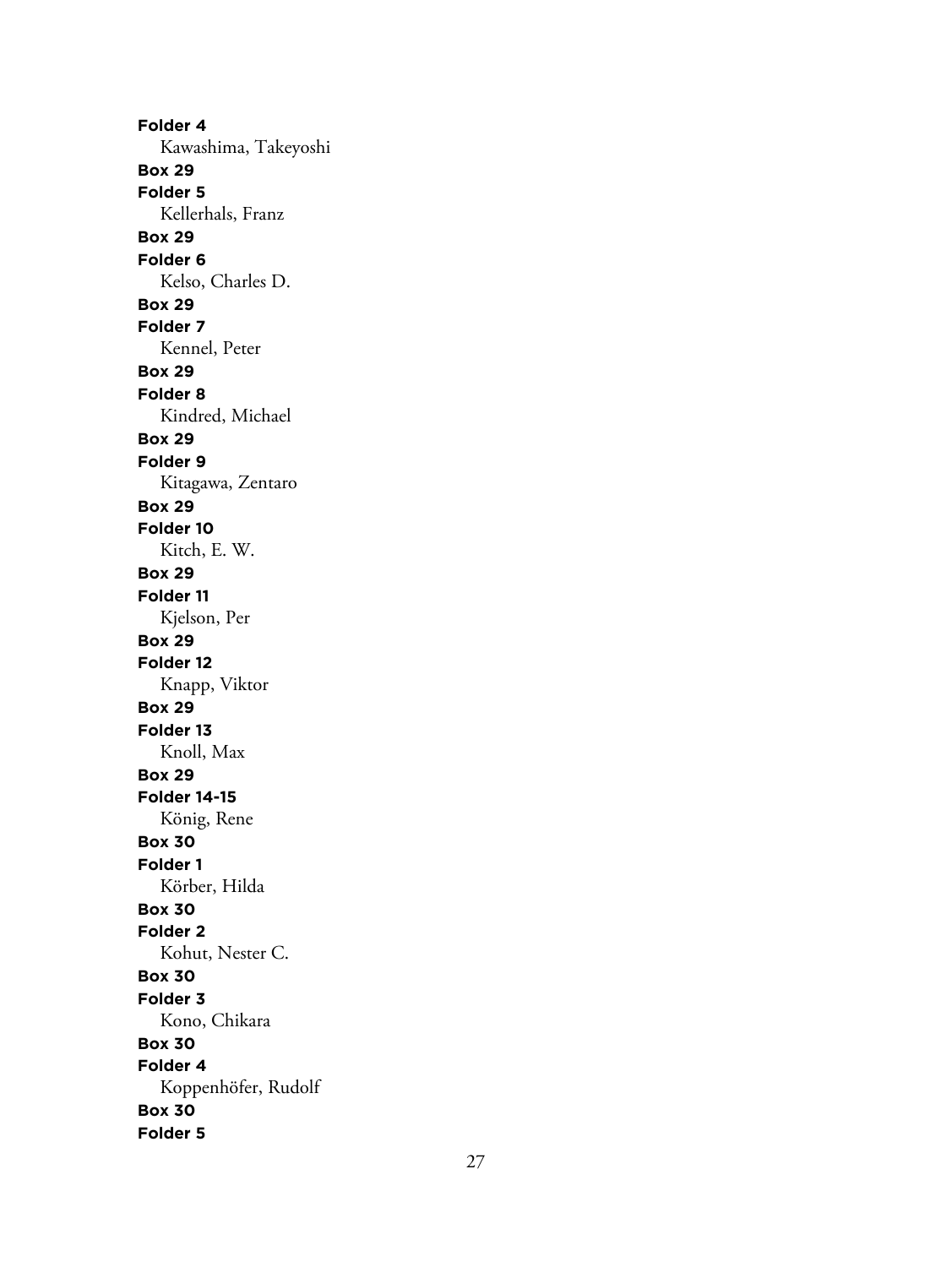Kort, Fred **Box 30 Folder 6** Koschaker, Paul **Box 30 Folder 7-8** Krause, Harry D. **Box 30 Folder 9** Kronstein, Heinrich **Box 30 Folder 10-11** Kubali, Hüseyin Nail **Box 30 Folder 12** Kuhn, Ottmar **Box 30 Folder 13** Kunz, Josef L. **Box 30 Folder 14** K, unidentified **Box 30 Folder 15-16** La **Box 30 Folder 17** Le **Box 31 Folder 1** Le **Box 31 Folder 2** Li-Ll **Box 31 Folder 3** Lo **Box 31 Folder 4** Lu-Ly **Box 31 Folder 5** Lando, Ole **Box 31 Folder 6** Lang, J. H. A.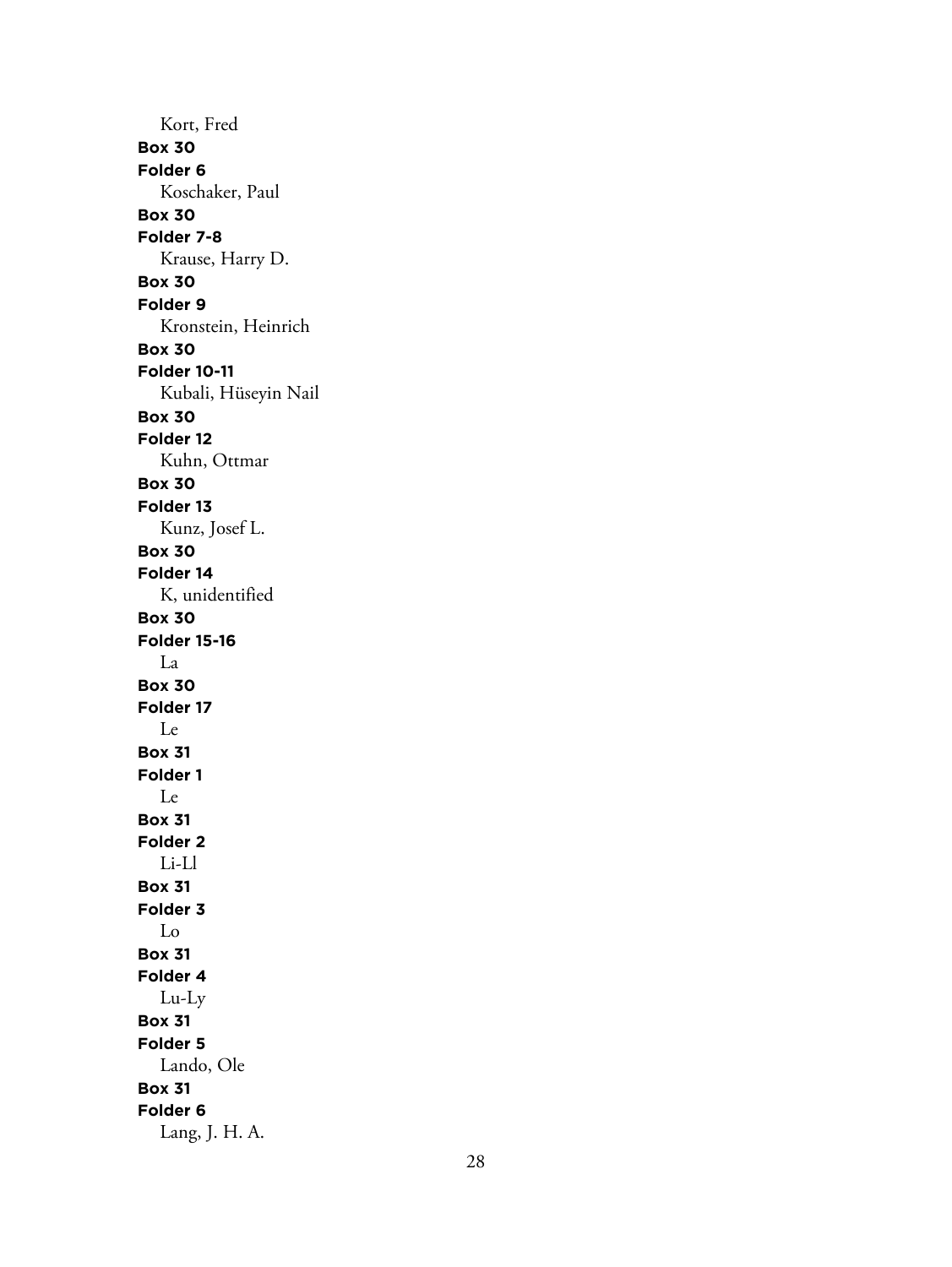**Box 31 Folder 7** Lang, John Temple **Box 31 Folder 8** Laufer, Joseph **Box 31 Folder 9** Lawson, F. H. **Box 31 Folder 10** Lawyer, John **Box 31 Folder 11** Lazar, Joseph **Box 31 Folder 12** Leary, Virginia **Box 31 Folder 13** Lederer, Peter D. **Box 31 Folder 14** Lee, Orlan **Box 31 Folder 15** Leibholz, Gerhard **Box 31 Folder 16** Leroy, M. **Box 31 Folder 17** Leser, Hans G. **Box 32 Folder 1** Leser, Hans G. **Box 32 Folder 2** Levi, Edward H. **Box 32 Folder 3** Levy, Robert J. **Box 32 Folder 4** Lewis, William Draper **Box 32**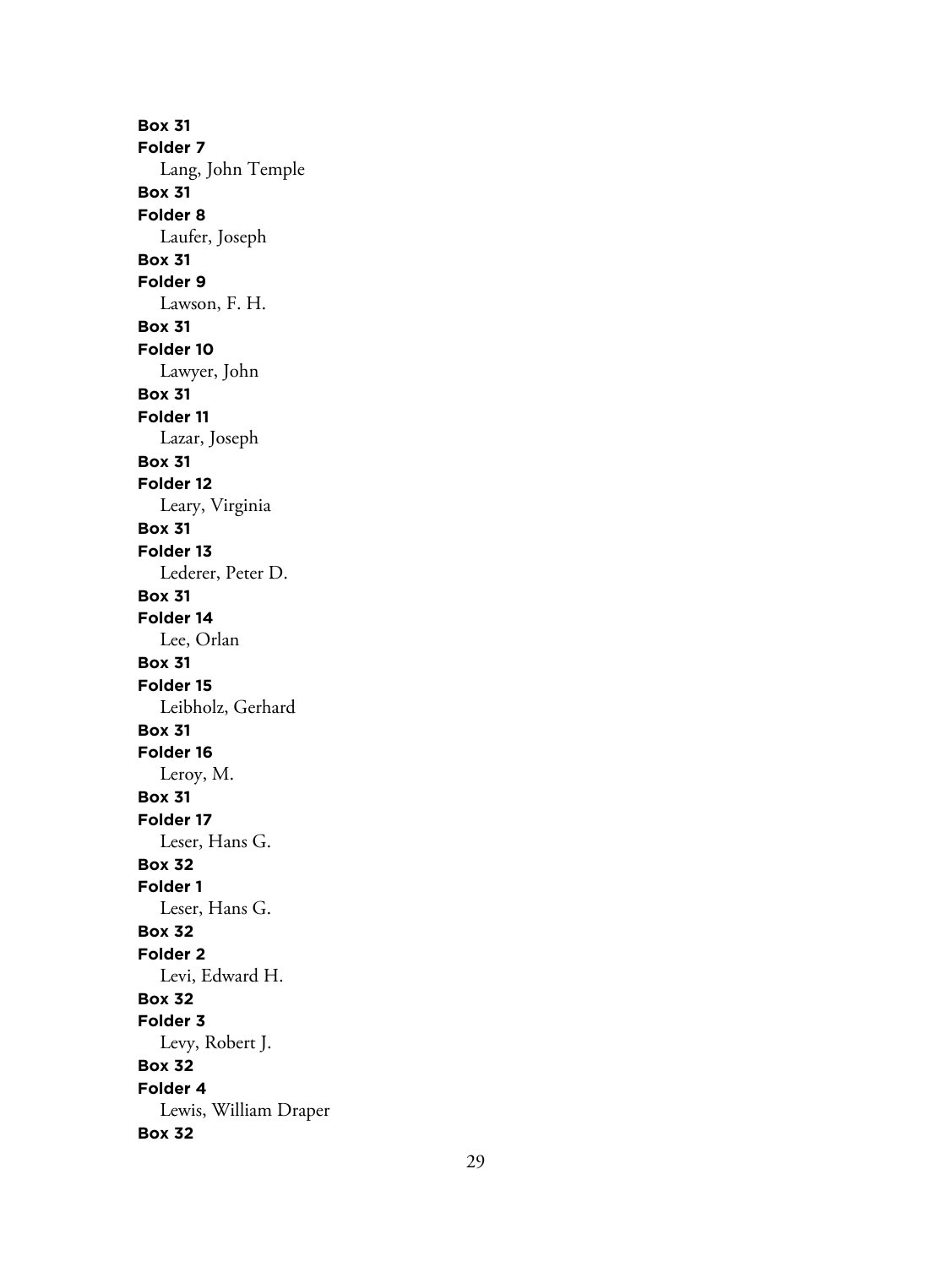**Folder 5** Lichtenstein, Cynthia **Box 32 Folder 6** Liddell, Leon M. **Box 32 Folder 7-8** Limpens, Jean **Box 32 Folder 9** Little, Brown & Co. **Box 32 Folder 10** Ljungman, Seve **Box 32 Folder 11** Llewellyn, Karl N. **Box 32 Folder 12** Long, John V. **Box 32 Folder 13** Lorenz, Frederick G. **Box 32 Folder 14** Lübbert, Karen **Box 32 Folder 15** Lüke, Gerhard **Box 32 Folder 16** Lüthke, Hartmut **Box 32 Folder 17** L, unidentified **Box 32 Folder 18** Mac, Mc **Box 33 Folder 1-2** Ma **Box 33 Folder 3** Me **Box 33 Folder 4**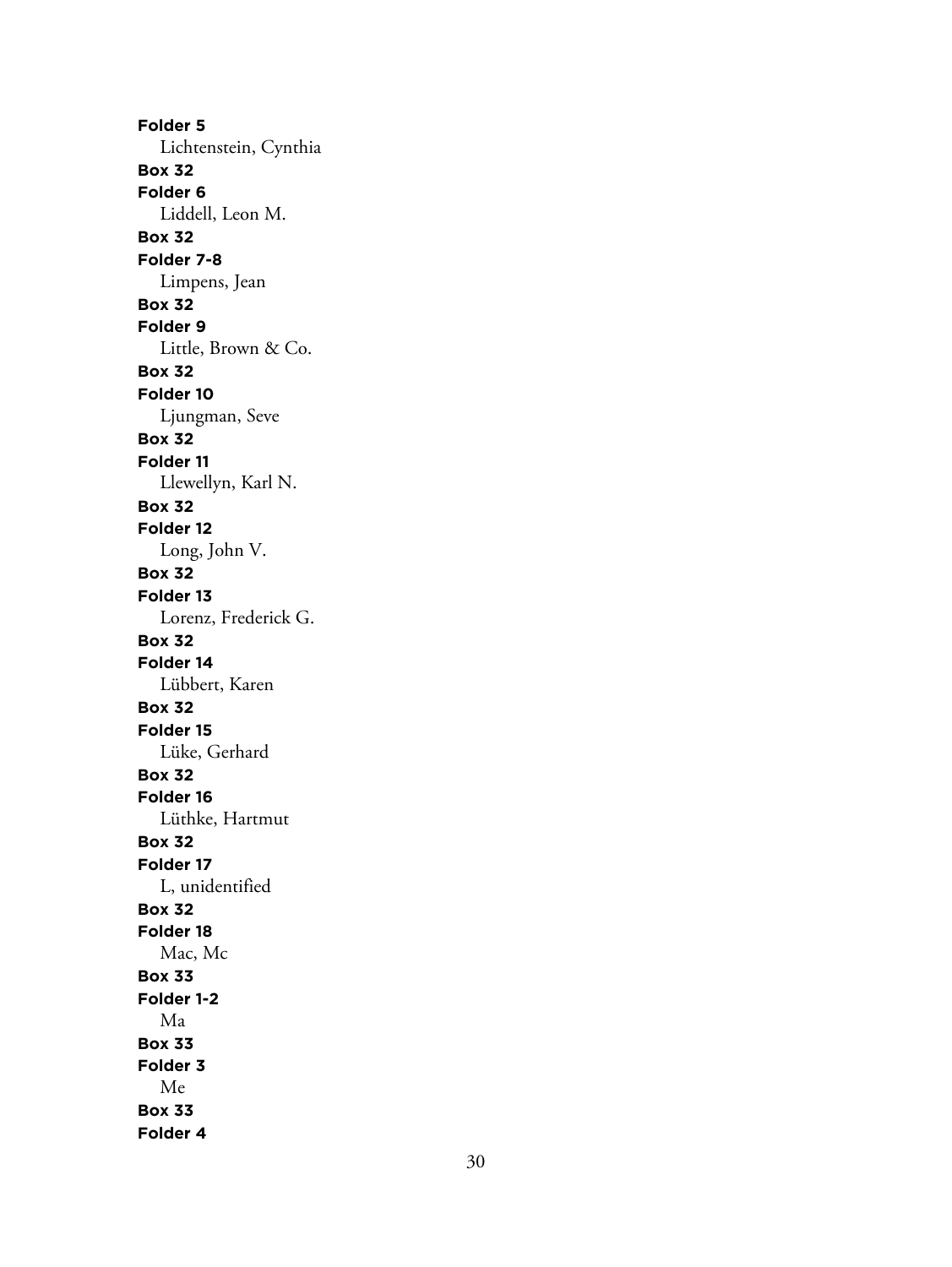Mi **Box 33 Folder 5-6** Mo **Box 33 Folder 7** Mr-My **Box 33 Folder 8** McCarthy, Paul **Box 33 Folder 9** MacChesney, Brunson **Box 33 Folder 10** MacDonald, W. D. **Box 33 Folder 11** McDougal, Myers **Box 34 Folder 1** McGill University **Box 34 Folder 2** McKibben, George B. **Box 34 Folder 3** McMahon, Gerald J. **Box 34 Folder 4** McPoland, Elisabeth **Box 34 Folder 5** Magnus, Julius **Box 34 Folder 6** Malone, Wex S. **Box 34 Folder 7** Mankiewicz, René H. **Box 34 Folder 8** Mann, F. A. **Box 34 Folder 9** Maré, J. A.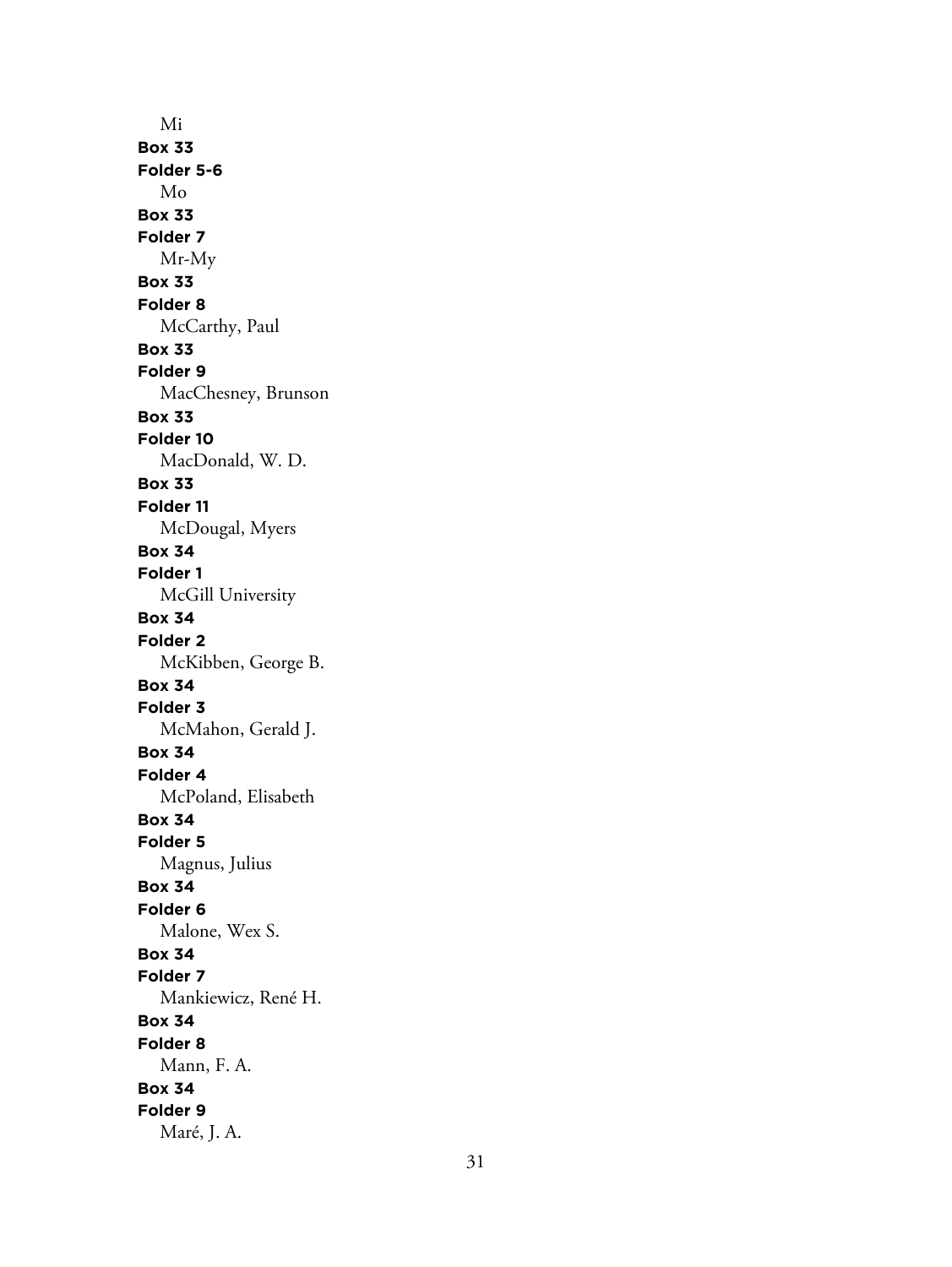**Box 34 Folder 10** Marousek, Robert J. **Box 34 Folder 11-13** Marschall, Wolfgang, Freiherr von Bieberstein **Box 34 Folder 14** Marshall, Hedley H. **Box 34 Folder 15** Martin, John Bartlow **Box 34 Folder 16** Marty, Gabriel **Box 34 Folder 17** Mathema, Keshab H. **Box 34 Folder 18** Mayda, Jaro **Box 35 Folder 1** Meier-Hayoz, Arthur **Box 35 Folder 2** Mehren, Arthur von **Box 35 Folder 3** Mentschikoff, Soia **Box 35 Folder 4** Merchants Discount Company **Box 35 Folder 5** Merillat, H. C. L. **Box 35 Folder 6** Merryman, John Henry **Box 35 Folder 7** Michel, I. R. **Box 35 Folder 8** Michigan Law Review **Box 35**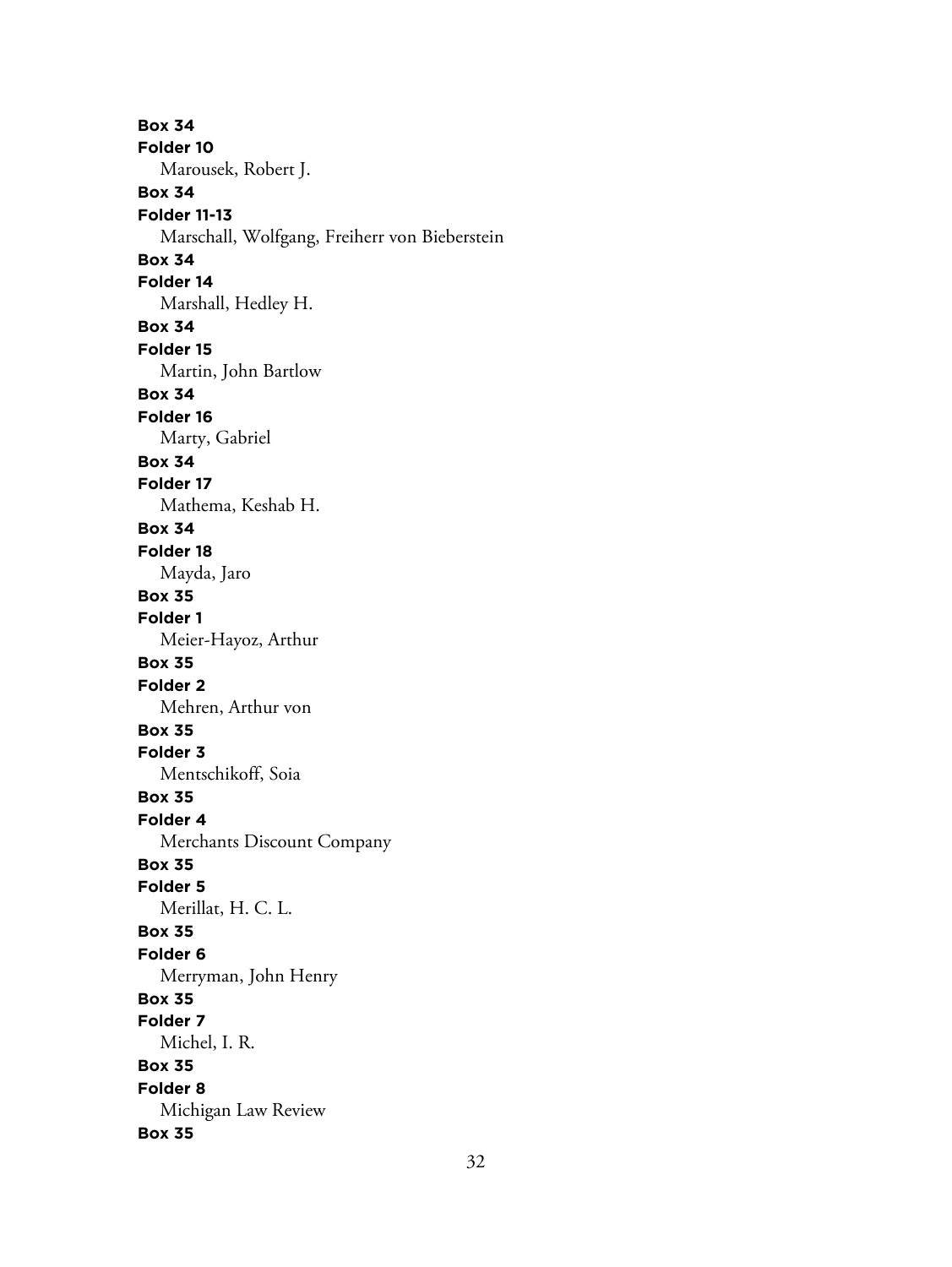**Folder 9** Milbank, Tweed, Hope and Webb **Box 35 Folder 10** Miller, Walker D. **Box 35 Folder 11** Mims, Helen **Box 35 Folder 12** Minattur, Joseph **Box 35 Folder 13** Mittas, Wolfgang **Box 35 Folder 14** Mochary, Stephen **Box 35 Folder 15** Modeen, Tore **Box 35 Folder 16** Mohr, J. C. B., Verlag **Box 35 Folder 17** Molina-Pasquel, Roberto **Box 35 Folder 18** Montrose, James **Box 35 Folder 19** Moon, Hung Joo **Box 35 Folder 20** Morse, Wayne **Box 35 Folder 21** Mostert, C. E. **Box 35 Folder 22** Mueller, Gerhard O. W. **Box 35 Folder 23** Müller-Freienfels, Wolfram **Box 36 Folder 1**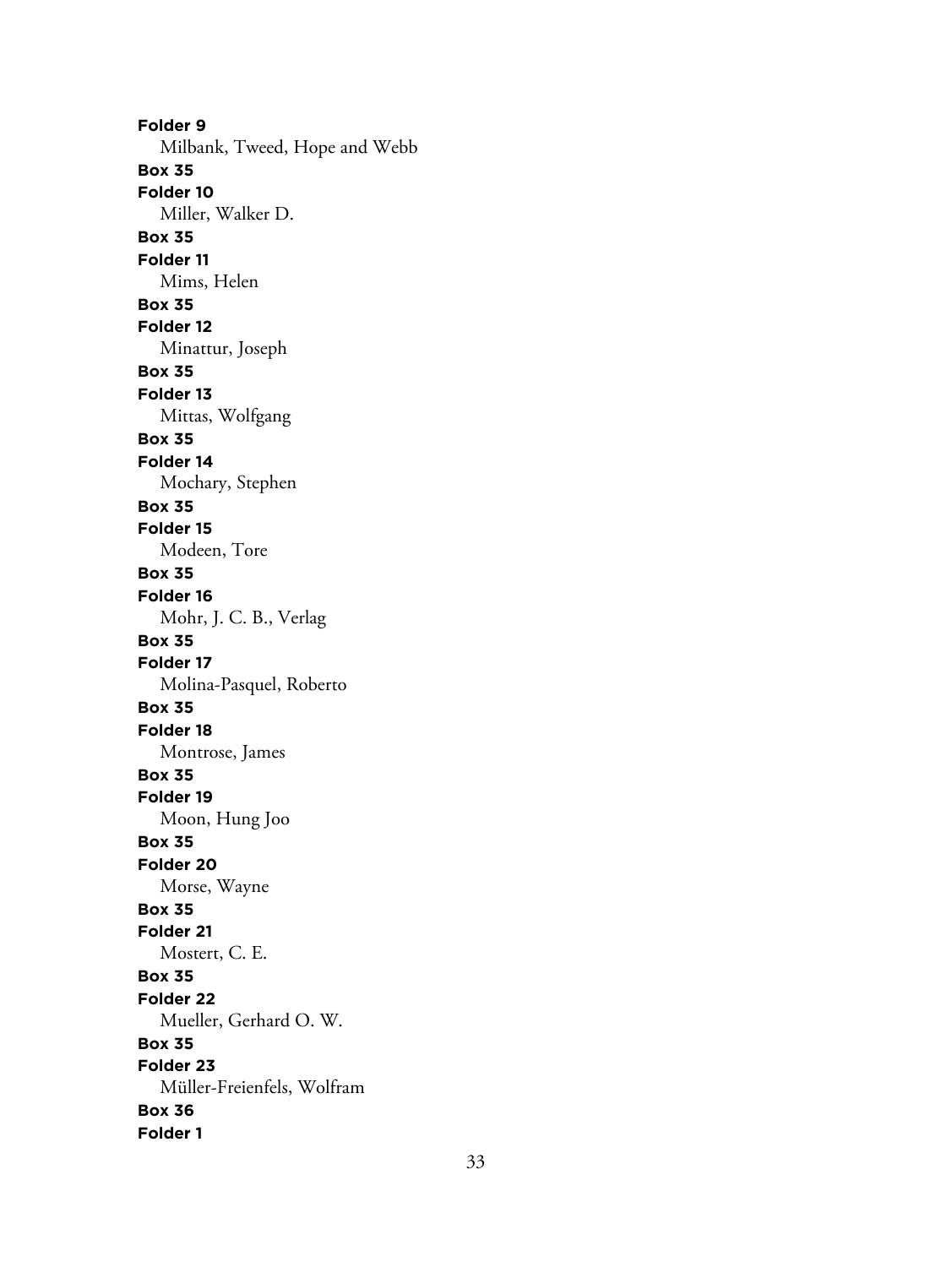München, Amtsgericht **Box 36 Folder 2** München, Universität **Box 36 Folder 3** Muniz de Souza **Box 36 Folder 4** Munk, Marie **Box 36 Folder 5** Na-Nd **Box 36 Folder 6** Ne **Box 36 Folder 7** Ng-Ni **Box 36 Folder 8** No-Ny **Box 36 Folder 9** Nadelmann, Kurt **Box 36 Folder 10** Naef, Kurt **Box 36 Folder 11** Naegele, Hans-Wolfgang **Box 36 Folder 12** Naegele, Mechtild **Box 36 Folder 13** Naegele, Otto **Box 36 Folder 14** Neal, Phil C. **Box 36 Folder 15** Nekam, Alexander **Box 36 Folder 16** Neuhaus, Paul Heinrich (Heinz)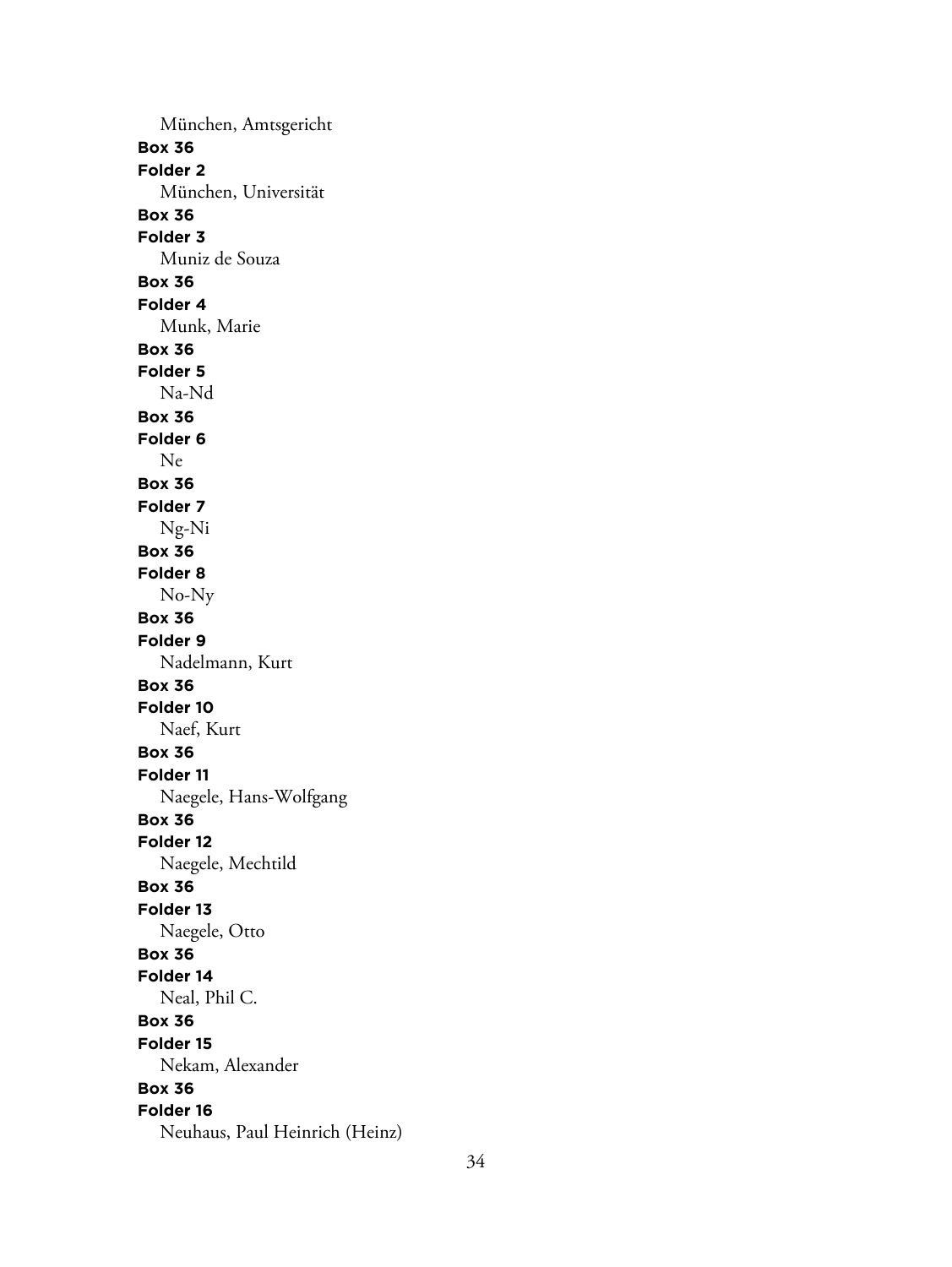**Box 36 Folder 17** Neumayer, Karl H. **Box 37 Folder 1** Newman, Ralph A. **Box 37 Folder 2** Nicholson, Thomas **Box 37 Folder 3** Nomikov, Calliope **Box 37 Folder 4** Norgren, Robert **Box 37 Folder 5** Nussbaum, Michael **Box 37 Folder 6** N, unidentified **Box 37 Folder 7** Oa-On **Box 37 Folder 8** Op-Oz **Box 37 Folder 9** Oberer, Wilhelm Fr. **Box 37 Folder 10** O'Connell, Kenneth J. **Box 37 Folder 11** Opalek, Kazimierz **Box 37 Folder 12** Opoku, Kwame Tua **Box 37 Folder 13** Oppenheimer, Fritz **Box 37 Folder 14** Osteen, Arthur M. **Box 37**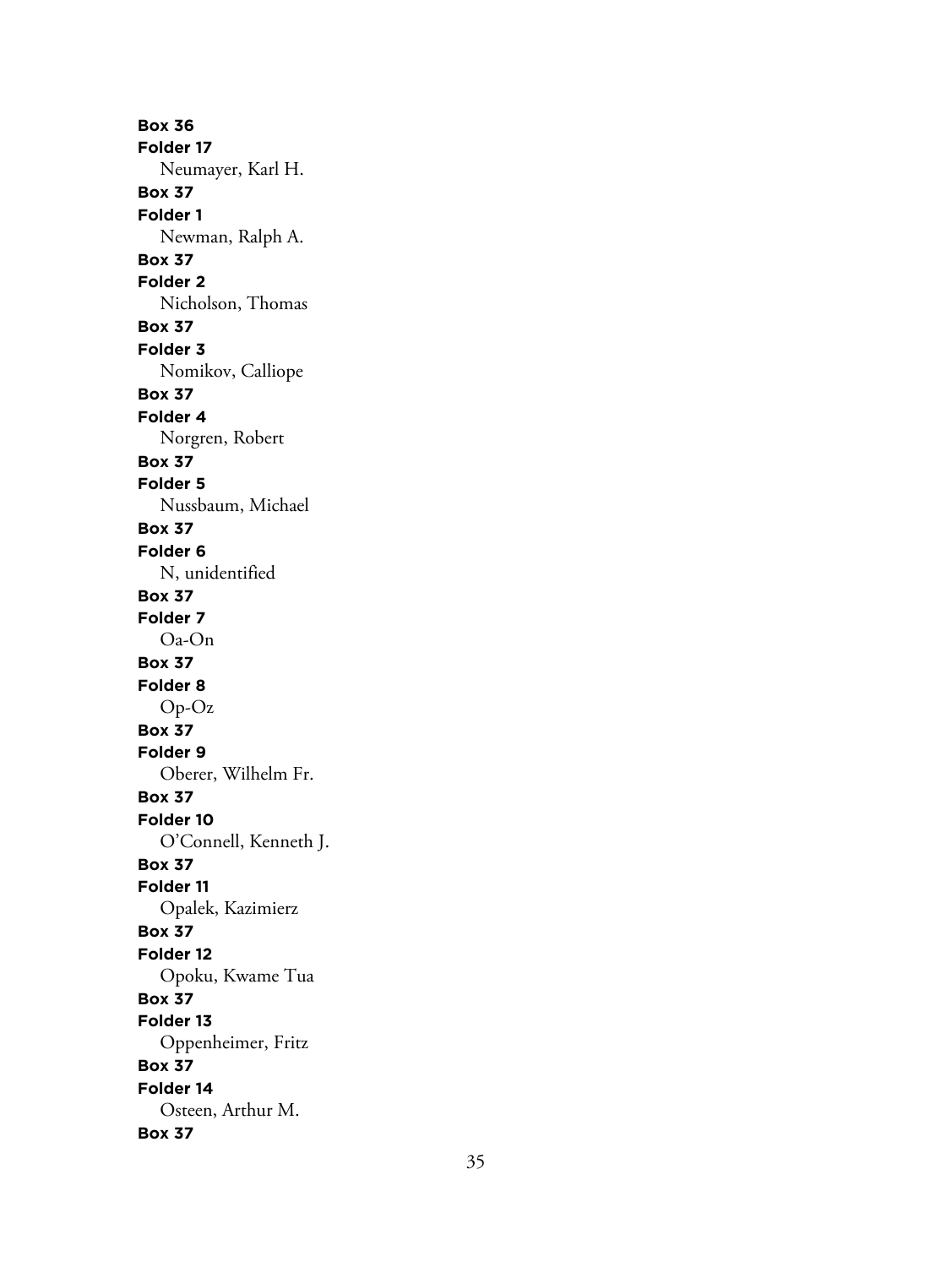**Folder 15** Pa **Box 37 Folder 16** Pe **Box 38 Folder 1** Pf-Pi **Box 38 Folder 2** Pl-Po **Box 38 Folder 3** Pr-Pu **Box 38 Folder 4** Pagenstecher, Max **Box 38 Folder 5** Pakuscher, Ernst Karl (and father) **Box 38 Folder 6** Parker, Reginald **Box 38 Folder 7** Pascal, Robert A. **Box 38 Folder 8** Paul, James G. N. **Box 38 Folder 9** Peczenik, Aleksander **Box 38 Folder 10** Pedersen, Inger Margrete **Box 38 Folder 11** Peterson, Courtland **Box 38 Folder 12** Petrilli, Ralph S. **Box 38 Folder 13** Peyer, Hans Konrad **Box 38 Folder 14**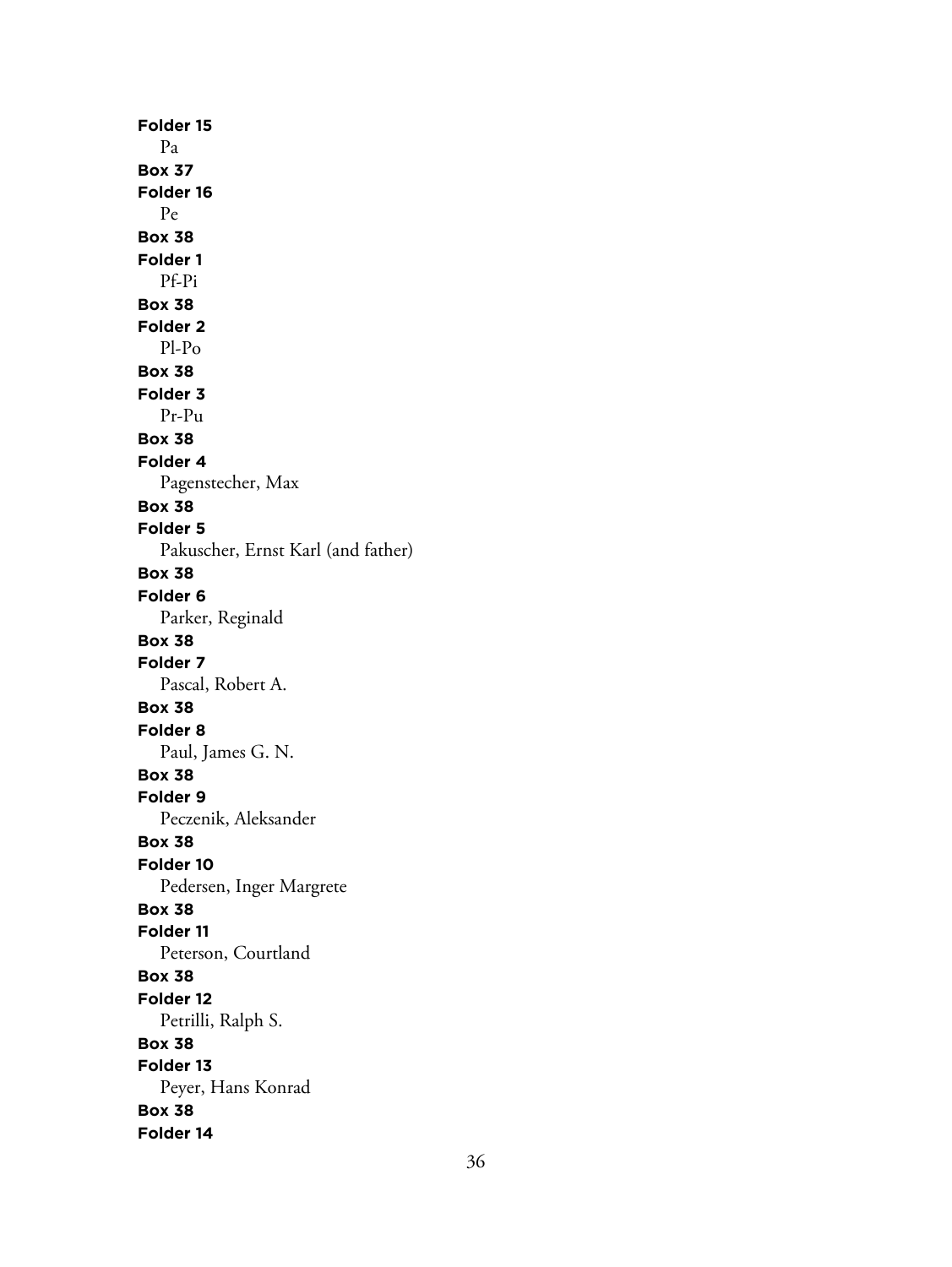Pfaff, Roger Alton **Box 38 Folder 15** Pfanner, Klaus **Box 38 Folder 16** Pirch, Georg von **Box 38 Folder 17** Poister, Marshon de **Box 39 Folder 1** Pound, Roscoe **Box 39 Folder 2** Power, Richard W. **Box 39 Folder 3** Praschma, Otto **Box 39 Folder 4** Prentice-Hall Inc. **Box 39 Folder 5** Pringsheim, Fritz **Box 39 Folder 6** P, unidentified **Box 39 Folder 7** Q **Box 39 Folder 8** Ra **Box 39 Folder 9** Re **Box 39 Folder 10** Rh-Ri **Box 39 Folder 11-12** Ro **Box 40 Folder 1** Ru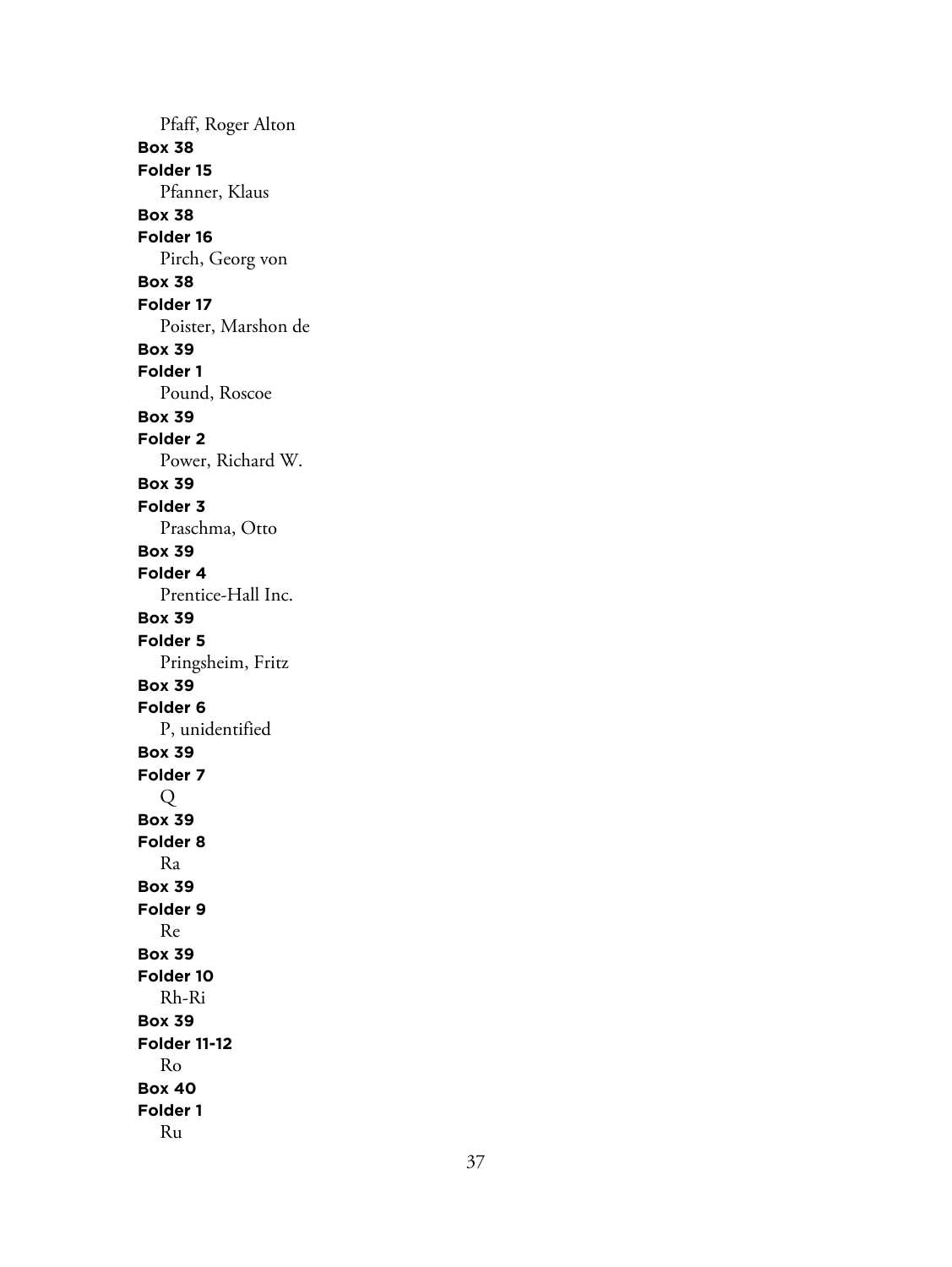**Box 40 Folder 2** Rabel, Ernst **Box 40 Folder 3** Rabinowitz, Richard **Box 40 Folder 4** Raiser, Ludwig **Box 40 Folder 5** Ramm, Thilo **Box 40 Folder 6** Ratcliffe, James **Box 40 Folder 7** Reese, Willis L. M. **Box 40 Folder 8** Regnery, Henry **Box 40 Folder 9** Reichert-Facilides, Fritz **Box 40 Folder 10** Reichman, Uri **Box 40 Folder 11** Rheinstein, Franz J. **Box 40 Folder 12** Rheinstein, John **Box 40 Folder 13** Rheinstein, Lilly **Box 40 Folder 14-15** Rheinstein, Rosa **Box 41 Folder 1** Richter, Irmgard **Box 41 Folder 2** Riegert, Robert A. **Box 41**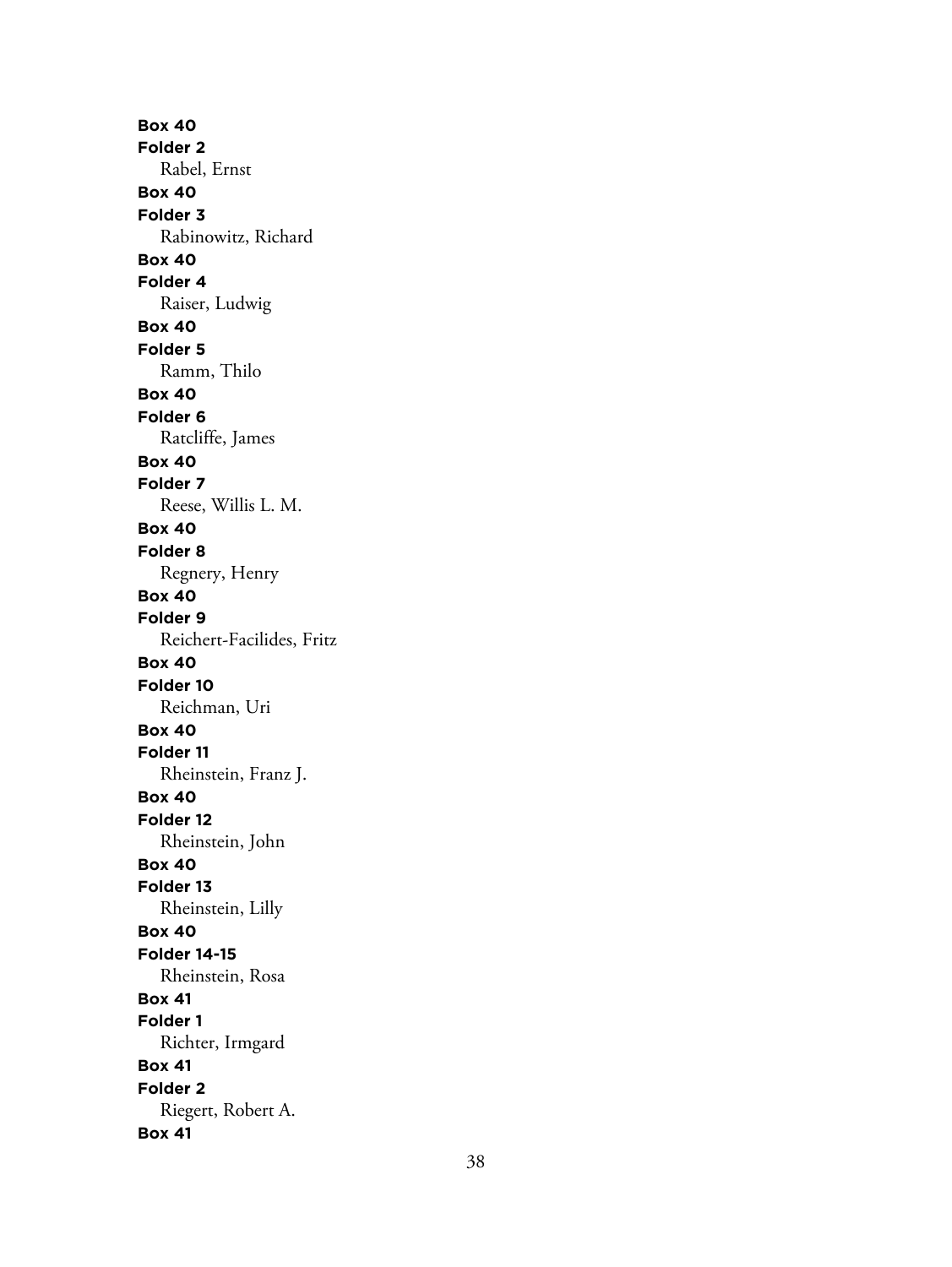**Folder 3** Rittner, Fritz **Box 41 Folder 4** Rockefeller Foundation **Box 41 Folder 5** Rodriguez-Ramos, Manuel **Box 41 Folder 6** Rohrlich, George F. **Box 41 Folder 7** Rose, Thomas **Box 41 Folder 8** Rosen, Charles S. **Box 41 Folder 9** Rotondi, Mario **Box 41 Folder 10** Ruegg, Walter **Box 41 Folder 11-12** Rüpke, Giselher **Box 41 Folder 13** Rüster, Bernd **Box 41 Folder 14** Runyon, Charles **Box 41 Folder 15** Sa **Box 41 Folder 16** Sc **Box 42 Folder 1-2** Sc **Box 42 Folder 3** Se **Box 42 Folder 4**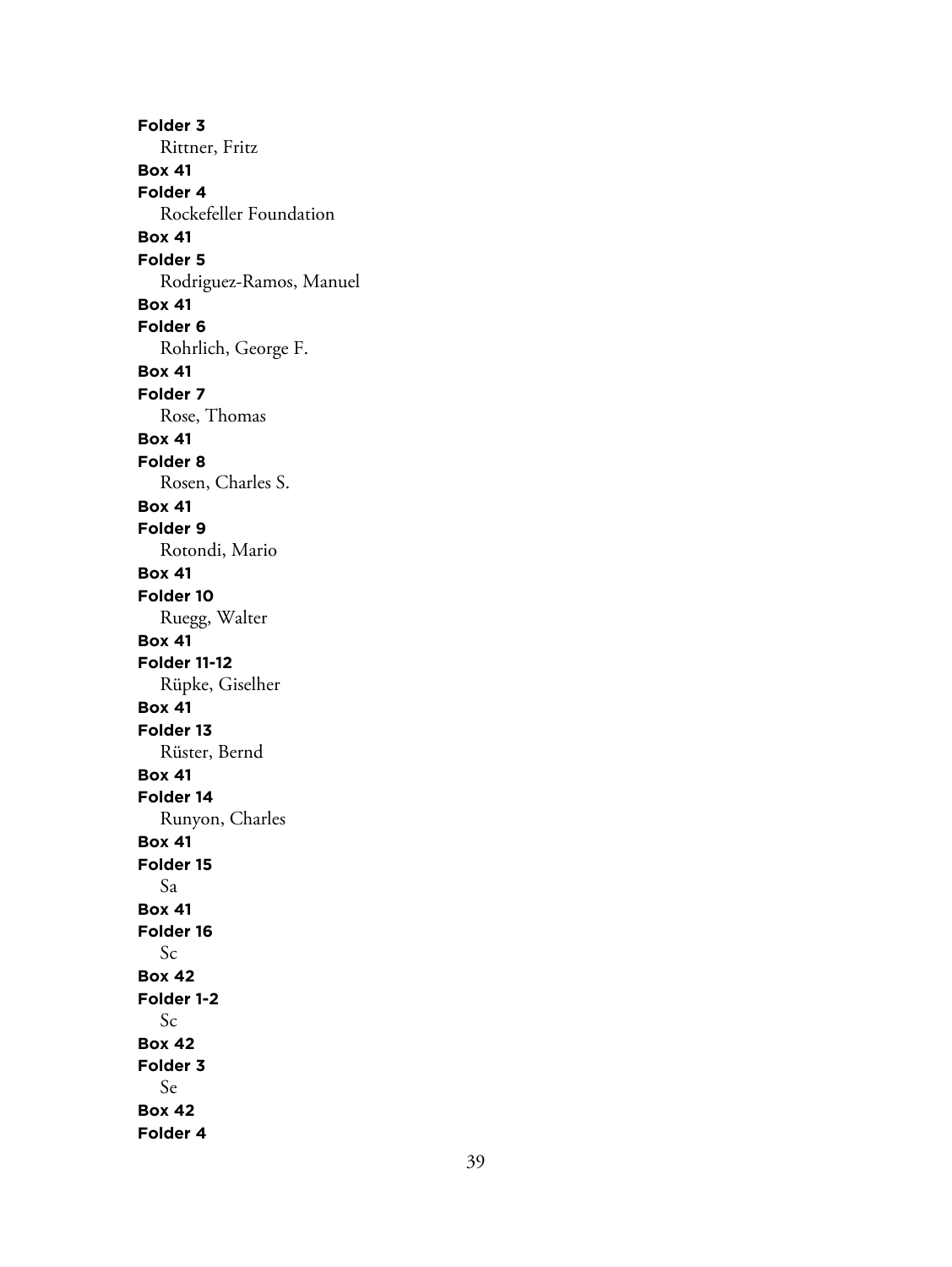Sg-Sh **Box 42 Folder 5** Si-Sl **Box 42 Folder 6** Sm-So **Box 42 Folder 7** Sp-Sr **Box 42 Folder 8** St **Box 43 Folder 1** St **Box 43 Folder 2** Su-Sz **Box 43 Folder 3** Salita, Matthew I. **Box 43 Folder 4** Sand, Peter H. **Box 43 Folder 5** Sander, Frank E. A. **Box 43 Folder 6** Sarabia, Antonio R. **Box 43 Folder 7** Sarkisyanz, Emanuel **Box 43 Folder 8** Sarup, Prem (Peter) **Box 43 Folder 9** Sawyer, Geoffrey **Box 43 Folder 10** Sawitz, Antonie V. **Box 43 Folder 11** Schermutzki, Gerd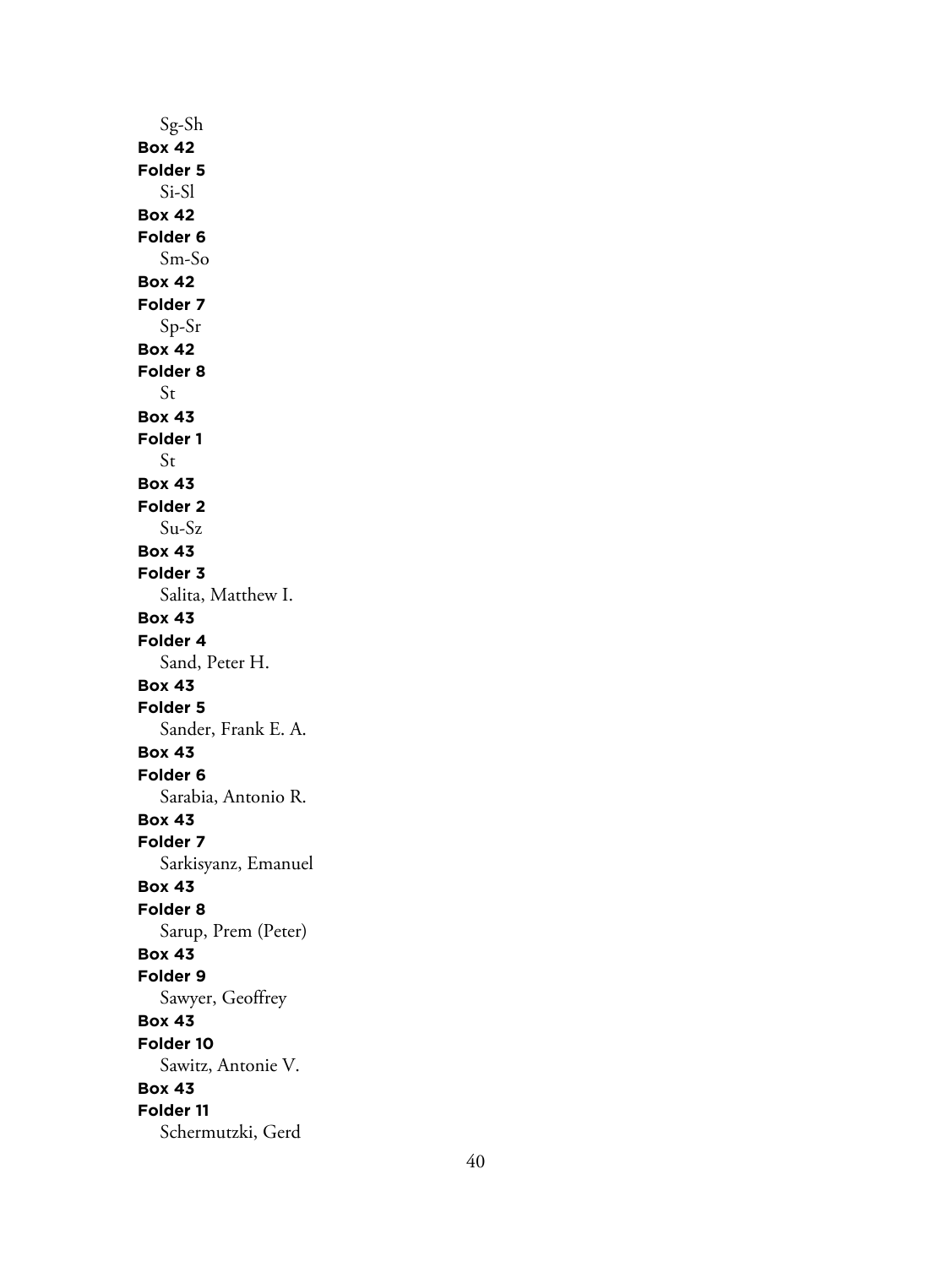**Box 43 Folder 12** Schiller, Arthur A. **Box 43 Folder 13** Schlechtreim, Peter **Box 43 Folder 14** Schlephorst, Hubert **Box 43 Folder 15** Schlesinger, Rudolf B. **Box 43 Folder 16** Schloerb, Rolland **Box 43 Folder 17** Schmitt, Elsbet and Karl **Box 43 Folder 18** Schmidt, Folke **Box 44 Folder 1** Schnegelsbert, Jürg **Box 44 Folder 2** Scholz, Christoph **Box 44 Folder 3** Schuster, Werner **Box 44 Folder 4** Schwarz, Ulysses S. **Box 44 Folder 5** Scoles, Eugene F. **Box 44 Folder 6** Seagle, William **Box 44 Folder 7** Seidl, Erwin **Box 44 Folder 8** Seppälainen, Risto **Box 44**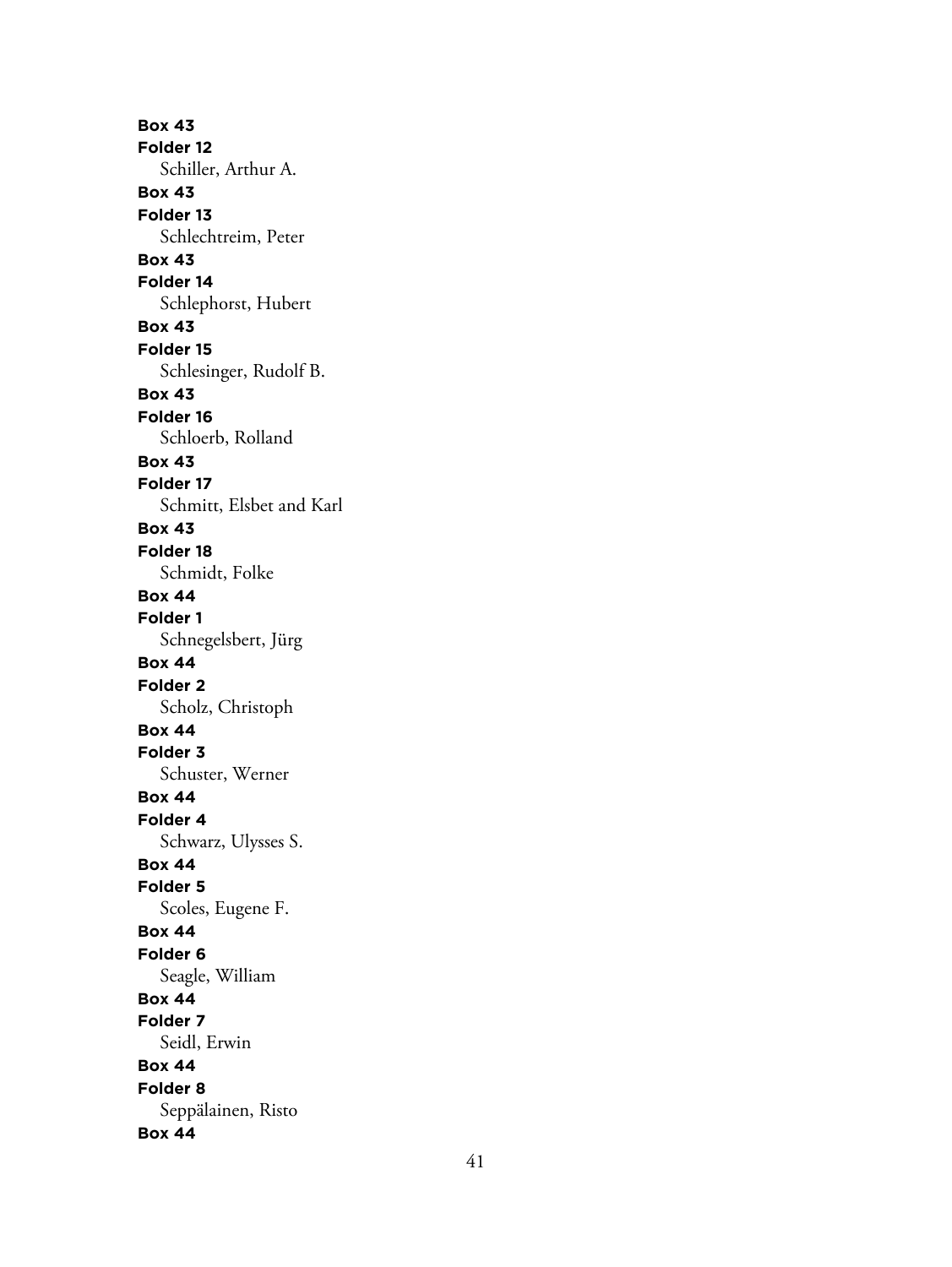**Folder 9** Sfeir, George **Box 44 Folder 10** Shapiro, Susan **Box 44 Folder 11** Shanas, Ethel **Box 44 Folder 12** Siebert, Wolfgang **Box 44 Folder 13** Silving, Helen **Box 44 Folder 14** Simitis, Spiros **Box 44 Folder 15** Sivasubramanian, L. R. **Box 44 Folder 16** Sloan, Jerome S. **Box 44 Folder 17** Smith, Clara **Box 44 Folder 18** Smith, J. Denson **Box 44 Folder 19** Smith, Spencer **Box 44 Folder 20** Smith, T. B. **Box 44 Folder 21** Social Science Research Council, Conference on the History of the Family **Box 44 Folder 22** Société Jean Bodin **Box 44 Folder 23** Sohn, Louis B. **Box 44 Folder 24**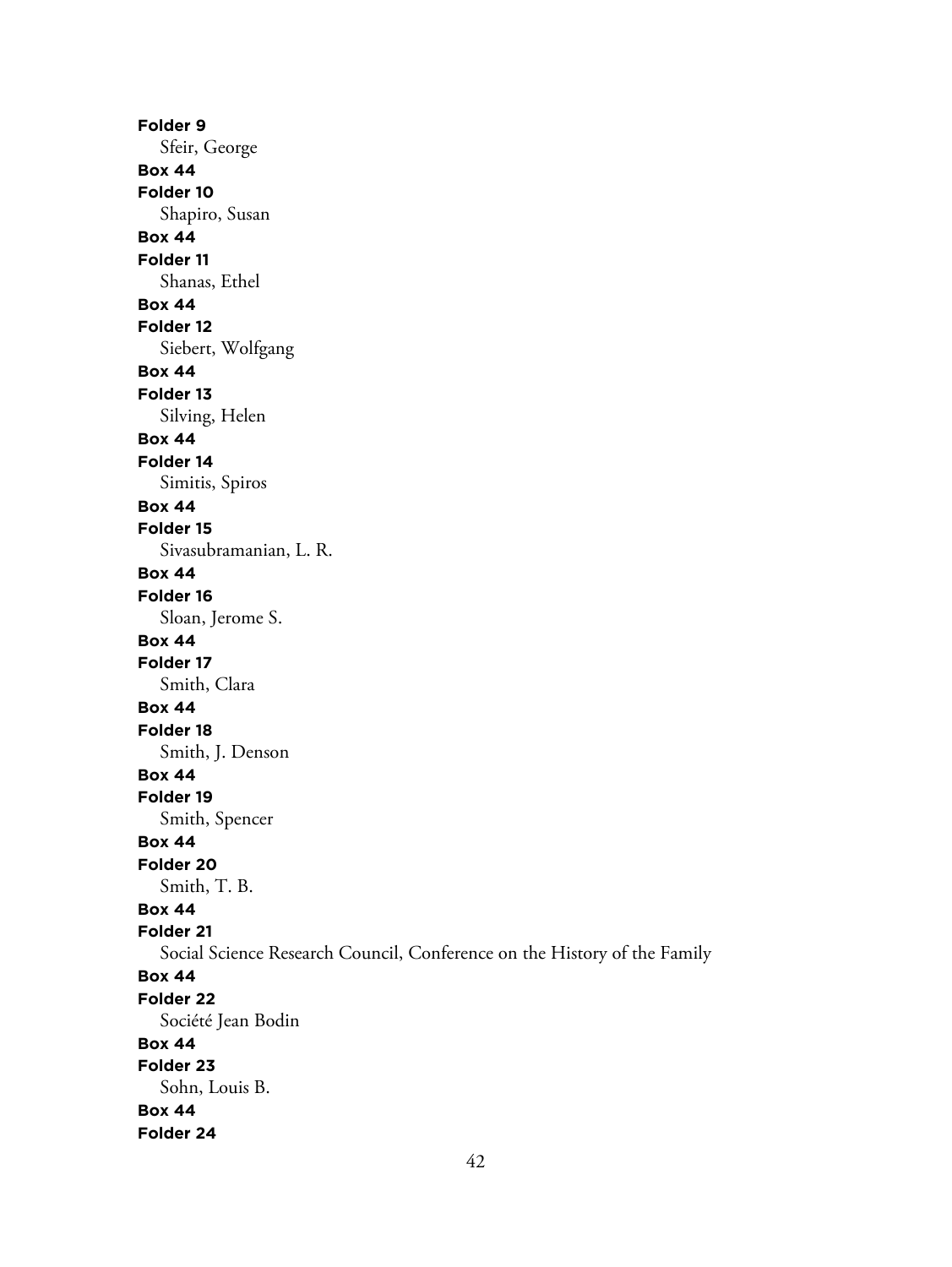Sola-Canizares, Felipe de **Box 45 Folder 1** Souza, Sergio Muniz de **Box 45 Folder 2** Spindler, Hartmut **Box 45 Folder 3** Spreen, Gerd **Box 45 Folder 4** Sprudz, Adolf **Box 45 Folder 5** Starr, Robert **Box 45 Folder 6** Stason, E. Blythe **Box 45 Folder 7** Stauffer, Thomas **Box 45 Folder 8** Steiger, Werner von **Box 45 Folder 9** Stern, David S. **Box 45 Folder 10** Stern, William B. **Box 45 Folder 11-12** Stoljar, Samuel J. **Box 45 Folder 13** Stoll, Hans **Box 45 Folder 14** Stone, Victor J. **Box 45 Folder 15** Stray, Anna Lise (Sitjhoff) **Box 45 Folder 16** Strobl, Jakob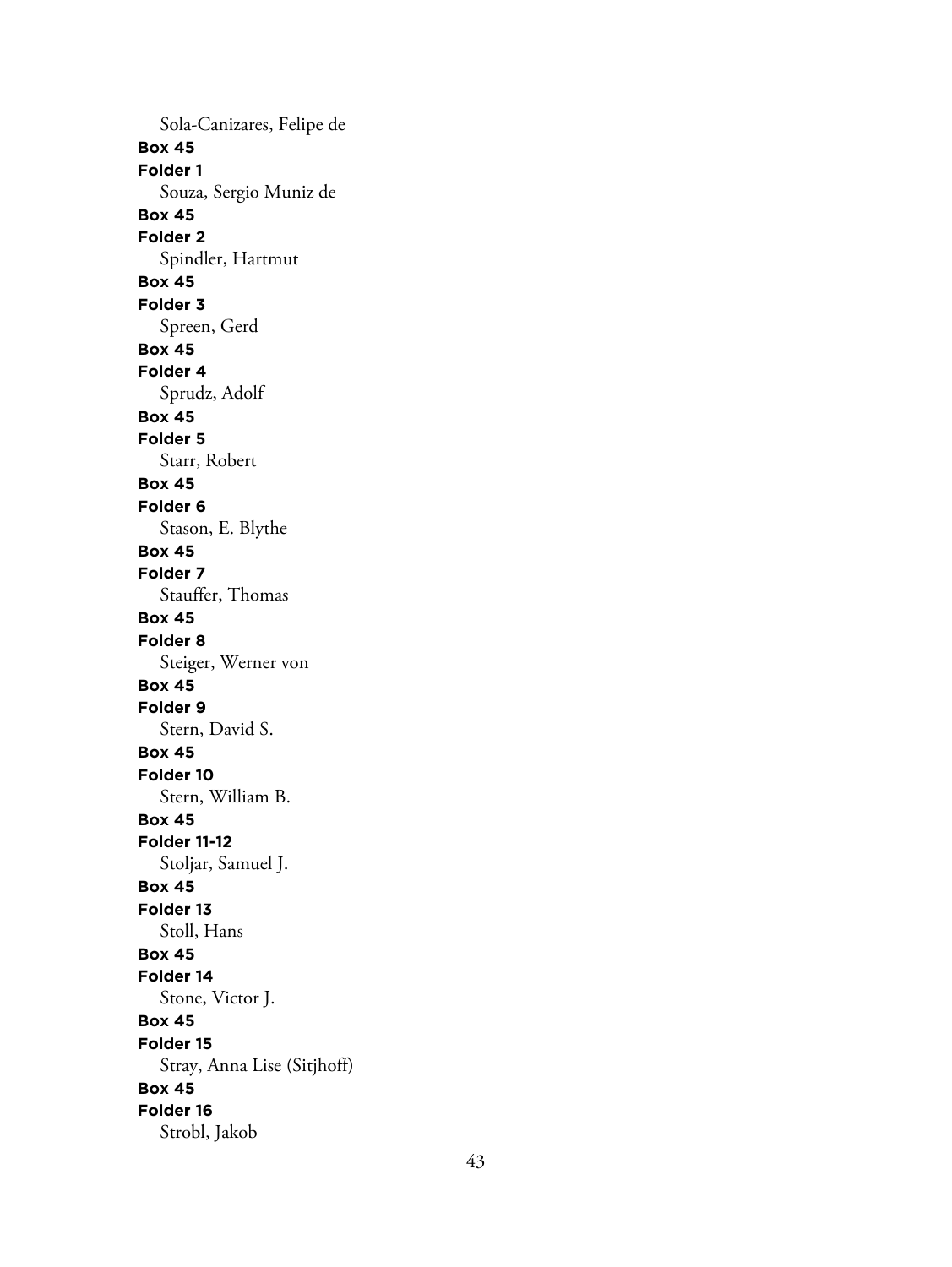**Box 45 Folder 17** Studnicki, Franziszek **Box 46 Folder 1** Sukijasović, Miodrag **Box 46 Folder 2** Sundström, Zacharias **Box 46 Folder 3** Sussman, Marvin B. **Box 46 Folder 4** S, unidentified **Box 46 Folder 5** Ta **Box 46 Folder 6** Te **Box 46 Folder 7** Th **Box 46 Folder 8** Ti-To **Box 46 Folder 9** Tr-Tw **Box 46 Folder 10** Takano, Koichi **Box 46 Folder 11** Tan, Piet Hien **Box 46 Folder 12** Taniguchi, Yasuhei **Box 46 Folder 13** Tariel, Noëlle **Box 46 Folder 14** Tenney, Henry F. **Box 46**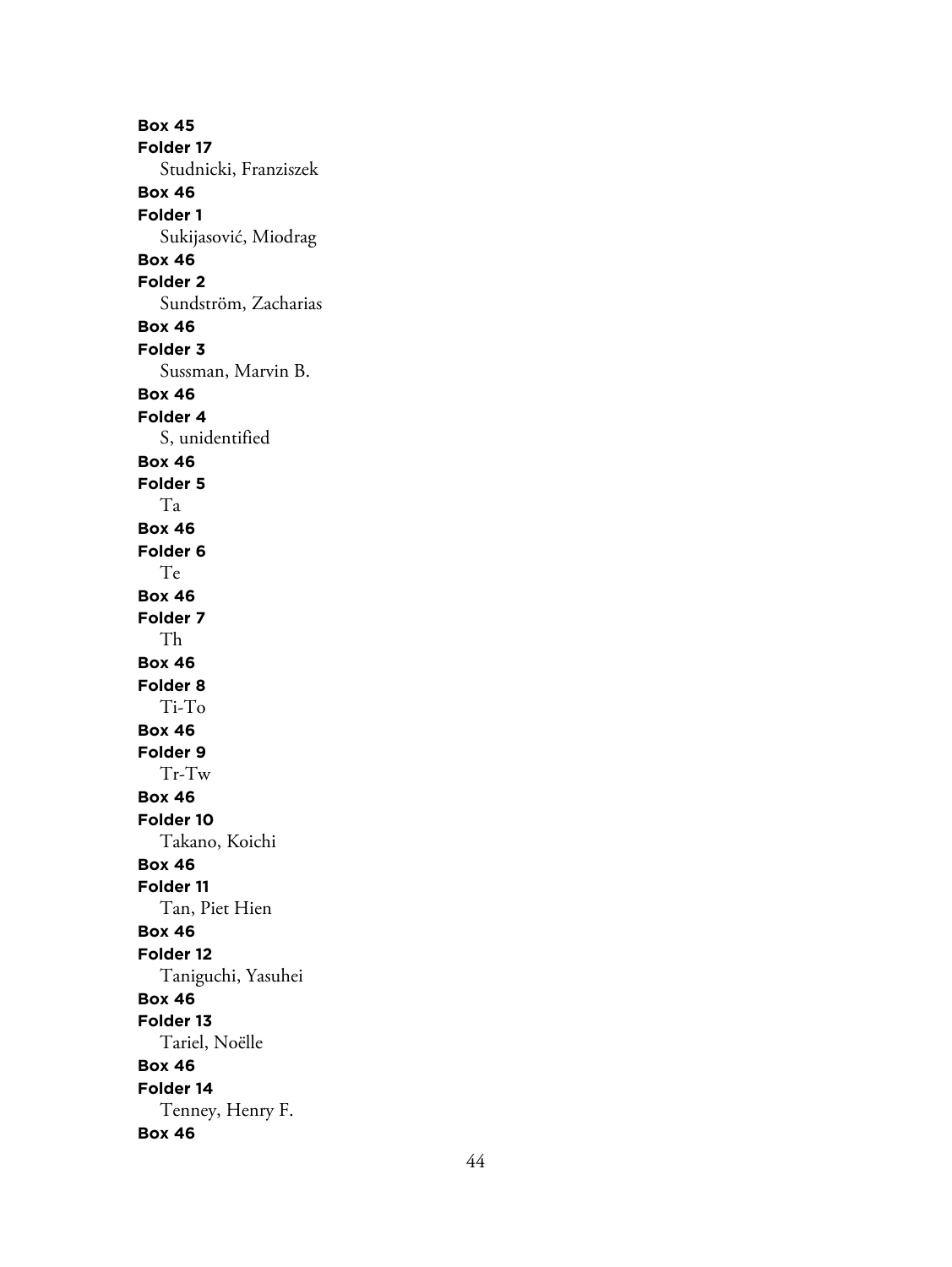**Folder 15** Tetiwa, Werner **Box 46 Folder 16** Thieme, Hans **Box 46 Folder 17** Thrupp, Sylvia **Box 47 Folder 1** Tsubota, Junjiro **Box 47 Folder 2** Tucker, John H. **Box 47 Folder 3** Tuesday Club **Box 47 Folder 4** Tunc, André **Box 47 Folder 5** Tunks, Lehan K. **Box 47 Folder 6** Turner, Clinton H. **Box 47 Folder 7** Twining, William **Box 47 Folder 8** Tyler, Ralph W. **Box 47 Folder 9** T, unidentified **Box 47 Folder 10** U **Box 47 Folder 11** United States **Box 47 Folder 12** University of Chicago **Box 47 Folder 13**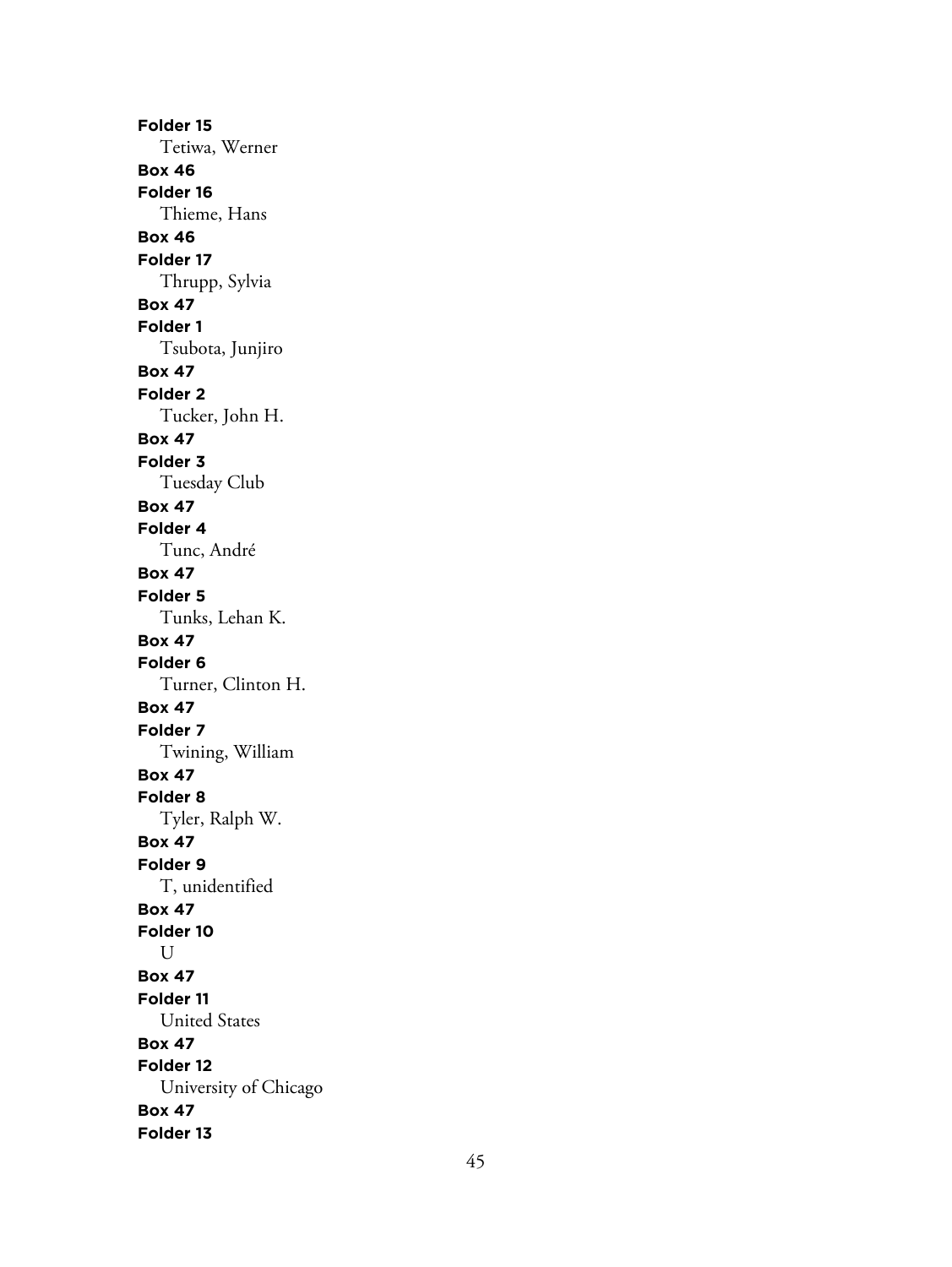46 University of Chicago, Law Review **Box 47 Folder 14-16** University of Chicago, Law School **Box 48 Folder 1-5** University of Chicago, Law School **Box 48 Folder 6-8** University of Chicago, Law School, Foreign Law Program **Box 49 Folder 1-8** University of Chicago, Law School, Foreign Law Program **Box 50 Folder 1-2** University of Chicago, Law School, Foreign Law Program **Box 50 Folder 3** University of Chicago, Law School, Max Rheinstein Comparative Law Fund **Box 50 Folder 4** University of Chicago, Law School, Proposal for Research on the Family Court **Box 50 Folder 5** University of Chicago Press **Box 50 Folder 6** University of Stockholm **Box 50 Folder 7** Unna, Jan **Box 50 Folder 8** Urbančiková, Elena **Box 50 Folder 9** Ussing, Henry **Box 50 Folder 10** Va-Vi **Box 50 Folder 11** Vi-Vu **Box 50 Folder 12** Vallance, William Roy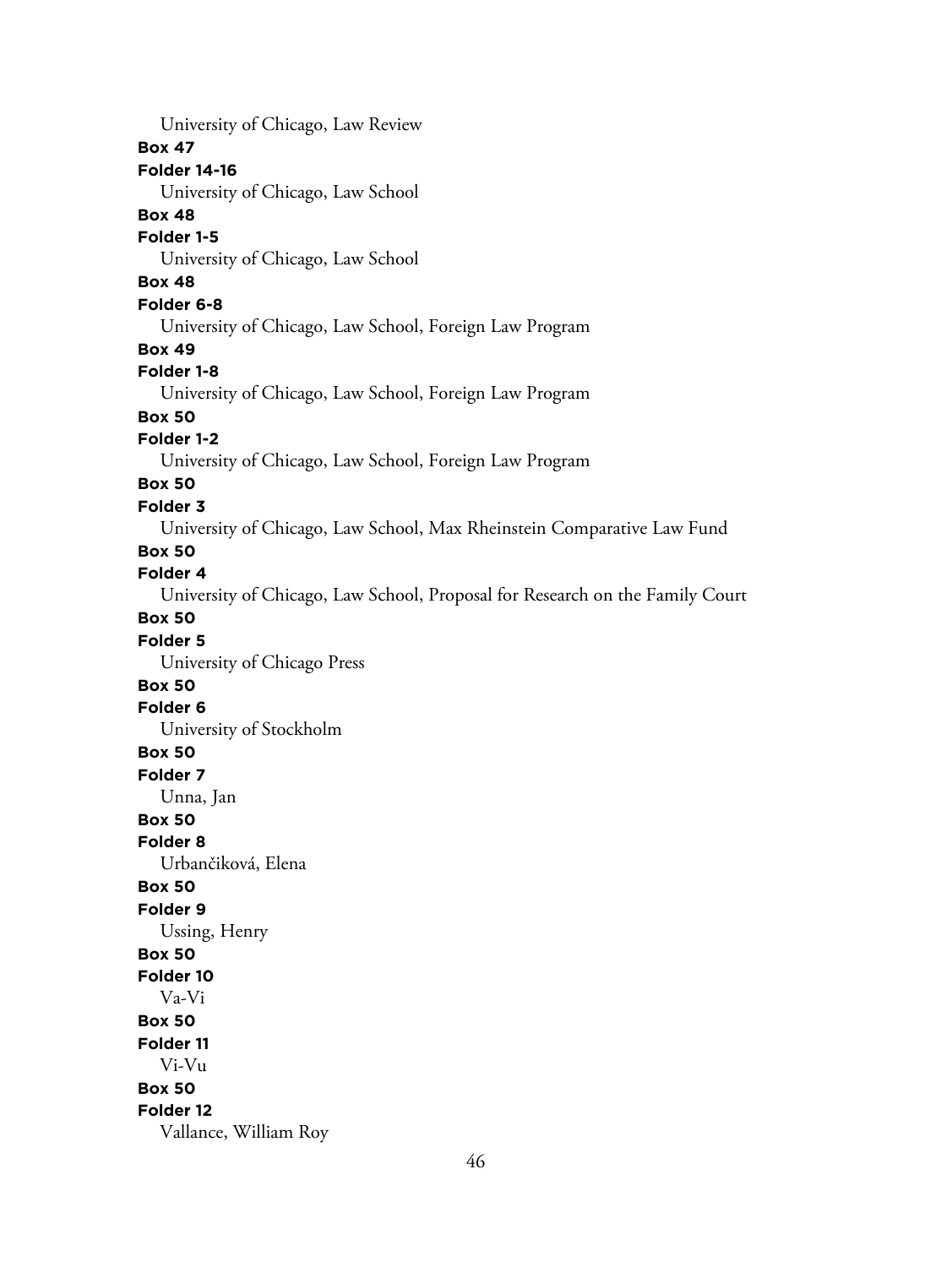**Box 50 Folder 13** Vanderbilt University **Box 50 Folder 14** Varano, Vincenzo **Box 50 Folder 15** Veit, Alvin **Box 50 Folder 16** Vernon, John **Box 50 Folder 17** Wa **Box 51 Folder 1** Wa **Box 51 Folder 2** We **Box 51 Folder 3** Wh-Wi **Box 51 Folder 4** Wi **Box 51 Folder 5** Wo **Box 51 Folder 6** Wr-Wy **Box 51 Folder 7** Wagner, W. J. **Box 51 Folder 8** Wahab, Ibrahim **Box 51 Folder 9** Wassermann, Rudolf **Box 51 Folder 10** Weber, Hermann **Box 51**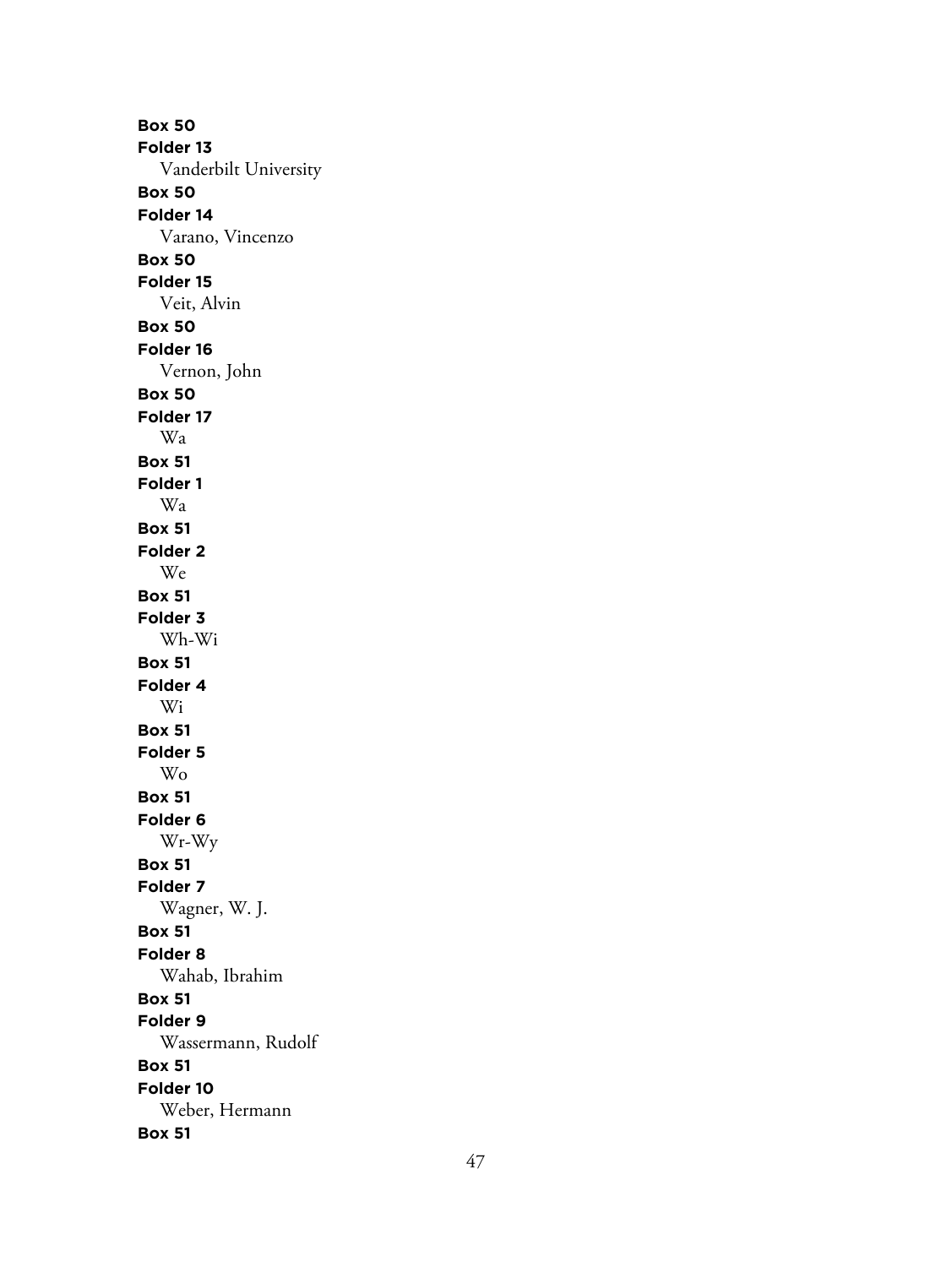**Folder 11** Weinacht, Herbert **Box 51 Folder 12** Weisdorf, Lynn **Box 51 Folder 13** Wengler, Wilhelm **Box 51 Folder 14** West Publishing Co. **Box 51 Folder 15** Wet, J. C. de **Box 52 Folder 1-2** Wetter, J. Gillis **Box 52 Folder 3-4** Weyrauch, Walter 0. **Box 52 Folder 5** Wiesinger, Maria **Box 52 Folder 6** Willamette Law Journal **Box 52 Folder 7** Winard, Arthur I. **Box 52 Folder 8** Winizky, Ignacio **Box 52 Folder 9** Witmer, Helen **Box 52 Folder 10** Witzsch, Günter **Box 52 Folder 11** Wohn -und Altersheim Wetterstein **Box 52 Folder 12** Wolf, Alfred **Box 52 Folder 13**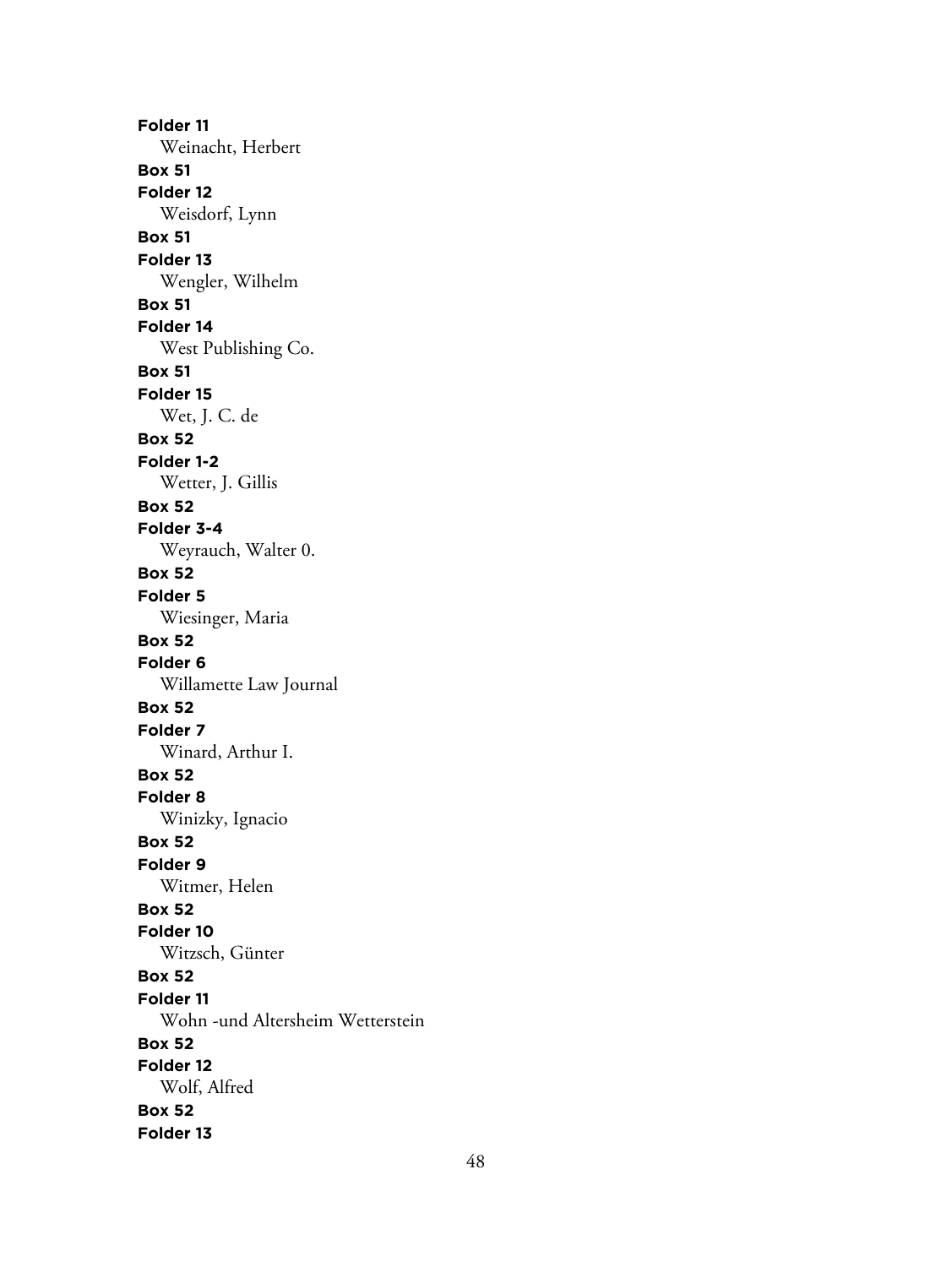Wolf, Ernst **Box 52 Folder 14** Wolff, Hans Julius **Box 52 Folder 15** Wortley, B. A. **Box 52 Folder 16** W, unidentified **Box 52 Folder 17** Y **Box 52 Folder 18** Yadin, Uri **Box 53 Folder 1** Yale Law Journal **Box 53 Folder 2** Yiannopoulos, Athanassios **Box 53 Folder 3-5** Yntema, Hessel **Box 53 Folder 6** Z **Box 53 Folder 7** Zippel, Wolfgang **Box 53 Folder 8-9** Zwiegert, Konrad **Box 53 Folder 10** General unidentified

# **Series III: Writings**

### **Subseries 1: Lecture and Addresses**

# **Box 54**

**Folder 1**

Lectures and Addresses

- "The Academician's Task in the Preservation of the Peace," July 7, 1943
- "Address of Thanks for Award," May 18, 1967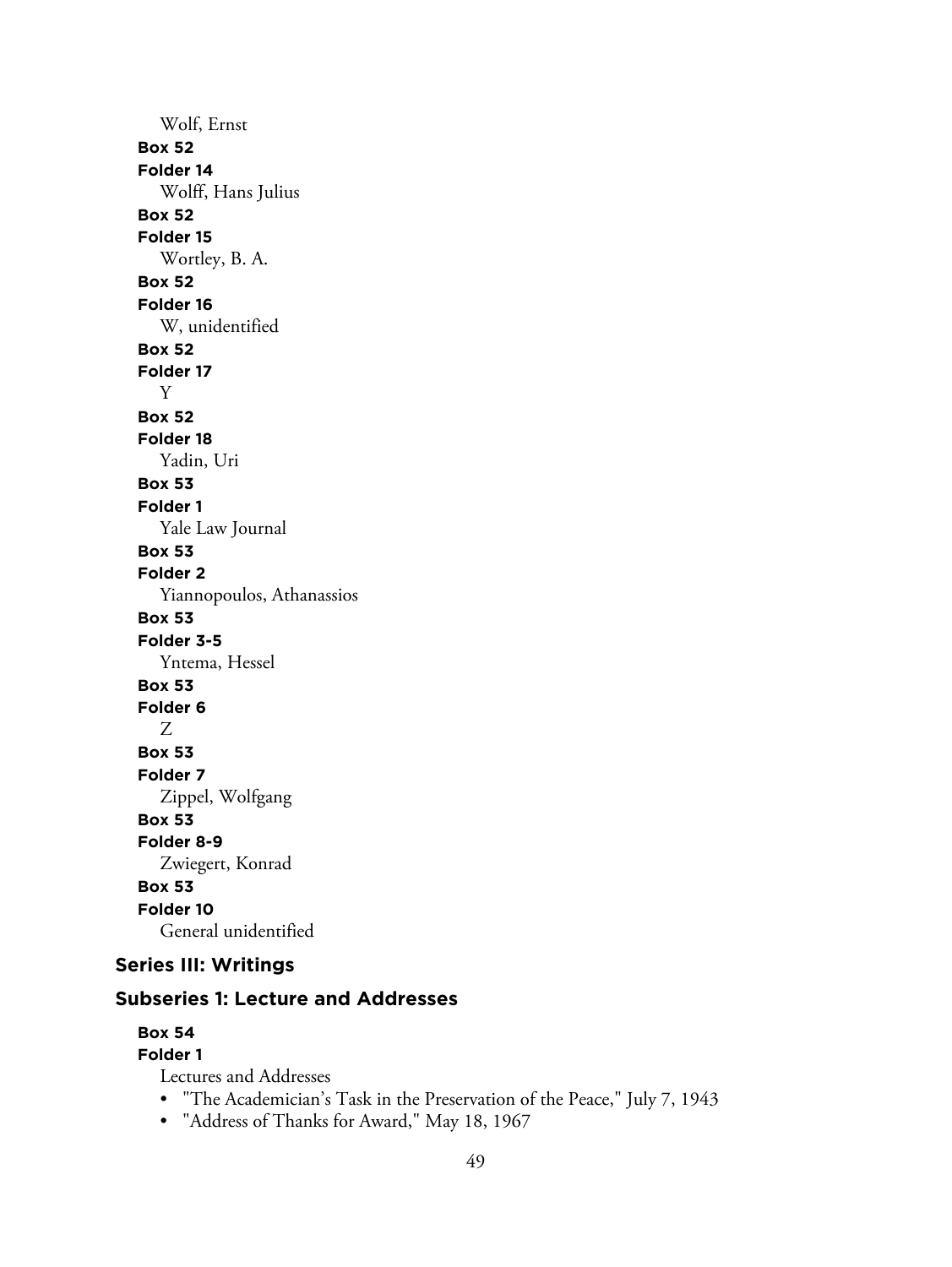- "Address on Occasion of Festschrift," n.d.
- "Address to Academy of Matrimonial Lawyers," October 24, 1970
- "Aethiopien Die Zeitmaschine," n.d.
- "Aktionensystem im Englischen Recht," n.d.
- "America Faces the Future in International Relations," April 14, 1944
- "The Analytical and the Comparative Method in Jurisprudence," n.d.
- "The Anglo-American Trust. Its Characteristics and its Compatibility with European-Continental Law," n.d., (2 lectures)
- "Approaches to the Problem of Divorce in the United States and Elsewhere," April 8, 1954
- "The Armed Forces and the Civilian Population," January 28, 1942

#### **Folder 2**

Lectures and Addresses

- "Aus dem Verfassungsleben der Vereinigten Staaten," August 1, 1946
- "Basic Ideas" the Verschuldensprinzip and the Zerruttungsprinzip," n.d.
- "Die Begrenzung des deliktischen Schadenersatzanspruches im anglo-amerikanischen Recht," n.d.
- "Begrenzung des ersatzfahigen Schadens. U.S.A.," n.d.
- "Die Begrenzung des Schadensersatzanspruches bei Fahrlassigkeitsdelikten im angloamerikanischen Recht," n.d. (2 versions)
- "Bibliographical and Documentary Materials Concerning Family Law, 1914-1950," n.d. By Way of Introduction," December 1949

# **Box 54**

**Folder 3** Lectures and Addresses- Civil Law

- "Can or Should the Behavioral Sciences be Applied?" January 20, 1953
- Chicago Columbia Club address, May 6, 1971
- "The Christian Approach to the Problem of International Relations," January 28, 1955
- "Christianity and International Relations," March 31, 1955
- "Civil and Common Law," April 29, 1938
- "Civil Law in the Modern World. Law of Family and Succession," May 17, 1963
- "'Civil Law' und 'Common Law'; Ein Vergleich des anglo-amerikanischen und kontinentalen Rechtsdenkens," April 28, 1956
- "Civil Liberties in Time of War," January 13, 1941

## **Box 54**

#### **Folder 4**

Lectures and Addresses- Family

- "The Code and the Family," December 14, 1954
- The Commercial Code of Japan Annotated, by the League of Nations Associations of Japan, review, n.d.
- "Common Trends in Modern Family Structure," n.d.
- "Comparative Law Conferences of 1954," November 9, 1954
- "Comparative Law in the University of Chicago Law School," n.d.
- "Comparative Law of Decedents' Estates," January February, 1967 (3 versions)

**Box 54**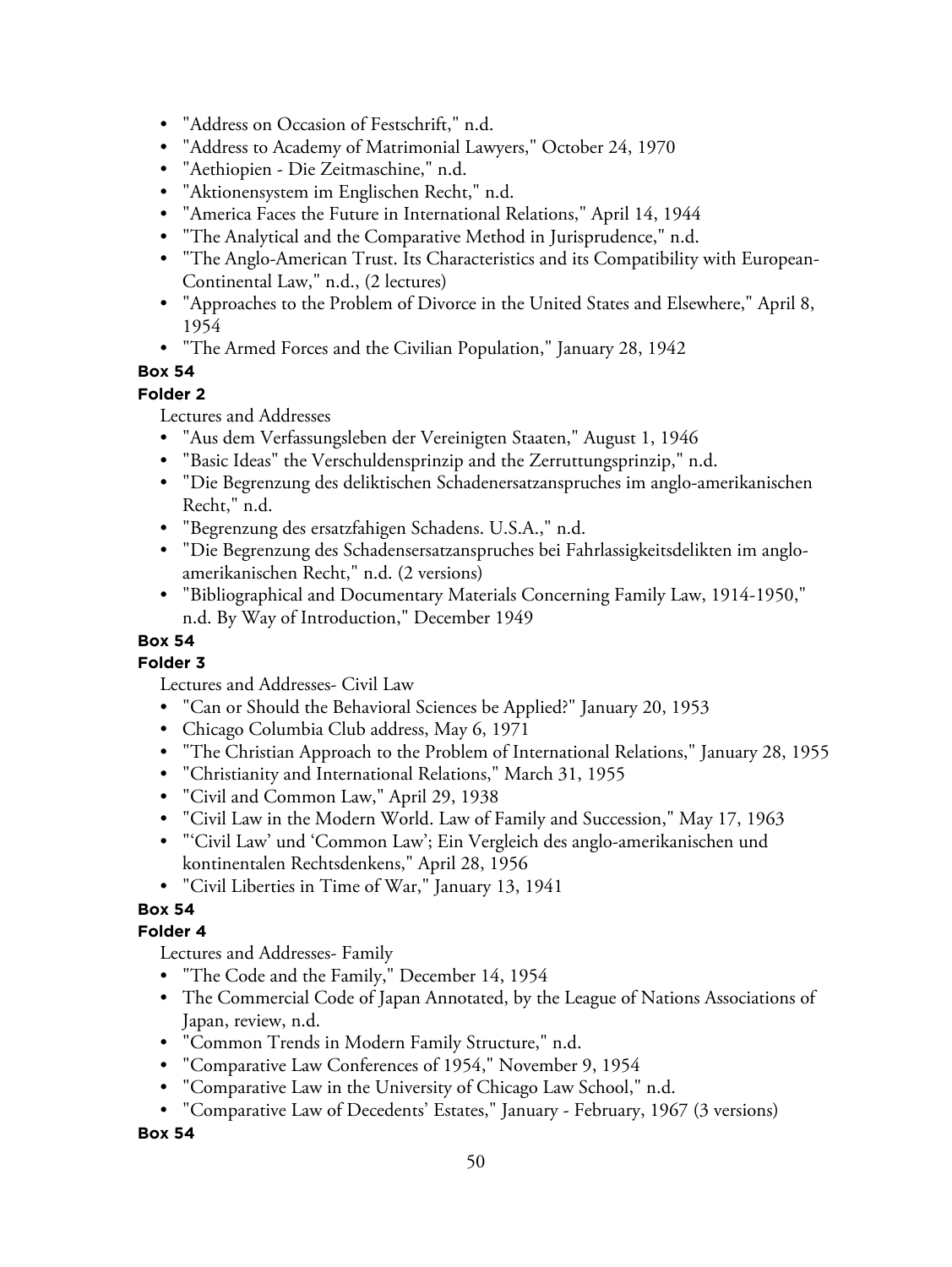#### **Folder 5**

Lectures and Addresses

- "Comparative Law of Marriage," n.d.
- "Comparative Law of Succession," n.d.
- "Comparative Military Justice," January 7, 1955
- Conference on New Nations. Discussion of Professor Lawrence Rosen's paper on "Law and Social Change in the New Nations," October 18, 1975
- "Conflict of Laws and the Functional Approach," n.d.
- "Conflict of Laws; General Problems," n.d.
- "The Constitutional Basis of the American Law of Conflict of Laws," December 8, 1955
- "The Crisis of the Law of Divorce," May 19, 1951
- "Curbing Despotism," n.d.
- "Deutsch-Amerikanischer Kulturaustausch Eindrücke und Beobachtungen," June 24, 1953
- "The Development of the Law of Germany under the National-Socialist Regime," n.d.

# **Box 54**

## **Folder 6**

Lectures and Addresses

- "Differences between United States and German Law," March 16, 1971
- "Difficulties and Dangers of World Planning," August 6, 1943
- "The Displaced Persons; Who Are They?" April 26, 1951
- "Divorce; Its Background and Its Problems," n.d.
- "Divorce Law and Marriage Stability," n.d.
- "Divorce, Marriage Instability and What to Do about It," January 26, 1966

# **Box 54**

#### **Folder 7**

"Le Droit aux Etats-Unis," Brussels Lectures, May, 1964

## **Box 55**

## **Folder 1-2**

"Le Droit aux Etats-Unis," Brussels Lectures, May, 1964

## **Box 55**

# **Folder 3**

Lectures and Addresses

- "Le Droit comparé et la Sociologie," August 13, 1958
- "The Dumbarton Oaks Proposals," February 23, 1945
- "Einführung in das Recht der Vereinigten Staaten von Amerika," March, 1963
- "Einführung in die Rechtsvergleichung," n.d.
- "Einleitung in die Rechtsvergleichung," n.d.

# **Box 55**

# **Folder 4**

Lectures and Addresses

- "Entnazifizierung," n.d.
- "Ethical Problems of the Legal Profession," n.d.
- "Facilities to Study Comparative Law Abroad," January 29, 1965
- "The Family in Africa," September 5, 1963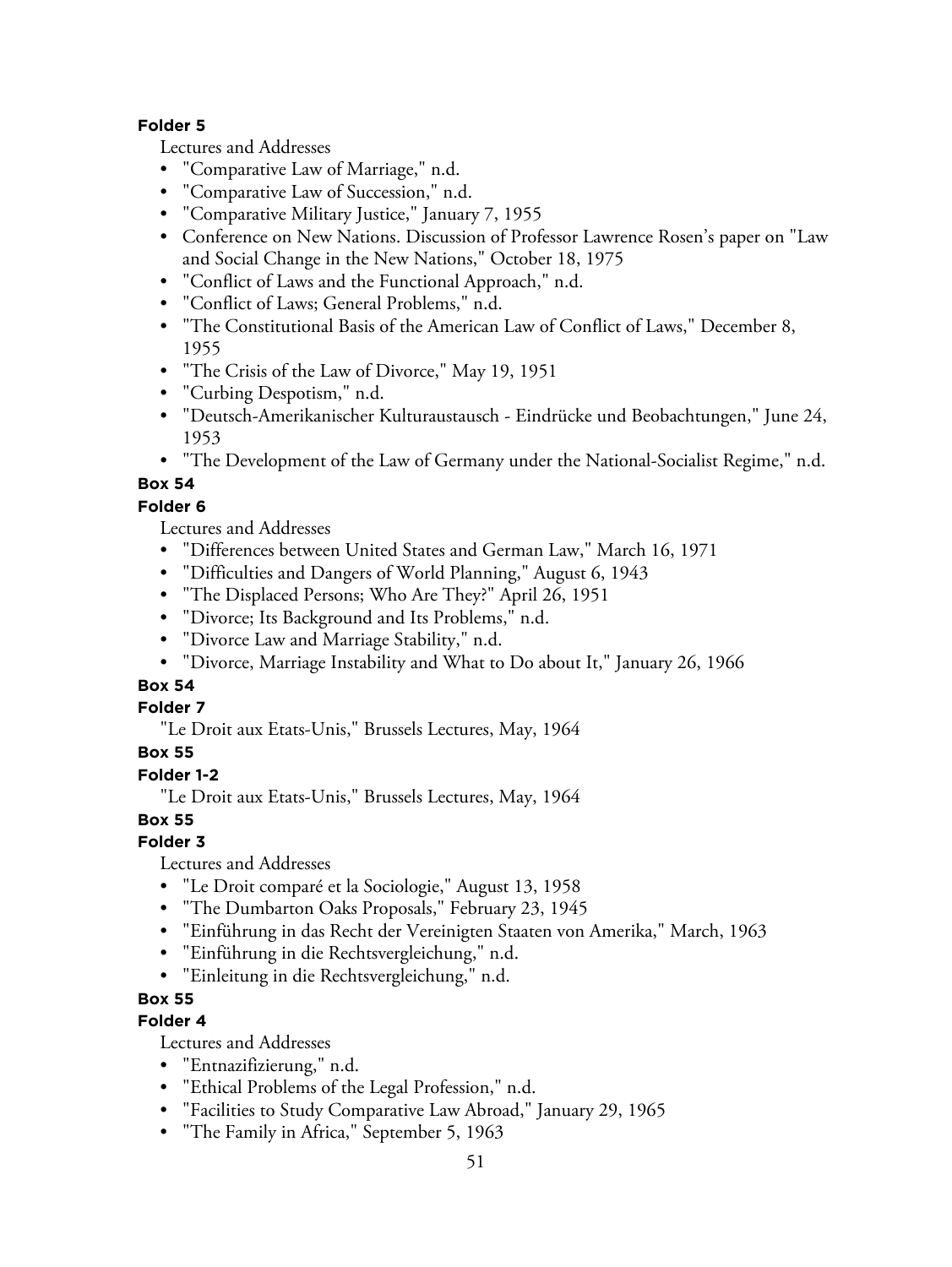- "Family Stability as an End of Social Engineering," n.d.
- "Family Stability; Limits of Legislation," March 18, 1971
- "The Family, the Law, and the State," December 26, 1939
- "Farewell to James Luther Adams," January 13, 1957
- "Fascism," n.d.
- "Federal System-U.S.A." 1970

#### **Folder 5**

Lectures and Addresses

- "Fifty Years 'At Law,'" May 10, 1968
- "First General Assembly of the Institute of International and Comparative Agricultural Law," n.d.
- "Forms of Sociability and Types of Law," n.d.
- "The Functions and Stability of the Family in Modern Society," May 4, 1957
- "Die Gerechtigkeit des Rechts," June 30, 1951
- "Germany Re-visited," October 17, 1951
- "Germany's Role in Post-War Europe," February 20, 1945
- "Das Gesetz und seine Wirksamkeit," October 1, 1953
- "Die Gleichberechtigung von Männern und Frauen im Privatrecht der Vereinigten Staaten von Amerika," n.d.
- "Die Gleichberechtigung von Mann und Frau," n.d.
- "Haupttendenzen der gegenwärtigen Rechtswissenschaft," July 2, 1971

#### **Box 55**

#### **Folder 6**

Lectures and Addresses

- "Haupttendenzen der heutigen Rechtswissenschaft," July 7, 1970
- "Higher Education in Post-War Central Europe," April 5, 1951
- "History and Function of Consideration," n.d.
- "How Effective Are Our Laws on Divorce?" n.d.
- "How to Write an Examination," January 19, 1954
- "The Human Situation," September 22, 1954
- "Hyde Park Baptist Church Lenten School 1955"
- "The Impact of Law upon Personal Development," February 2, 1949
- "Impressions of Three Legal Systems," n.d.
- "The Influence of the National-Socialist Regime on the Law of Germany," November 5, 1935
- "Die innerpolitischen Probleme der Vereinigten Staaten von Amerika," June 17, 1953
- "An Institute of Jurisprudence," n.d.
- "International Affairs; Christians in the Struggle for World Community," March 10 & 17, 1954

#### **Box 55**

#### **Folder 7**

Lectures and Addresses- International Law

- "The International Lawyer," May 31, 1967
- "International Legal Studies at the University of Chicago Law School," May 24, 1956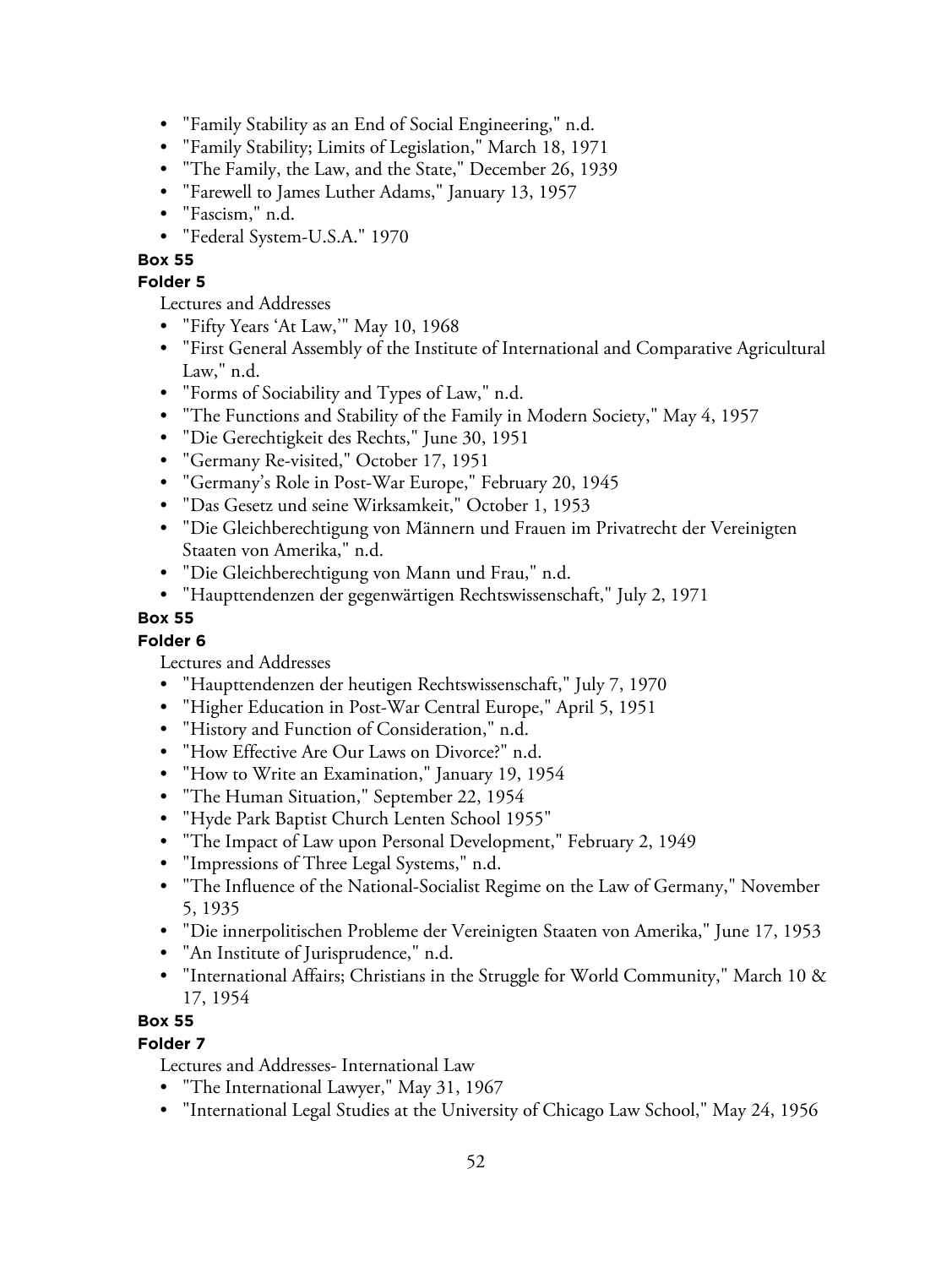- "International Legal Studies; Recent Developments in the United States," April 26, 1956
- "Introduction au Droit des Etats-Unis," August 21, 1958
- "Introduction to United States Law for Latin American Lawyers," January 25-26, 1960
- "Is World Government the Answer?" n.d.
- "Jurisprudence," May 4, 1939
- "Juristen in Amerika," June 15, 1967
- "Ius gentium as the Source of American Private International Law," February 4, 1954
- "Immobiliar-Sachenrecht in den Vereinigten Staaten von Amerika," n.d.
- "Königlich Bayerisch," November 17, 1971

#### **Folder 1**

Lectures and Addresses

- "Law and Religions in Primitive and Archaic Society," January 18, 1954
- "Law and Social Science," n.d.
- "Law and Social Work," December 3, 1953
- "Law and the Family," February 6, 1956
- "Law and the Social Sciences," November 23, 1936
- "Law in Africa," April 30, 1963
- "Law in Orthopsychology," n.d.
- "The Law in Quest of Itself," n.d.
- "Law of Damages. U.S.A.," n.d.
- "The Law of Germany," December 14, 1953
- "A Law Professor's Ramblings in Europe," November 5, 1951

#### **Box 56**

#### **Folder 2**

Lectures and Addresses

- Law Publication" The Law School," n.d.
- Law School Lunch for the Graduating Class, address, June 8, 1968
- "Law under Fascism," April 19, 1938
- "Legal Bibliography and Classification," n.d.
- "Legal Discourse," May 11, 1942
- "Legal Education for Africans," September 5, 1963
- "Legal Education in Germany," November 29, 1946
- "Legal Interpretation," December 9, 1954
- "Legal Learning and Social Science, or How to Review a Book," n.d.
- "Legal Problems of Migration," October 26-27, 1967
- "The Legal Profession," March 21, 1944
- "Legal Science in America," May 10, 1968

## **Box 56**

## **Folder 3**

Lectures and Addresses

- "Legislative Devices to Promote Marriage Stability," October 14, 1955
- "Liability for Consequences of a Tortious Act," April 29, 1940
- "Limitations and Dangers of Post-War Planning," December 7, 1942
- "Limits of Legal Regulation," n.d.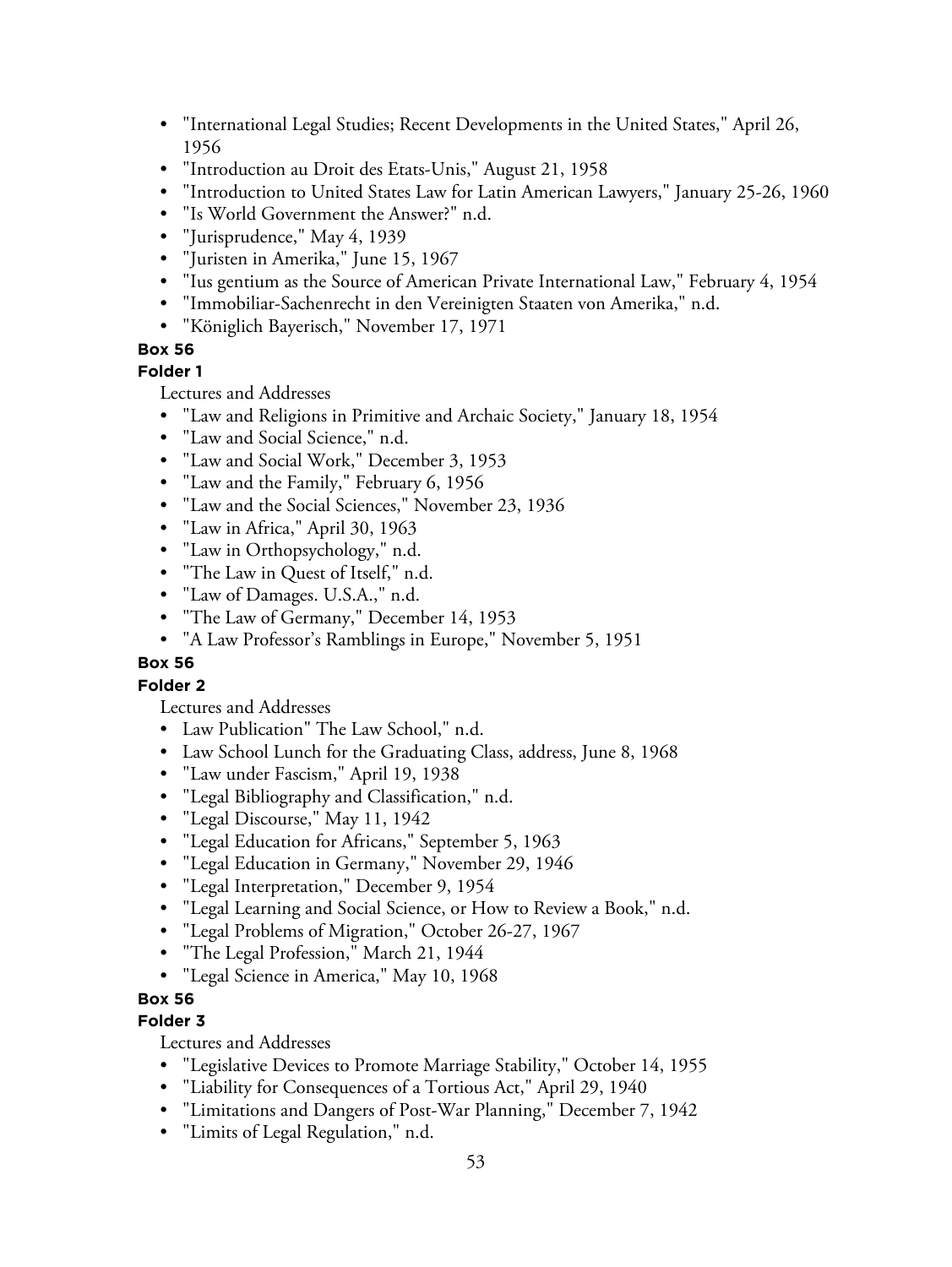- Louisiana State University address, n.d.
- Marburg lectures, 1951
- "Le mariage en Droit comparé, I à XV," August-September, 1959
- "Marriage Breakdown and Divorce," May 26, 1969

#### **Folder 4-5**

"Matrimonial Regimes," n.d.

## **Box 56**

### **Folder 6**

Lectures and Addresses

- "El Matrimonio en derecho comparado," Summer, 1967
- "Max Pam Report," n.d.
- "Max Weber," June 2, 1939
- "Meeting on Marriage Stability, address, August 1958
- "Metaphysical Thinking Compared with Natural Law Thinking," n.d.
- "Military Justice," n.d.
- "Model Divorce Law for the U.S.," n.d.
- "Modern Theories of Law," August 19, 1935
- "Nationalism in Europe; Implications for Africa," n.d.
- "Nationalism in Europe; Implications for the New Nations," October 26, 1961
- "Natural Law and Positivism," n.d.
- "Natural Law in Germany," October 27, 1934
- "The Needs of the Foreign Students in the Professional School," February 26, 1968

## **Box 56**

# **Folder 7**

Lectures and Addresses

- "Negation of Formal Rationality," n.d.
- "The New Map of Europe," July 6, 1941
- "The New Order in Europe," n.d.
- "No-Fault Divorce," March 1, 1971
- "Observations on Draft Succession Law for Israel (1952)," n.d.
- "Observations on the Sociology of Divorce," October 21, 1955
- "On the Establishment of Diplomatic Relations Between the United States and the Holy See," November 28, 1951
- Ordre des Palmes Academiques, acceptance speech, 1966
- "Organizations for Peace," n.d.
- "The Origins of National Socialism," n.d.
- "Our Dual Law of Divorce. The Law in Action and the Law of the Books," n.d.
- "Outline of Research Program," n.d.
- "The Overcrowded Bar; Foreign Experience," April 23, 1936
- "The Part and the Whole; The Nations of Europe," October 15, 1962

#### **Box 57**

#### **Folder 1**

Lectures and Addresses

- "The Permanent Lessons of German Fascism," April 19, 1955
- "Plan for a Treatise on European Conflict of Laws," n.d.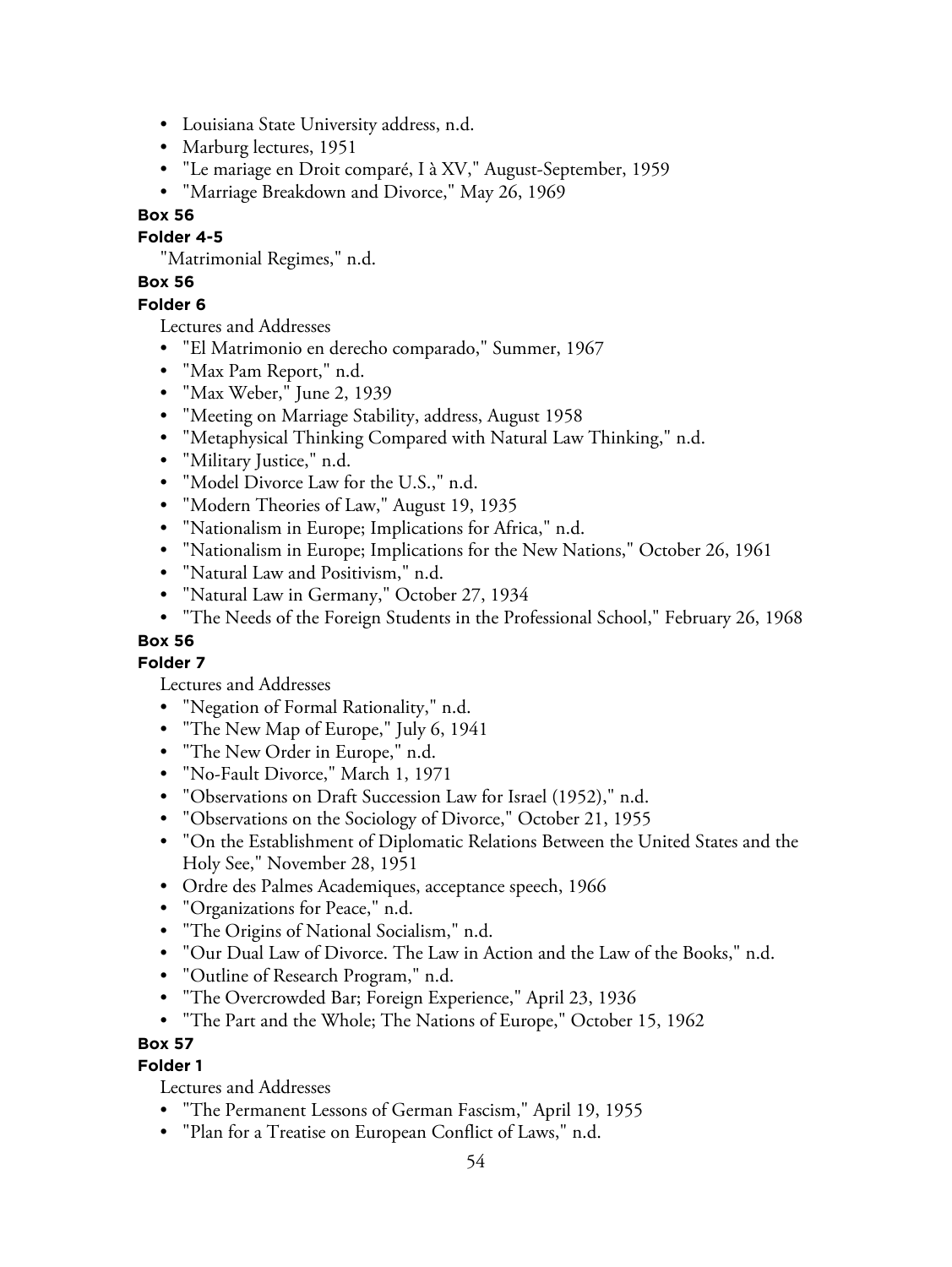- "Policy in the Law of Divorce," May 4, 1966
- "Practical Problems of Jurisdiction, Organization and Functioning of Courts in Handling Divorce," April 9, 1954
- "Present Trends in the International Situation," October 8, 1952
- "President's Commission on Naturalisation and Immigration," October 9, 1952
- "Privacy," n.d.
- "Das Problem der deutschen Schuld," August 11, 1947
- "Das Problem der Ehescheidung in den Vereinigten Staaten von Amerika," July 1, 1953
- "The Problem of Germany," 1949-1950
- "Probleme des amerikanischen internationalen Privatrechts," June 26, 1951
- "Problemi di diritto negli Stati Nuovi d'Africa," n.d.

#### **Folder 2**

Lectures and Addresses

- "Problems Arising under the Succession Draft Law of Israel," n.d.
- "Problems in the Field of Divorce and Their Solutions Abroad," n.d.
- "Problems of Divorce," January 24, 1967
- "The Problems of East-Central Europe," March 27, 1957
- "Problems of Legal Education in Africa," n.d.
- "Problems of the Post-War World," May 27, 1945
- "Program for Future Research," n.d.

### **Box 57**

**Folder 3**

Lectures and Addresses

- "Proposals for Research Studies on the Problem of Divorce," 1955
- "The Prospects of Peace," October 9, 1944
- "Protection of Privacy. United States of America," 1969
- "Proximate Causation," n.d.
- "A Re-appriasal of Our Foreign Policy," October 28, 1956
- "Recent Developments in Comparative Law," December 12, 1958
- "Recent Developments in German Legal Thought," April, 1935
- "Recent Developments in the Conflict of Laws in Germany," September 27, 1934
- "Recent Tendencies in Legal Education," October 27, 1943
- "Recent Theories of Jurisprudence," n.d.
- "Die Reception der römischen Rechts in Deutschland," December 14, 1956

## **Box 57**

#### **Folder 4**

Lectures and Addresses

- "Recht und Friede," August 3, 1966
- "Recht und Soziologie der amerikanischen Familie," n.d.
- "Die Rechtshonoratioren in den Vereinigten Staaten. Nachtrag." n.d.
- "Rechtsvergleichung und Rechtssoziologie," n.d.
- "Rechtswissenschaft in Deutschland und in den Vereinigten Staaten," n.d.
- Regensburg lectures, 1969

## **Box 57**

#### **Folder 5**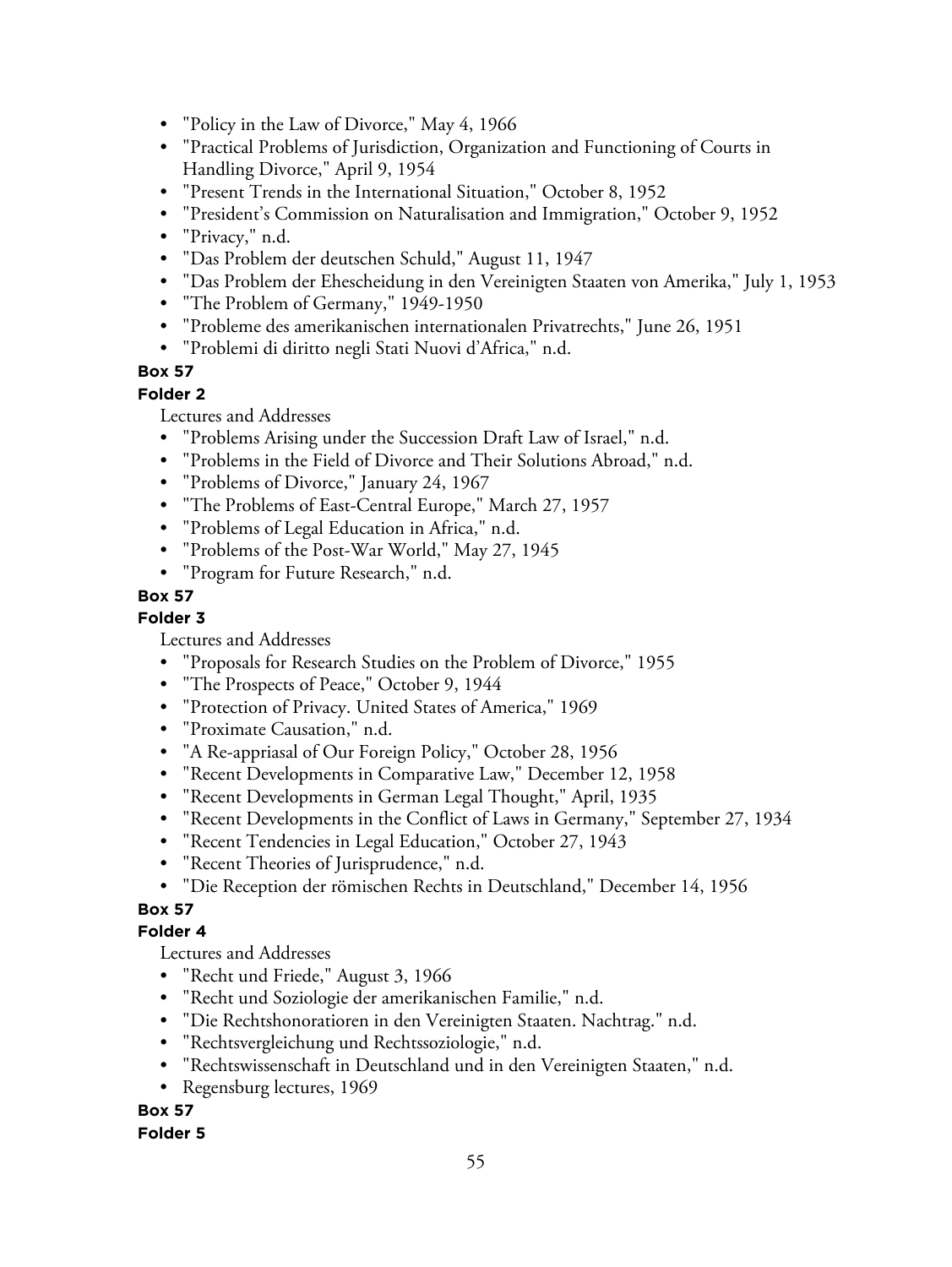Lectures and Addresses

- "Les regimes matrimoniaux en droit compare. I, II, III," 1973
- "The Relation Between Husband and Wife under the Postulate of Equality," n.d.
- "Relationship of Parent and Child," n.d.
- "Remarks on Prof. A. Mendelssohn-Bartholdy's Memorandum on National European Annotations to the American Restatement of the Law of the Conflict of the Law," January 11, 1938
- "Report on the Activities Carried on under the Cultural Exchanges Program of the Department of State," August 31, 1951
- "Report on the NATO Visiting Professorship at the Université Libre de Bruxelles in Brussels, Belgium," 1964
- "Report on the Cleveland Study Conference on a Just and Durable Peace," n.d.

# **Box 57**

## **Folder 6**

Lectures and Addresses

- "Report to the Max Pam Trustees," n.d.
- "Research in Family Law," May 5, 1959
- "Research in the Field of Family Law," July 19, 1948
- "Research on Divorce," January 30, 1962
- "Research on the Relation between Governmental Regulation and Actual Family Stability," n.d.
- "The Research Program of the University of Chicago Law School," November 29, 1955
- "Restatement on the Law of Contracts," n.d.
- "The Revolution in Divorce," October 22, 1971
- "Richtlinien für die Untersuchung der Ehefestigkeit im Kanton Tessin," July 5, 1956
- "The Role of Law in Family Life," January 25, 1954
- "Die romanistische Rechte," n.d.

## **Box 57**

## **Folder 7**

Lectures and Addresses

- "The San Francisco Charter," July 8, 1945
- "Science and Public Affairs," n.d
- "Shall the Genocide Pact Be Ratified by the U.S.?" March 8, 1950
- "Sociology of Law," May 7, 1942 & May 15, 1944
- "Soll die Welt von Weltregierung das Heil erwarten?" n.d.
- "Some Comparative Observations on the Legal Profession," October 15, 1968
- "Some Rambling Thoughts of a Teacher of Family Law," n.d.
- "The State of Liberty in Europe," n.d.
- "The Status of Germany at the End of 1949," December 1, 1949
- "Studies in Family Law," January 28, 1953
- "Study of the Relations Between Family Stability and Governmental Regulation of Marriage," March 31, 1952
- "Survey of Causes, Handling and Results of Divorce Proceedings," April 9, 1954

## **Box 58**

## **Folder 1**

Lectures and Addresses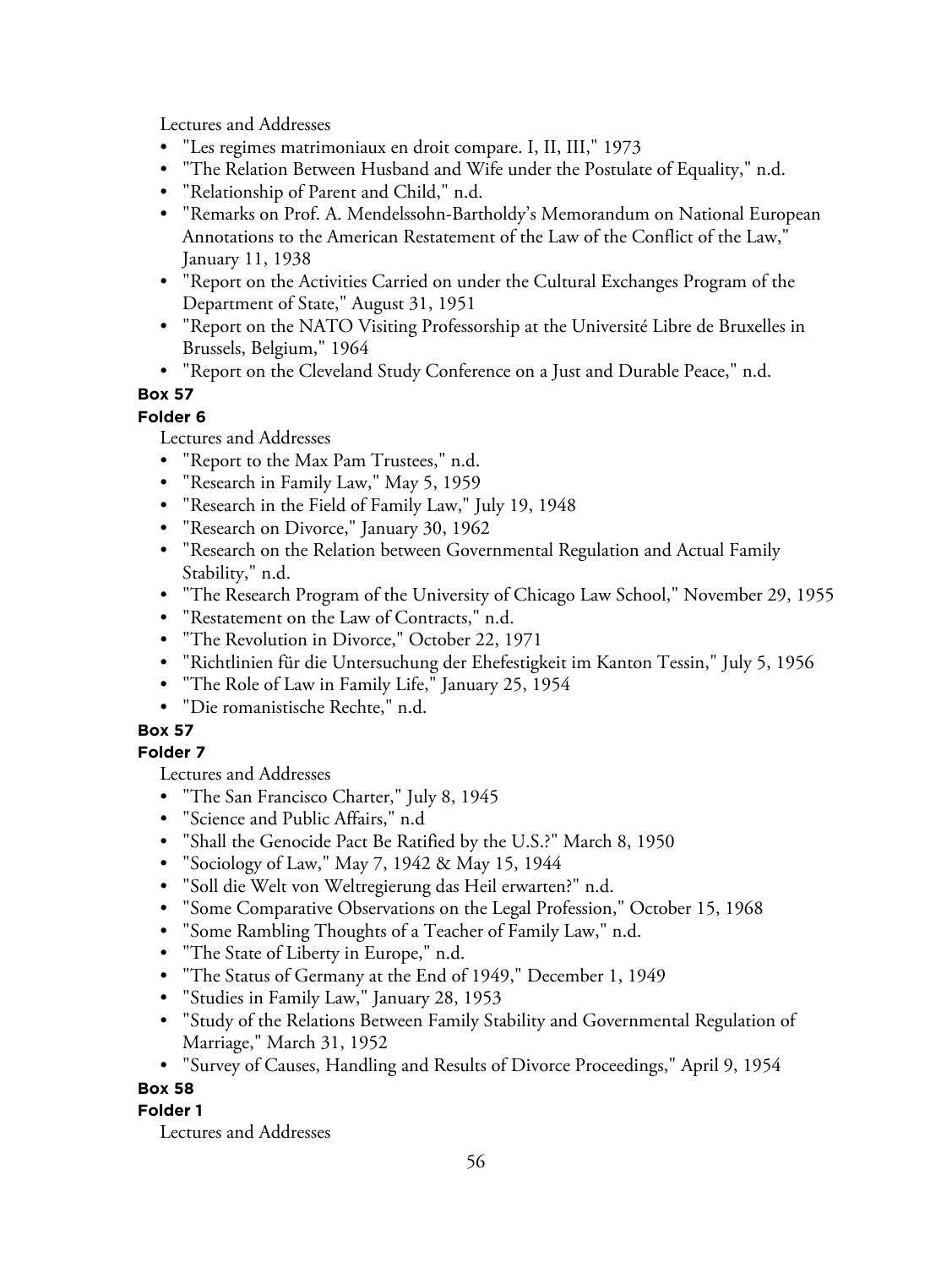- "Survey of Trends in Family Law," February 3, 1958
- "Le Système juridique des Etats-Unis d'Amérique," 1973
- "Teaching Methods in Comparative Law," n.d.
- "Techniques for the Adjustment of Troubles," n.d.
- "Tentative Suggestions for the Agenda of the Bellagio Conference on Equity," 1972
- "Thanks for Grosse Verdienstkreuz mit Stern," October 30, 1974
- "Theory and Policy in the Law of Conflict of Laws," December 9-10, 1955

## **Folder 2**

Lectures and Addresses

- "Theory, Sanctions and Development of Present-day German Law Administration," December 30, 1938
- "Ticino," n.d.
- "To What Extent Does Our Legal System Reflect Christianity Ethics?" [sic], May 15, 1955
- "The Transformation of Marriage and the Law," April 3, 1973
- "Trends in Legal Education in the United States and Europe," October 20, 1968
- "Trends in Marriage and Divorce Laws in Western Countries," n.d.
- "Trusts in French-Belgian Law," n.d.
- "Untersuchungen über den Kausalzusammenhang zwischen Scheidungsrecht und Ehestabilität," July 2, 1959
- "Die Vereinigten Staaten 1973," July 20, 1972
- "Verfassungsrechtliche Probleme im internationalen Privatrecht der Vereinigten Staaten von Amerika," n.d.
- "Der Vertrag zu gunsten Dritter von Todeswegen," n.d.

# **Box 58**

## **Folder 3**

Lectures and Addresses

- "Wahlen in den Vereinigten Staaten von Amerika," n.d.
- "Wandlungen in Gesellschaft und Recht in Afrika," June 10-11, 1963
- "Wechselrecht," n.d.
- "Wer hat Recht?" June 12, 1953
- "What Is Law?" May 3, 1938
- "What Should Be the Objective of a Law School Course in Comparative Law?" December 28, 1947
- "What To Do About Divorce?" October 9, 1953
- "Witchcraft," January 17, 1955
- "Zum Erscheinen von Murad Ferid's Franzüsisches Zivilrecht," June 8, 1971

# **Subseries 2: Articles and Reviews**

## **Box 58**

## **Folder 4**

- "Additional Observations on the Conflict of Laws Provisions of the Uniform Commercial Code May 1949 Draft," July 20, 1949
- African Homicide and Suicide by Paul Bohannon, review, 1960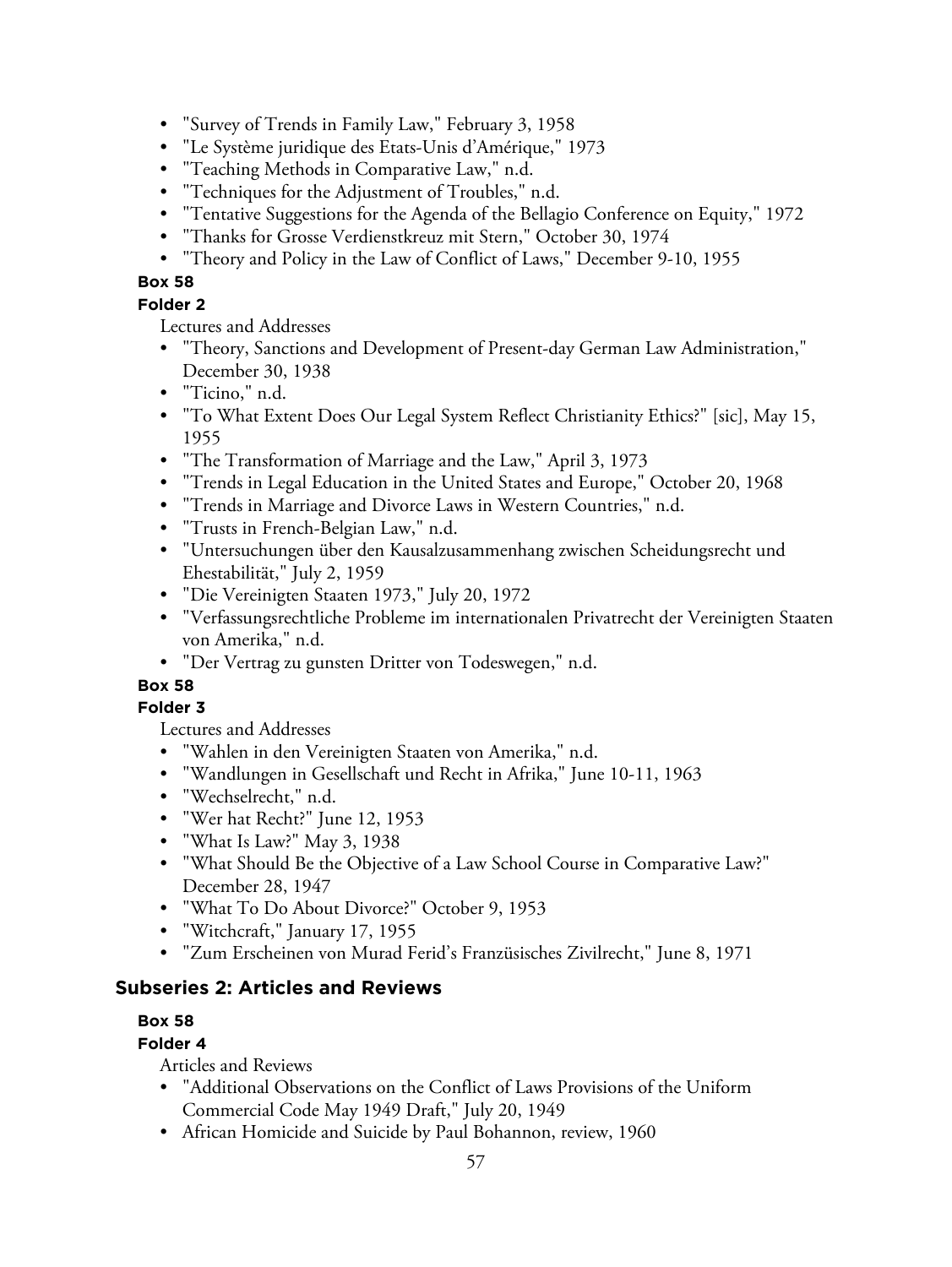- "Aims of Legal Education," April 19, 1944
- The Alien and the Immigration Law. A Study of 1446 Cases Arising under the Immigration and Naturalization Laws of the United States, Edith Lowenstein, review, n.d.
- Ambassador Dodd's Diary; Berlin Diary; The Journal of a Foreign Correspondent, 1934-1941; Berlin Embassy, review, n.d.
- American and Foreign Commercial Law Emphasizing Legal Difficulties in Foreign Trade by Francis M. Anderson, review, n.d. The American Legal System by Lewis Meyers, review, n.d.
- American Military Government in Germany by Harold Zink, review, n.d.
- "Annerkennung ausländischer Urteile in Ehesachen im Staat New York," 1968
- "Annulment," Encyclopaedia Britannica, 1973
- Argentine Constitutional Law by Santos P. Amadeo, review, 1943
- The Army and the Law by Garrard Glenn, review, 1943
- "Avoidance of Conflict of Laws Problems in Succession," n.d.
- Das bayerische Wassergesetz by Gustav von Brenner, review, 1928

#### **Folder 5**

Articles and Reviews

- "Benützung öffentlicher Strassen durch elektrische Leitungen," 1927
- Berichte über Entwicklungen und Tendenzen im japanischen Recht, Heft I, by Ernst von Caemmerer, review, n.d.
- A Bibliography on Foreign and Comparative Law by Charles Szladits, review, 1957
- Birth of a Nation, 1944
- Der briefliche und telegraphische Vertrag im vergleichenden und internationalen Privatrecht by Ernst Achenbach, review, 1936 Brockhaus Encyclopedia entries

## **Box 58**

#### **Folder 6**

"The Case Method of Legal Education; The First One-Hundred Years," 1973

#### **Box 58**

## **Folder 7**

Articles and Reviews

- Cases and Materials on Soviet Law, John N. Hazard, Morris L. Weisberg, review, n.d.
- Cases and Other Materials on Decedents' Estates, n.d.
- Cases and Readings on Law and Society by Sidney Post Simpson and Julius Stone, review, 1950
- "Challenge and Response in Family Law," n.d.
- Child Adoption in the Modern World by Margaret Kornitzer, review, n.d.
- "Civil Law. Bibliography," Encyclopaedia Britannica, n.d.

# **Box 59**

## **Folder 1**

- "Common Law and Civil Law. A Comparison." n.d.
- A Common Lawyer Looks at the Civil Law by F. H. Lawson, review, 1955
- "Comparative History of the Role of Legal Scholars and Judges. A Review of John P. Dawson, The Oracles of the Law," n.d.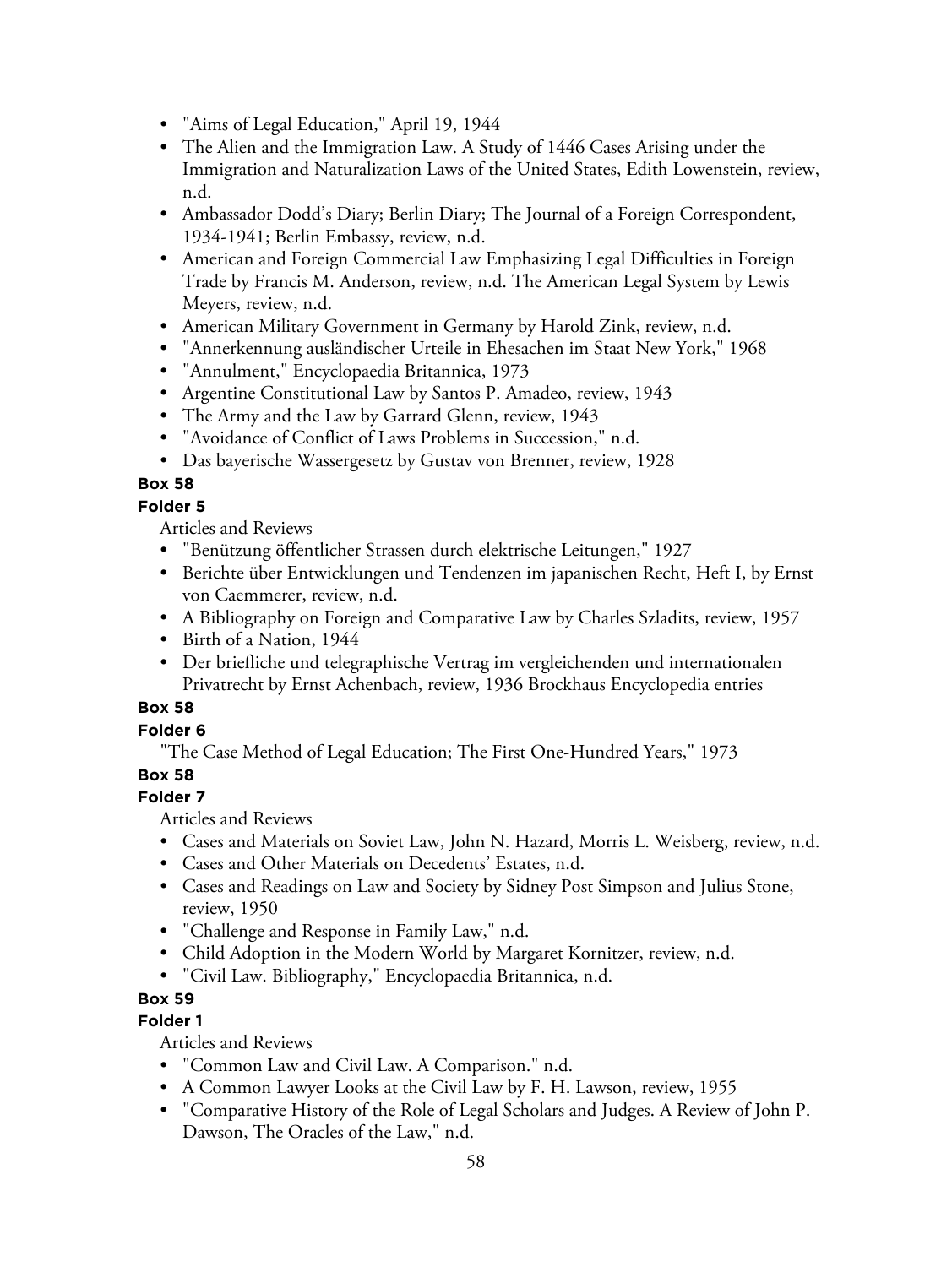- "Comparative Law in Action. My Activities in Europe in 1953.," n.d.
- "Comparative Law-Its Functions, Methods and Usages," 1968
- "Community of Acquests," n.d.
- Comparative Law by Rudolf B. Schlesinger, review, n.d.
- Conflict of Laws by Albert A. Ehrenzweig, review, n.d.

## **Folder 2**

Articles and Reviews

- "Conflict of Laws," Encyclopaedia Britannica, n.d.
- The Conflict of the Laws; A Comparative Study; v. 3 by Ernst Rabel, review, n.d.
- The Conflict of the Laws; A Comparative Study, v. 4 by Ernst Rabel, review, n.d.
- "Conflict of the Laws in Pragmatic Approach; A Review of the German Post-War Treatises on the Subject," n.d.

### **Box 59**

## **Folder 3**

Articles and Reviews

- "Conflict of Laws in the Uniform Commercial Code," n.d.
- Conflict of Laws; International and Interstate- Selected Essays by Kurt Nadelmann, ed. by David F. Cavers et al, review, n.d.
- Constitution of Bavaria by OMGUS, review, n.d.
- Des contrats d'après la récente codification privée faite aux Etats-Unis by Gilbert Madray, review, 1938
- "Contracts in the Conflict of Laws. Observations on the Third Volume of Rabel's Conflict of Laws." n.d.

## **Box 59**

## **Folder 4**

Articles and Reviews

- Il contratto by Gino Gorla, review, n.d.
- "Il controllo giudiziario delle leggi nell'opera di un comparatista italiano," n.d.
- Council of State Governments. The Book of the States 1941-1942 by the Council of State Governments, review, n.d.
- Il credito confermato di banca by Carlo Folco, review, n.d.
- "Crosskey on 'Politics and the Constitution," n.d.
- "Delegated Legislation in Continental European Democracies," n.d.
- "Denazification in Germany," n.d.
- "Desertion," Encyclopedia Britannica, 1973
- Deutsch-amerikanische Erbfaelle by Karl Firsching, review, n.d.
- Das deutsche internationale Privatrecht auf Grundlage der Rechtsprechung by Hans Lewald, review, 1933
- Dicey's Conflict of Laws, 6th Edition, edited by J. H. C. Morris, review, n.d.
- Directivas fundamentales del derecho internacional privado puertoriqueno by Guaron Velazquez, review, n.d.

## **Box 59**

## **Folder 5**

Articles and Reviews

• "Divorce," Encyclopedia Britannica 1973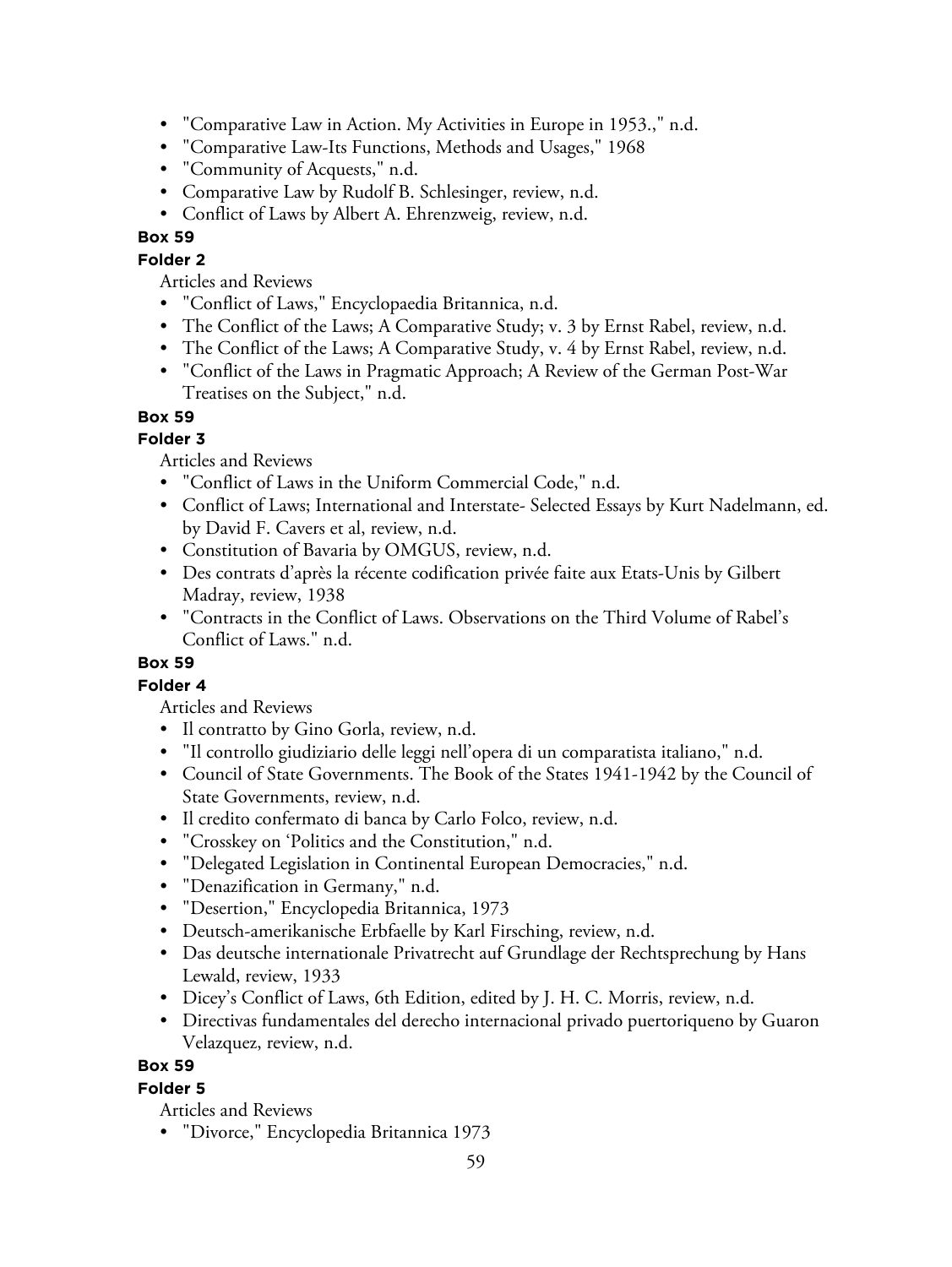- "Divorce and the Law in Germany; A Review," 1960
- "Durchsetzung von Anspruechen deutsches Unterhaltungsberechtigter in den Vereinigten Staaten von Amerika," n.d.

### **Folder 6**

Articles and Reviews

- "Education for Law," by Fritz Pringsheim, n.d., translated by MR
- "Education for Legal Craftmanship," 1945
- Ehe und Recht by Wolfram Müller-Freienfels, review, 1964
- "Ehrenzweig on the Law of the Conflict of Laws," n.d.
- Der Einfluss der Laternverträge auf die staatliche Gesetzgebung Italiens by Willwerner von Bergen, review, n.d.
- Einführung in die Rechtsvergleichung auf dem Gebiet des Privatrechts, Bd. I by Konrad Zweigert and Hein Kötz, review, n.d.
- Einführung in die Rechtsvergleichung auf dem Gebiet des Privatrechts, Bd. II by Konrad Zweigert and Hein Kötz, review, n.d.

# **Box 59**

# **Folder 7**

Articles and Reviews

- "Englische Gerichtsverfassung," n.d.
- "Entwicklung von Familiengerichten in den Vereinigten Staaten," n.d.
- Essays on the Conflict of Laws by John D. Falconbridge, review, 1948
- "European Methods for the Liquidation of the Debts of Deceased Persons," 1935
- "Evaluation Report on the Faculty of Haile Sellassie I University in Addis Ababa, Ethiopia," 1968
- Fomilienrecht by Hans Dölle, review, 1966

# **Box 60**

## **Folder 1**

Articles and Reviews

- Family Law by M. Ploscowe et al., review, n.d.
- Festschrift für Ernst Rabel, Introduction, 1954 "Hans Ficker," 1969
- Flight in the Winter by Jürgen Thorwald, review, 1953
- Formation of Contracts; A Study of the Common Core of Legal Systems by Rudolf B. Schlesinger, review, 1969
- "Everett Frazer," 1966
- "Die französische Gesetzgebung (Zivilrecht und Zivilprozess) 1. Januar 1913 bis 22. Juli 1923," n.d.
- "From Divorce as Punishment to No-Fault Divorce," n.d.
- Die Geburtsstunde des souveraenen Staates, Fr. A. Freiherr von der Heydte, review, n.d.
- Gegenopfer und Opferverwehrung by Walter G. Becker, review, 1960
- The German Penal Code, Christoph von Oidtman, Arthur E. E. Reade, review, n.d.

## **Box 60**

## **Folder 2**

Articles and Reviews

• The Growth of Scandinavian Law by Lester Bernhardt Orfield, review, n.d.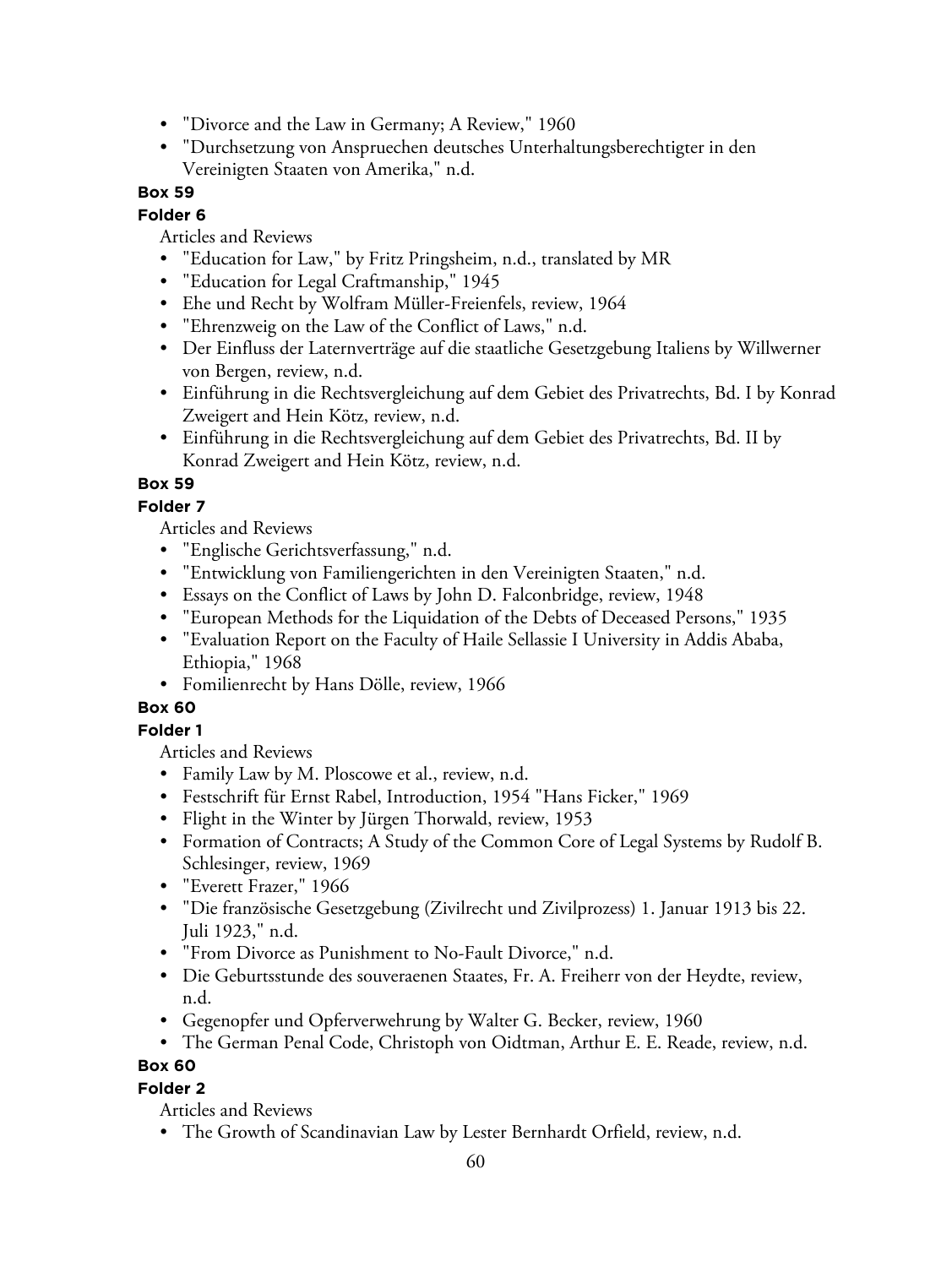- Grundsatz und Norm in der richterlichen Fortbildung des Privatrechts by Joseph Esser, review, 1957
- "Higher Education, Law and Training for the Law in British Africa," n.d.
- "Historical Survey of the Law of Parents and Child," 1958

**Folder 3**

Articles and Reviews

- "History and Methods of Choice of Law," n.d.
- "How to Review a Festschrift," n.d.
- Illegitimacy by Harry D. Krause, review, n.d.

### **Box 60**

## **Folder 4**

Articles and Reviews

- "In Memory of Ernst Rabel," n.d.
- "Individualpsychologie und Staatsauffassung," 1928
- "The Influence upon Marriage Stability of Laws Concerning Divorce," n.d.
- "Inheritance," Encyclopedia Britannica, n.d.

# **Box 60**

### **Folder 5**

Articles and Reviews

- "Die inlaendische Bedeutung einer auslaendischen Zwangsvollstreckung in Geldforderungen," n.d.
- "Inside Germany 1914-1918," 1942
- The Institution of Property by C. Reinold Noyes, review, 1937
- "International Law, Private," n.d.
- Internationales Ehe- und Kindschaftsrecht by Bergmann & Ferid, review, n.d.
- "Intestacy," Encyclopedia Britannica, 1973

## **Box 60**

## **Folder 6**

"Introduction to the Legal System of the United States," 1973

## **Box 60**

## **Folder 7**

- It's Your Souls We Want by Stewart W. Herman, Jr., review, n.d.
- Japan Science Review. Law and Politics, no. 2, by the Union of Japanese Societies of Law and Politics, review, n.d.
- Jubilee Law Lectures, Catholic University of America School of Law, review, n.d.
- "Judicial and Administrative Control of the Liquidation of Decedents' Estates," 1958
- Judicial Review in the Contemporary World. Student Edition by Mauro Cappelletti, review, 1972
- Justice in Russia by Harold J. Berman, review, n.d.
- "The Justice of the Law," 1948
- The Kalingas. Their Institutions and Custom Law by R. F. Barton, review, n.d.
- Kirchenväter und soziales Erbrecht by Eberhard F. Bruck, review, n.d.
- Kommentar zum österreichischen Eherecht by Fritz Schwind, review, n.d.
- Language in Action by S. I. Hayakawa, review, n.d.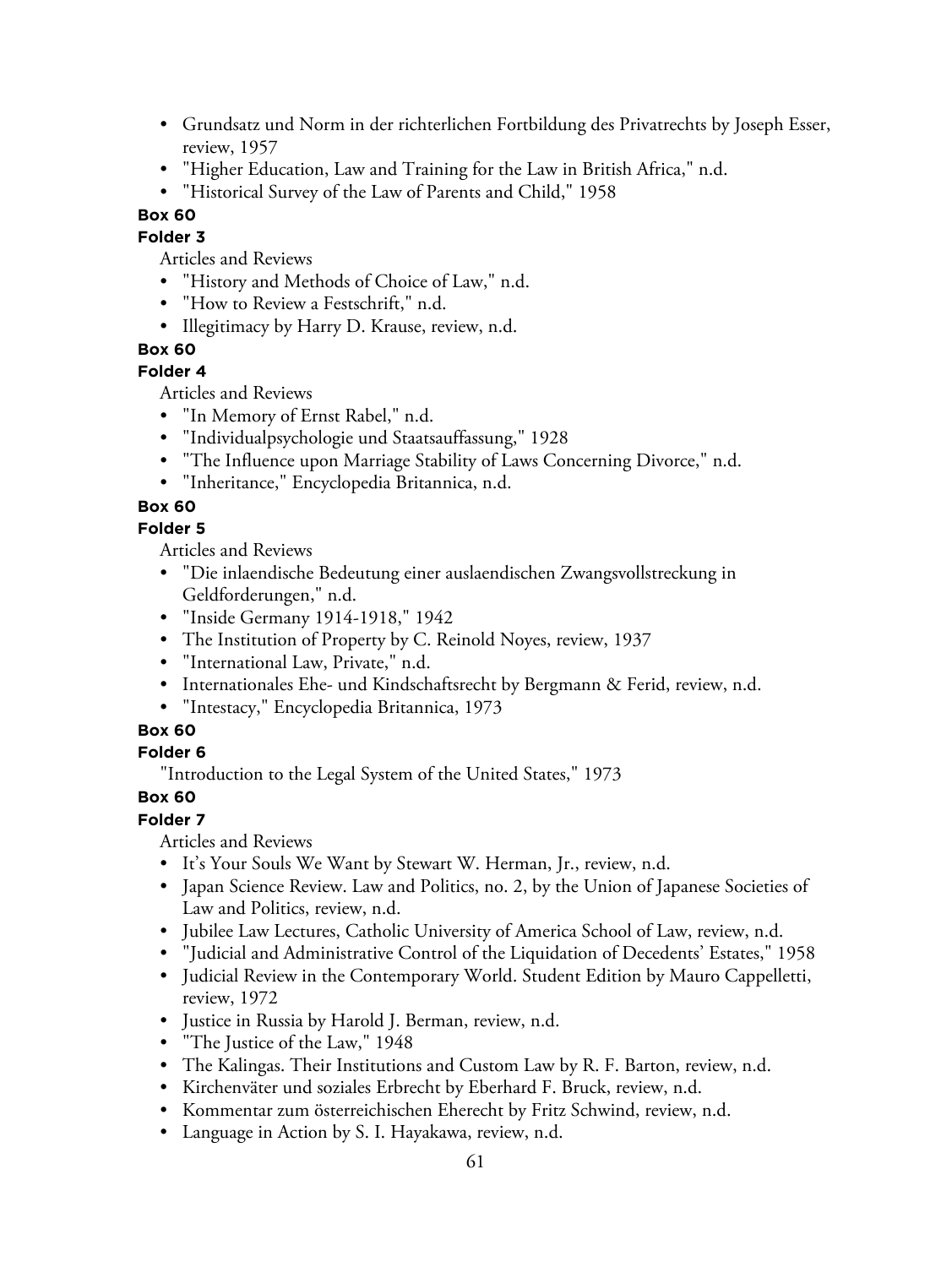## **Folder 1**

Articles and Reviews, International

- Latin America and the Caribbean by S. A. Bayitch, review, n.d.
- Law and Social Change in Ghana by William Burnett Harvey, review, 1967
- "Law and Social Changes in Ghana," 1962
- "The Law Concerning Ways of Necessity," n.d.

# **Box 61**

# **Folder 2**

Articles and Reviews

- "Law Faculties and Law School. A Comparison of Legal Education in the United States and Germany," 1938
- Introduction to Law in Economy and Society by Max Weber, review, n.d.
- Law Training in Continental Europe by Eric F. Schweinburg, review, n.d.
- Lawful Action of State Military Forces by E. R. Beckwith, et al., review, 1944
- "The Lawyer in the International Field," 1956
- "Leader Groups in American Law," 1971
- "Legal Devices to Promote Marriage Stability," 1957
- "Legal Education and the Legal Profession Abroad," n.d.
- "Legal Learning and Social Science or How to Review a Book," n.d.

# **Box 61**

# **Folder 3**

Articles and Reviews

- Legal Thinking Revised. My Views on Law by A. Vilhelm Lundstedt, review, n.d.
- "La legislazione della Germania nel 1925," 1927
- Die Lehre von der Rückverweisung in englischen und nordamerikanischen internationalen Privatrecht by Suzanne Grunwald-Delitz, review, 1937
- "Liquidated or Stipulated Damages (Vertragsstrafe)," n.d.
- "Karl Nickerson Llewellyn," 1962
- The Logical and Legal Bases of the Conflict of Laws by Walter Wheeler Cook, review, n.d.

# **Box 61**

# **Folder 4**

Articles and Reviews

- Marital Property in Conflict of Laws by Harold Marsh, Jr., review, n.d.
- "Marriage Breakdown in Ticino and Comasco," n.d.
- The Marriage Law of England by J. C. Arnold, review, 1952
- "Marriage Stability and Laws on Divorce," n.d.
- Medieval Handbooks of Penance by John T. McNeill and Helena M. Gamer, review, n.d.
- "Methods of Wage Policy," 1939

# **Box 61**

# **Folder 5**

- The Mind and Faith of Justice Holmes, edited by Max Lerner, review, n.d.
- "The Model Probate Code; A Critique," 1948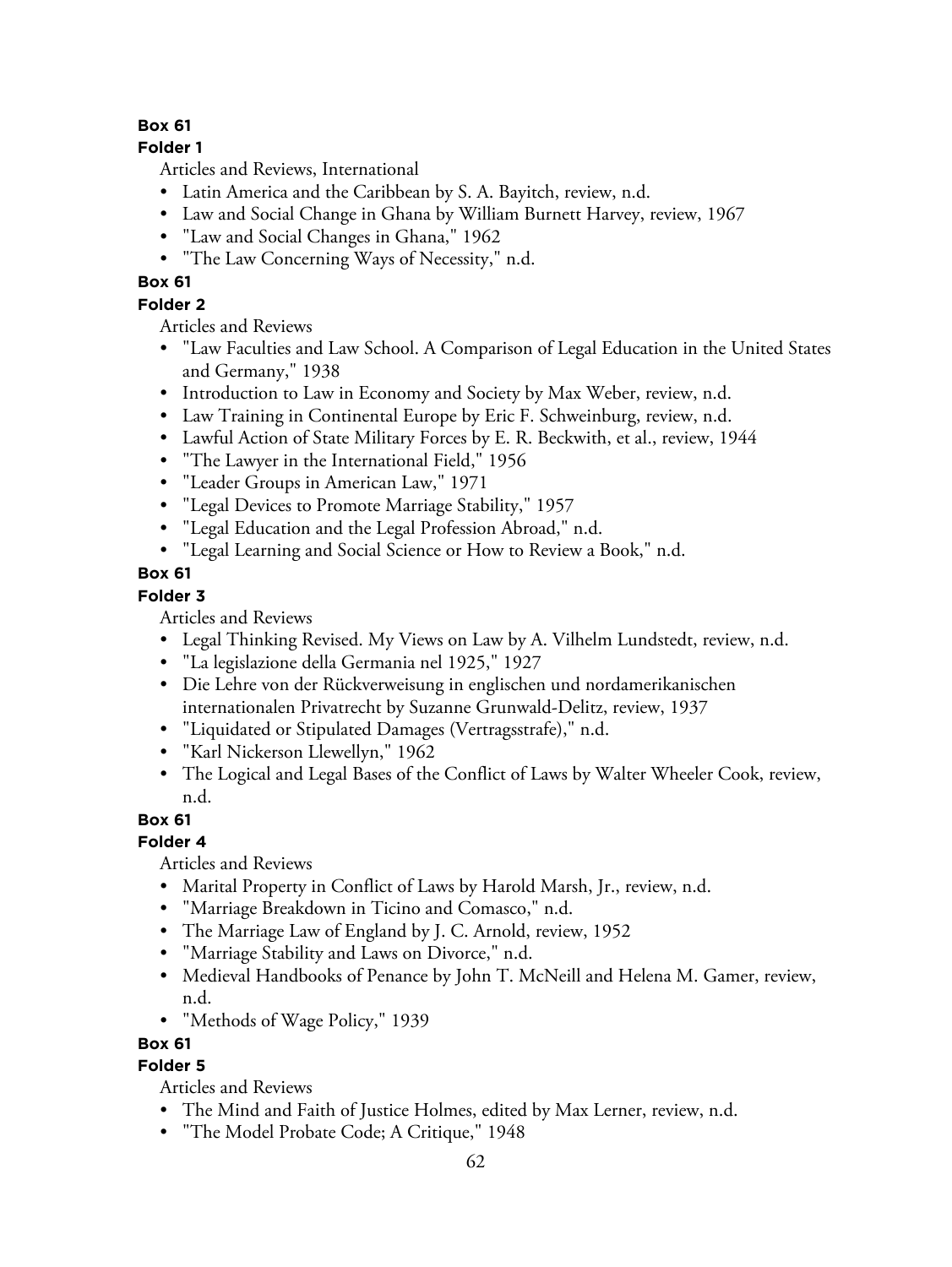- "Motivation of Intergenerational Behavior by Norms of Law," n.d.
- Nazi Conquest of Danzig by Hans A. Leonhardt, review, n.d.
- "The Need for Research in Family Law," 1949
- "The Need for Revising Family Law," n.d.
- Neue juristische Wochenschrift, published by Joseph Cueppers, review, n.d.
- Nürnberg by A. von Knierem, "Preface to the American Edition," n.d.
- "Observations on the Draft Code of Family Law of the State of Israel," n.d.

### **Folder 6**

Articles and Reviews

- "Observations on the Preliminary Draft of a Convention on the Recognition and the Enforcement Abroad of Maintenance Obligations of the International Institute for the Unification of Prive Law," n.d.
- Das oeffentliche Recht der Gegenwart Jahrbuch des oeffentlichen Rechts der Gegenwart by Gerhard Leibholz, review, n.d.
- Organizzazione e garanzie della giustizia civile nell'Inghilterra moderna by Vincenzo Varano, review, n.d.
- The Passing of Mainstreetism by Roscoe Pound, review, n.d.
- The Personality of Lawyers by Walter O. Weyrauch, review, n.d.
- Political Justice; The Use of Legal Procedure for Political Ends by Otto Kirchheimer, review, 1962
- Politics and the Constitution in the History of the United States by William W. Crosskey, review, n.d.

# **Box 61**

**Folder 7**

Articles and Reviews

- Principles of Private International Law by Arthur Nussbaum, review, n.d.
- "Problems and Challenges of Contemporary Civil Law of Obligation," n.d.

# **Box 61**

## **Folder 8**

Articles and Reviews

- "Problems of Law in the New Nations of Africa," n.d.
- Psychoanalytic Jurisprudence by Albert A. Ehrenzweig, review, 1972
- The Quest for Law by William Seagle, review, n.d. "Ernst Rabel," 1965

# **Box 62**

# **Folder 1**

- Readings in Jurisprudence by Jerome Hall, review, n.d.
- "Recent Research on Marriage Stability," n.d.
- "Rechte der Vereinigten Staaten von Amerika," 1971
- Rechtsform und Realitaet juristischen Personen by Ralf Serick, review, n.d.
- "Rechtsgeschätliche Verfügungsbeschränkungen im französischen und englischen Recht," n.d.
- "Die Rechtshonoratioren und ihr Einfluss auf Charakter und Funktion der Rechtsordnungen," 1970
- Rechtstheorie und Rechtsdogmatik by Fritz von Hippel, review, n.d.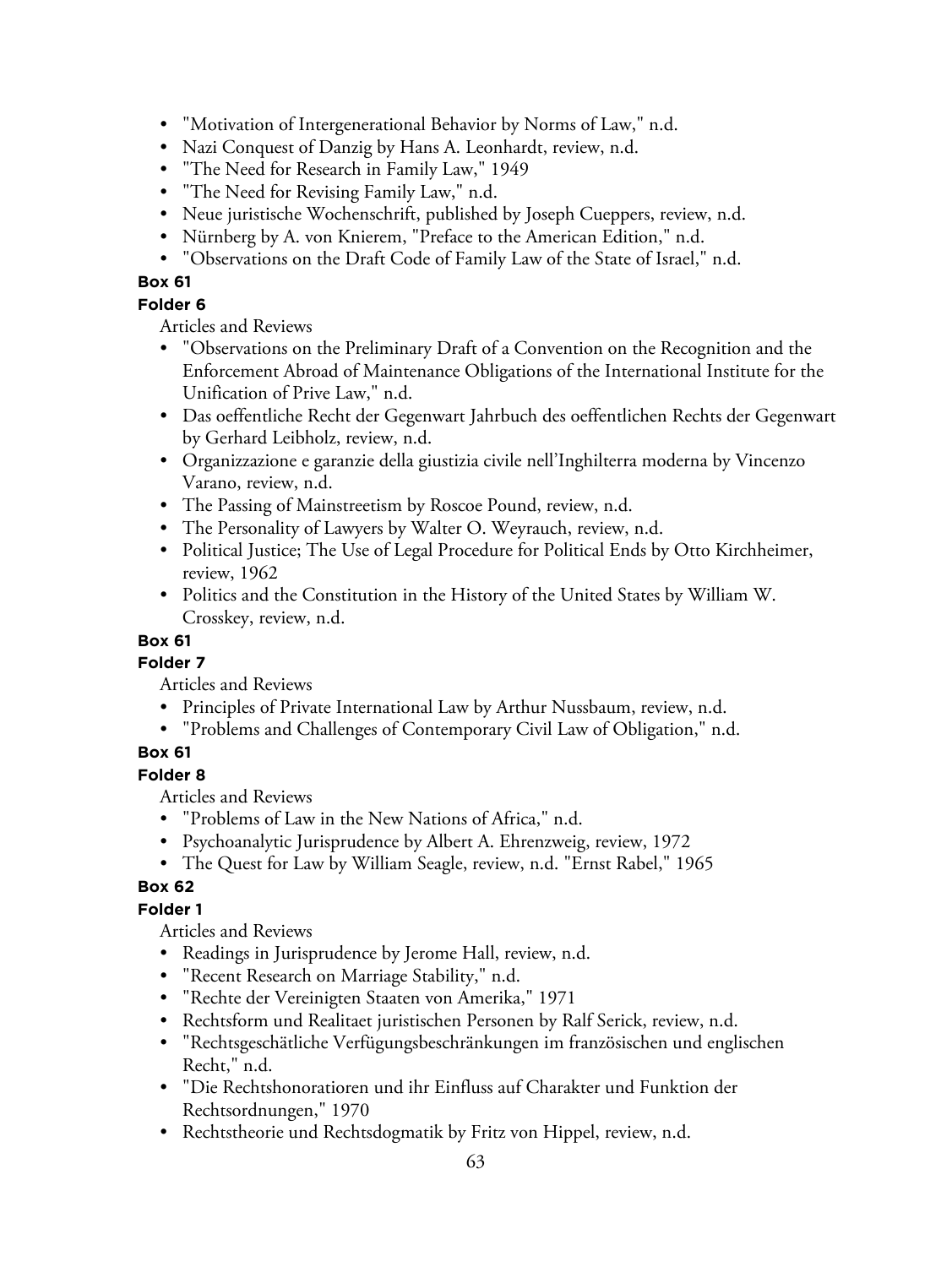- "Rechtswidrige Erzeugung menschlichen Lebens," 1967
- Recueils de la Société Jean Bodin, review, 1958
- "Reform des amerikanischen Ehescheidungsrechts," n.d.
- The Refugee Problem. Report of a Survey by Sir John Hope Simpson, review, n.d.
- "Relations between Laws on Divorce and Marriage Stability," n.d.

# **Folder 2**

Articles and Reviews

- "Renvoi in the United States; A Proposal," Max Pagenstecher, 1954, translation
- "Report of Committee on Teaching of International and Comparative Law," n.d.
- "Report to the Director of the United Nations Educational, Scientific and Cultural Organization on the Colloquium...to Promote the Stability of the Family...," 1956
- The Rescue and Achievement of Refugee Scholars, The Story of Displaced Scholars and Scientists 1933-1952 by Norman Bentwich, review, n.d.
- "Restraint of Trade by Patent Licences," by Friedrich Neumeyer, 1938

# **Box 62**

# **Folder 3**

Articles and Reviews

- Revista juridica de la Universidad de Puerto Rico v. 22, review, n.d.
- Rivista di diritto processuale civile, Padova, review, 1925
- Scheidung und Scheidungsrecht by Ernst Wolf, et al., review, n.d.
- Selected Essays on Family Law by the Association of American Law Schools, review, 1951
- Sociology of Law by Georges Gurvitch, review, 1943
- "Sociology of Law. A Propos Moll's Translation of Eugen Ehrlich's Grundlegung der Soziologie des Rechts," n.d.
- "Some Observations on the Making of Wills under the Indiana Probate Code of 1953," 1954

# **Box 62**

## **Folder 4**

Articles and Reviews

- "Some Thoughts on Characterization and Intention of the Parties Inspired by a New Book," 1947 Soviet Law and Soviet Society by George C. Guins, review, n.d.
- "Standards of Justice," 1954
- "Störung der freien Erwerbstätigkeit durch rechtswidrige Beeinflussung Dritter," n.d.
- "The Struggle between Equity and Stability in the Law of Post-War Germany," 1936
- "Suggestions and Observations Concerning the Pamphlet 'Keeping the Restatement Up-to-date-Conflict of Laws,'" n.d.
- "Das System der juristischen Ausbildung in Deutschland," n.d.
- The Task of Law by Roscoe Pound, review, n.d.
- "Teaching Comparative Law," 1938

## **Box 62**

# **Folder 5**

- "Teaching Tools in Comparative Law," n.d
- A Theory of Justice by John Rawls, review, n.d.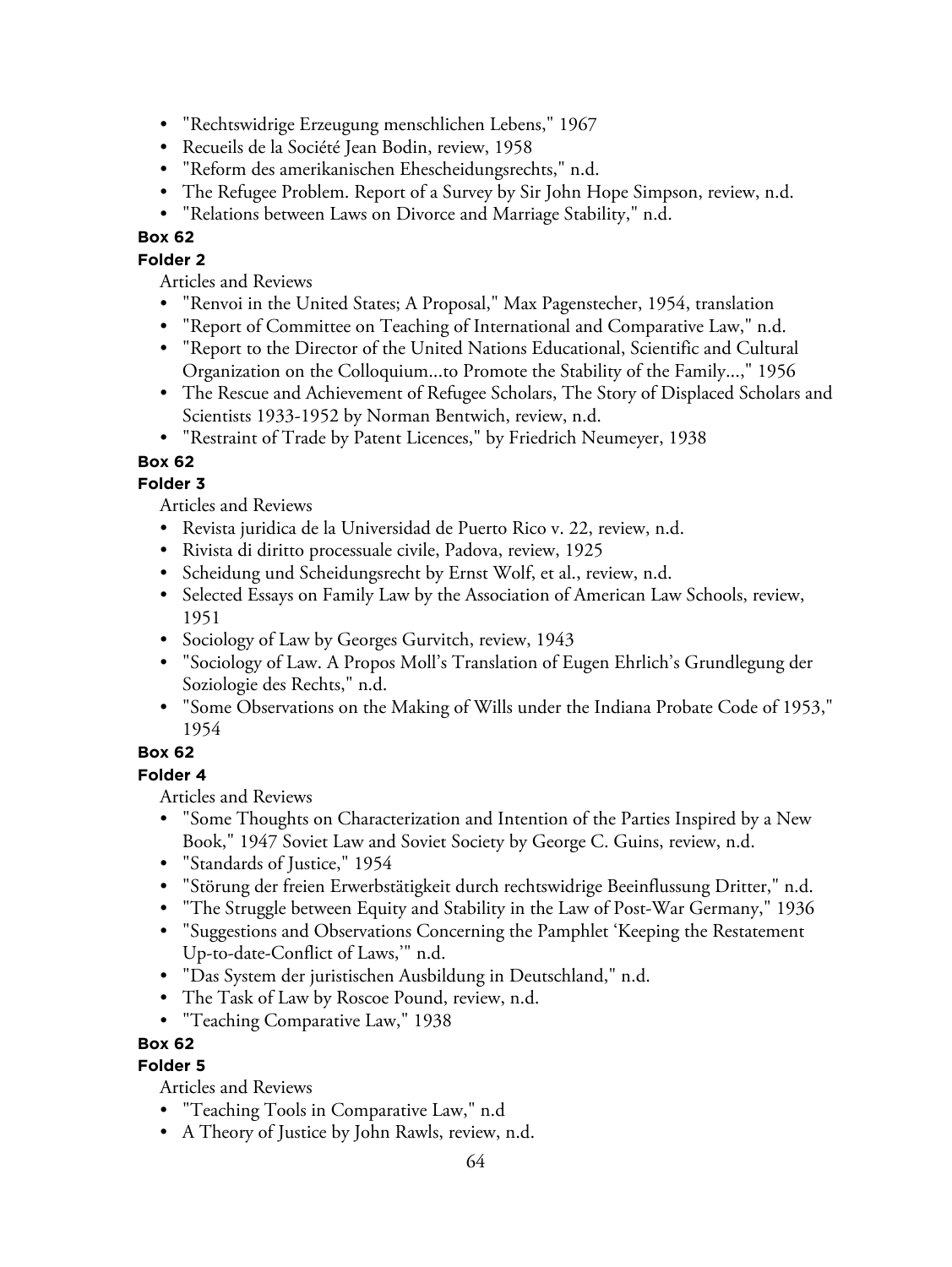- The Theory of Legal Science by Huntington Cairns, review, n.d.
- Three Discussions on the Conflict of Laws by G. O. Z. Sundström, review, n.d.
- Topik und Jurisprudenz by Theodor Viehweg, review, n.d.
- "Torts in the Conflict of Laws; A Recent Canadian Decision," n.d.
- The Transfer of Chattels in the Conflict of Laws by Albert A. Ehrenzweig, review, 1965
- "Trends in Marriage and Divorce Law of Western Countries," 1953

### **Folder 6**

Articles and Reviews

- Trusts on the Continent of Europe by F. Weiser, review, n.d.
- "Twenty-fifth Anniversary of the Italian Institute of Legislative Studies," 1954
- "Types of Reception," n.d.
- "United States of America," 1970
- "University Government in Central Europe," n.d.
- "The Use of Foreign Materials in the Teaching of Conflict of Laws," 1949
- "Das Verfassungsleben in den Vereinigten Staaten von Amerika," 1946
- Die Vertretung beim Rechtsgeschaeft by Wolfram Mueller-Freienfels, review, n.d.
- "Vierzig Jahre Kaiser-Wilhelm-Institut und Max-Planck-Institut für ausländisches und internationales Privatrecht," 1968
- Vormundschaft und Treuhand auf internationale Ebene by H. A. Schware-Liebermann von Wahlendorf, review, 1952
- "Was ist Rechtsvergleichung?" 1971

#### **Box 62**

### **Folder 7**

Articles and Reviews

- "Wasserbenützung an öffentlichen Gewässern nach bayerischem Wasserrecht," n.d.
- "Weiterer Nachtrag," n.d.
- When Parents Fail. The Law; Response to Family Breakdown by Sanford N. Katz, review, n.d.
- "Why Do We Have a Law of Conflict of Laws? A Jurisprudential Analysis and a Review of Ehrenzweig's Treatise," n.d.
- Das Wiederaufbauwerk Roosevelts und seine rechtlichen Grundlagen N.I.R.A. N.R.A. by Ernst Basch, review, 1935
- "Will or Testament," Encyclopedia Britannica, 1957

## **Box 62**

## **Folder 8**

Articles and Reviews

- Tyrell Williams lecture, 1962
- "Women in the Law," n.d.
- Your Marriage and the Law by Harriet F. Pilpel and Theodora Zavin, review, n.d.
- Zeitschrift der Akademie fuer Deutsches Recht published by Hans Frank, review, n.d.
- "Die zivilrechtliche Gesetzgebung der tsechoslowakischen Republik," n.d.
- Zwn Ehescheidungsproblem by Otto Bruslin, review, n.d.
- "Zur Einführung; Rechtsvergleichung," 1972
- Zwischen Gestern und Morgen by Hans Peters, review, n.d.

**Box 62**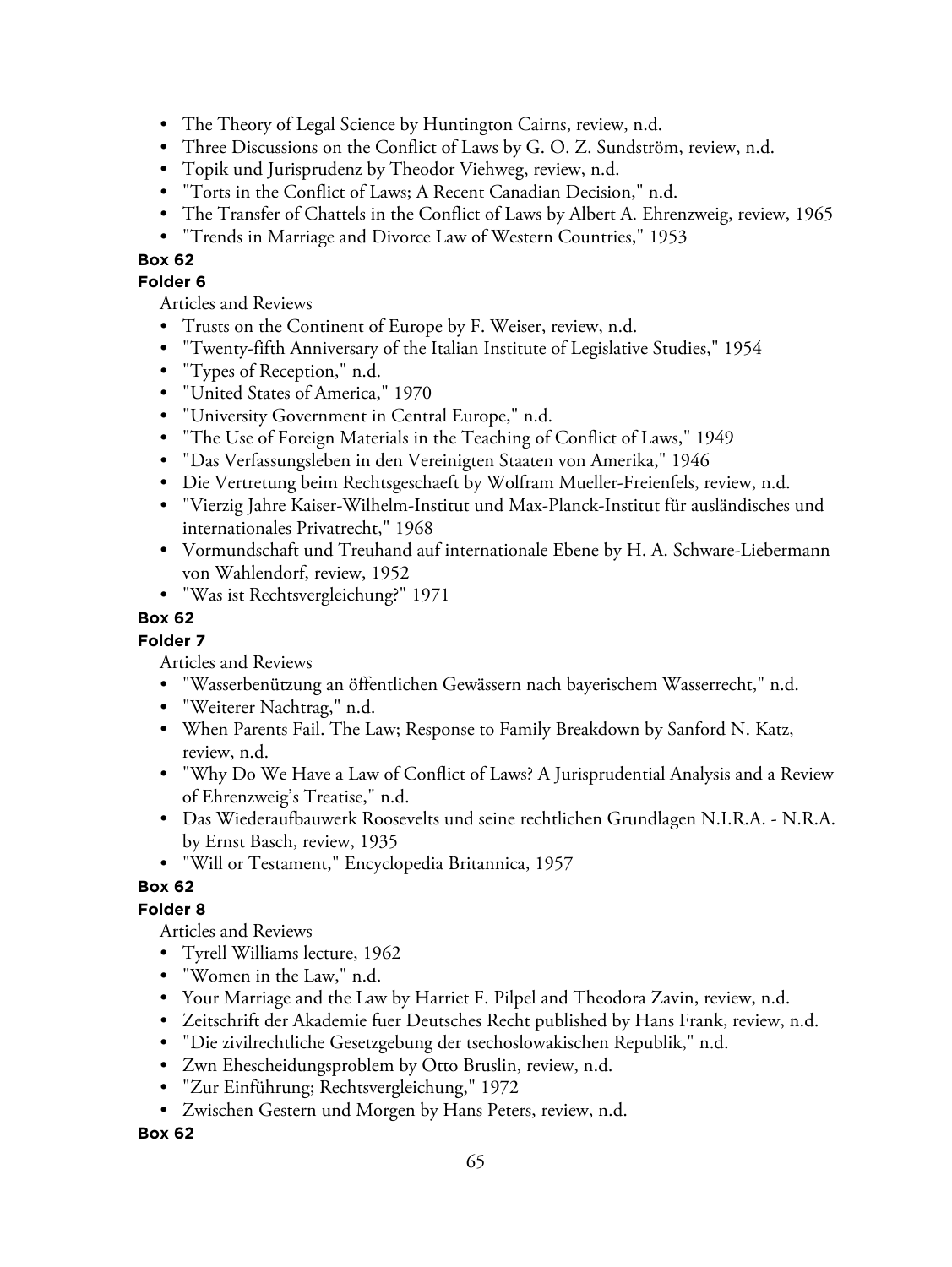#### **Folder 9-10**

Miscellaneous unidentified articles

# **Box 63**

**Folder 1** Miscellaneous fragments of articles

#### **Subseries 3: Monographs and Syllabi**

#### **Box 63**

#### **Folder 2**

Cases and Materials on Comparative Law of Sales (1939)

#### **Box 63**

#### **Folder 3**

Decedents' Estates, Cases and Other Materials, 1947, review

# **Box 63**

### **Folder 4**

Kaufrecht, volume I, 1931

#### **Box 63**

#### **Folder 5**

Kaufrecht, volume II, 1931

#### **Box 63**

#### **Folder 6**

The Law of Torts. Cases and Materials from Common Law and Civil Law Counties, Part I, 1947

#### **Box 63**

#### **Folder 7**

The Law of Torts. Cases and Materials from Common Law and Civil Law Counties, Part II, 1947

## **Box 63**

#### **Folder 8-9**

The Law of Torts. Cases and Materials from Common Law and Civil Law Counties, Chapter; "Problems of the Law of Torts"

### **Box 64**

# **Folder 1**

Marriage Stability, Divorce and the Law (1972), Preface

#### **Box 64**

#### **Folder 2**

Marriage Stability, Divorce and the Law (1972), Chapter 2

#### **Box 64**

# **Folder 3**

Marriage Stability, Divorce and the Law (1972), Chapter 2/3

### **Box 64**

#### **Folder 4-5**

Marriage Stability, Divorce and the Law (1972), Chapter 3

#### **Box 64**

#### **Folder 6-8**

Marriage Stability, Divorce and the Law (1972), Chapter 4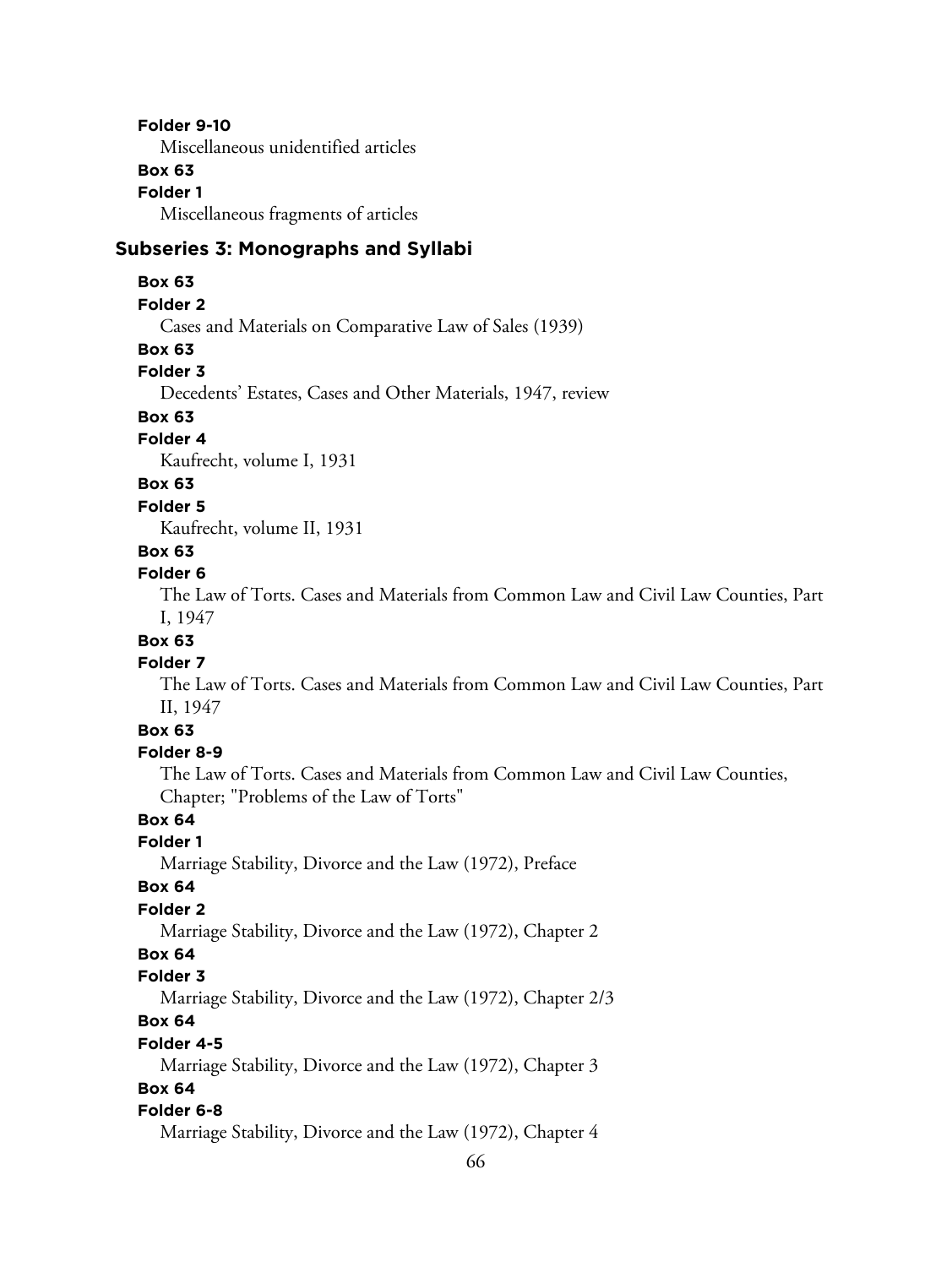**Box 64 Folder 9** Marriage Stability, Divorce and the Law (1972), Chapter 12 **Box 64 Folder 10-12** Marriage Stability, Divorce and the Law (1972), Chapter 13 **Box 64 Folder 13** Marriage Stability, Divorce and the Law (1972), Chapter 17 **Box 64 Folder 14** Marriage Stability, Divorce and the Law (1972), Chapter 19 **Box 64 Folder 15** Marriage Stability, Divorce and the Law (1972), Chapter 20 **Box 64 Folder 16** Marriage Stability, research notes **Box 65 Folder 1-3** Marriage Stability, Divorce and the Law research notes **Box 65 Folder 4** Marriage Stability, Divorce and the Law research notes, England **Box 65 Folder 5** Marriage Stability, Divorce and the Law, research notes, France **Box 65 Folder 6-8** Marriage Stability, Divorce and the Law, research notes, Germany, **Box 65 Folder 9** Marriage Stability, Divorce and the Law, research notes, Italy **Box 65 Folder 10** Marriage Stability, Divorce and the Law, research notes, Japan **Box 65 Folder 11** Marriage Stability, Divorce and the Law, research notes, Poland **Box 65 Folder 12** Marriage Stability, Divorce and the Law, research notes, Scandinavia **Box 65 Folder 13**

Marriage Stability, Divorce and the Law, research notes, Spain **Box 65**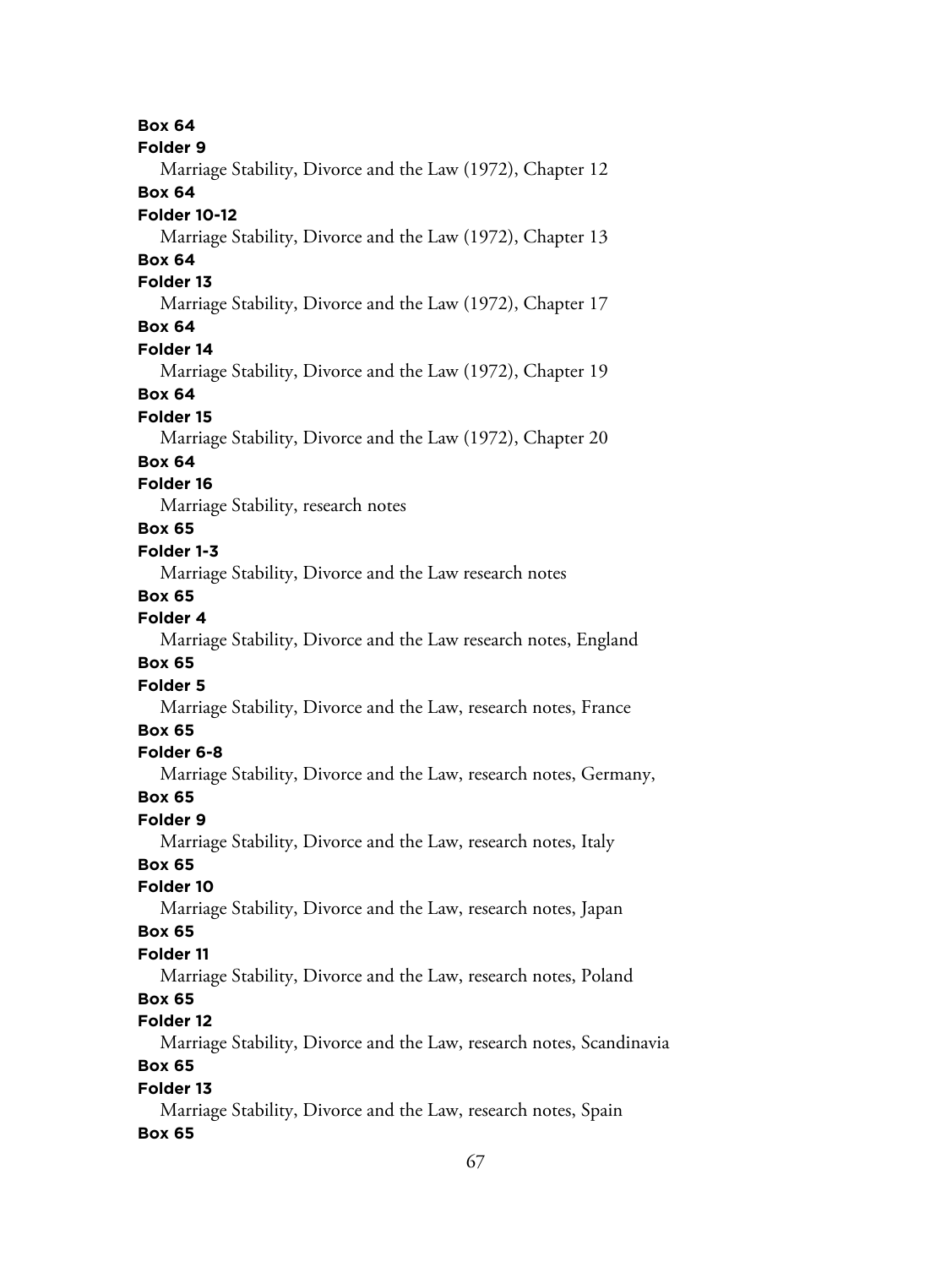**Folder 14**

Marriage Stability, Divorce and the Law, research notes, U.S.S.R.

**Box 65**

# **Folder 15**

Marriage Stability, Divorce and the Law, research notes, U.S.

#### **Box 66**

#### **Folder 1-2**

Marriage Stability, Divorce and the Law, research notes, U.S.

#### **Box 66**

### **Folder 3**

Marriage Stability, Divorce and the Law, correspondence

#### **Box 66**

#### **Folder 4-5**

Materials on Comparative Law of Contracts, 1939

### **Box 66**

#### **Folder 6**

Schuta der freien Erwerbstätigkeit und Verleitung zum Vertragsburch, 1924

#### **Box 66**

#### **Folder 7**

Die Struktur des vertraglichen Schuldverhältnisses im anglo-amerikanischen Recht (1931), reviews

#### **Box 66**

#### **Folder 8-10**

Syllabus for Conflict of Laws, 1947

#### **Box 67**

**Folder 1**

Syllabus for Conflict of Laws, Introduction

#### **Box 67**

#### **Folder 2-9**

Syllabus for Conflict of Laws, Jurisdiction

#### **Box 67**

#### **Folder 10**

Syllabus for Conflict of Laws, Choice of Law

#### **Box 67**

#### **Folder 11**

Syllabus for Conflict of Laws, Torts

### **Box 67**

#### **Folder 12**

Syllabus for Conflict of Laws, Contracts

## **Box 67**

## **Folder 13**

Syllabus for Conflict of Laws, Marriage

### **Box 67**

#### **Folder 14-15** Syllabus for Conflict of Laws, Rules of Conflicts

#### **Box 68**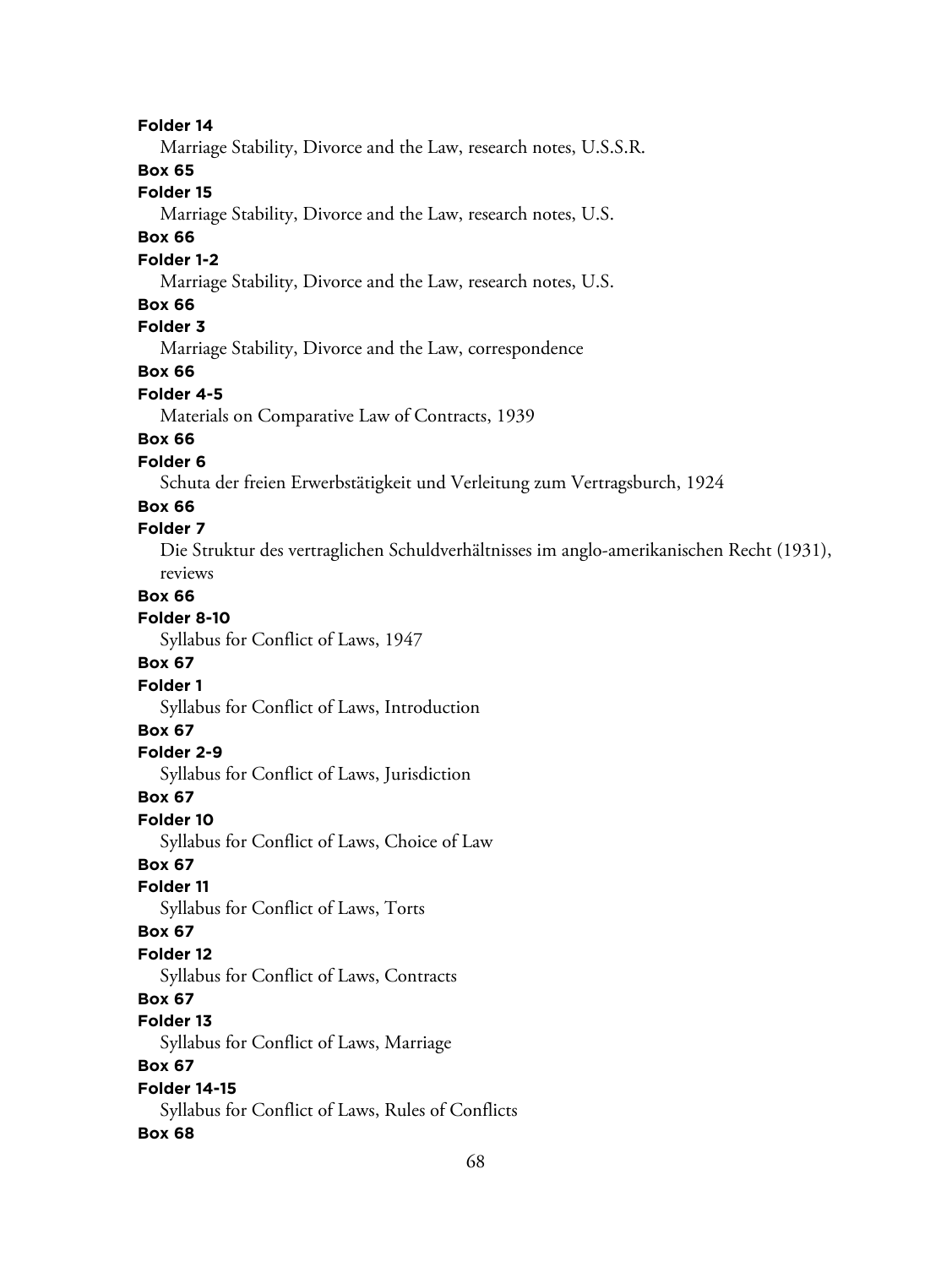#### **Folder 1**

Syllabus for Conflict of Laws, 1947, Divorce

### **Box 68**

#### **Folder 2**

Syllabus for Conflict of Laws, Judgements

## **Box 68**

#### **Folder 3**

Syllabus for Law 304, Law of Family Relations, Family Stability

#### **Box 68**

#### **Folder 4**

Syllabus for Law 304, Incidents of Marriage

#### **Box 68**

#### **Folder 5-6**

Syllabus for Law 304, Marriage

### **Box 68**

## **Folder 7**

Syllabus for Law 304, Divorce

#### **Box 68**

#### **Folder 8**

Syllabus for Seminar on Management and Distribution of Family Estates, Part I: Inheritance, Chattels

#### **Box 68**

#### **Folder 9**

Syllabus for Seminar on Management and Distribution of Family Estates, Immovables

#### **Box 68**

# **Folder 10**

Syllabus for Seminar on Management and Distribution of Family Estates, Personal Status

#### **Box 68**

#### **Folder 11**

Syllabus for Seminar on Management and Distribution of Family Estates, Succession upon Death

### **Series IV: Subject Files**

**Box 69 Folder 1** Abele estate **Box 69 Folder 2** Africa-Asia Project **Box 69 Folder 3** Ankara visit **Box 69 Folder 4-6** Colosimo vs. Mannarino **Box 69**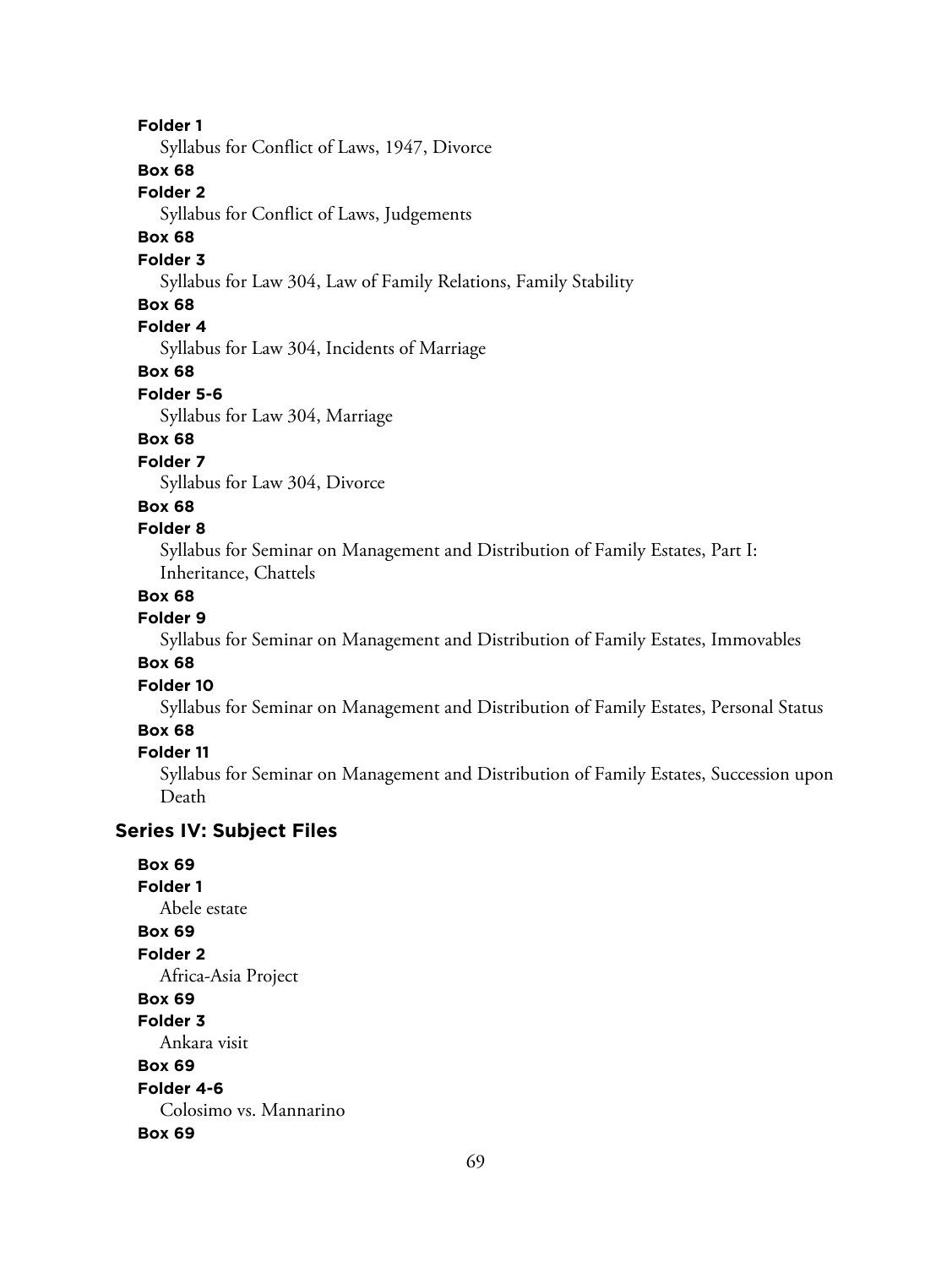**Folder 7** Committee for the Comparative Study of New Nations **Box 69 Folder 8-9** Como-Ticino Project **Box 70 Folder 1-3** Como-Ticino Project **Box 70 Folder 4** Conflict of Law Meeting, Emsalo, Finland **Box 70 Folder 5** Cowen divorce **Box 70 Folder 6** Duke Symposium on the Family **Box 70 Folder 7-8** Family Law Inquiry **Box 70 Folder 9** Family Stability Conference, text of round table discussion, part I **Box 70 Folder 10** Family Stability Conference, text of round table discussion, part II **Box 70 Folder 11** Ford Foundation **Box 71 Folder 1** Fulbright Commission, Japan, 1961 **Box 71 Folder 2-4** German law, research materials **Box 71 Folder 5** German marriage law, legal consultation **Box 71 Folder 6** Germany, Nazi **Box 71 Folder 7** Germany, post-war **Box 71 Folder 8**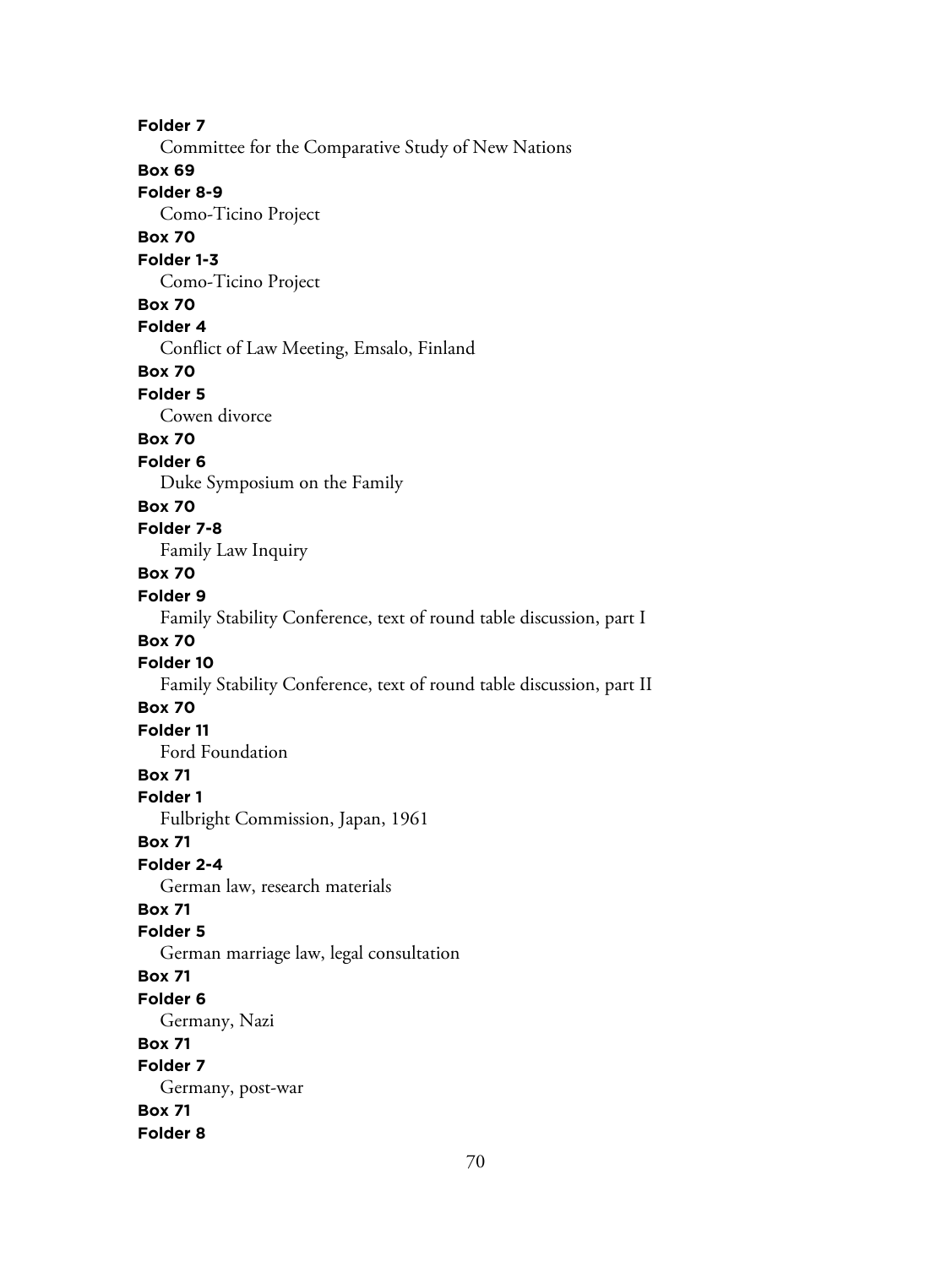Ghana

# **Box 71**

# **Folder 9**

Gould House Conference, 1962

### **Box 71**

## **Folder 10**

Groves Conference on Marriage and the Family

# **Box 71**

# **Folder 11**

International Association of Legal Science, 1957 meeting

## **Box 72**

# **Folder 1**

International Association of Legal Science, 1957 meeting

# **Box 72**

# **Folder 2-5**

International Encyclopedia of Comparative Law

# **Box 72**

# **Folder 6**

International Encyclopedia of Comparative Law, contribution Anderson

# **Box 72**

# **Folder 7**

International Encyclopedia of Comparative Law, contributions, Arnholm

# **Box 72**

# **Folder 8**

International Encyclopedia of Comparative Law, contributions, Baxter

# **Box 72**

## **Folder 9**

International Encyclopedia of Comparative Law, contributions, von Caemmerer

# **Box 72**

# **Folder 10**

International Encyclopedia of Comparative Law, contributions, Derrett

# **Box 73**

# **Folder 1**

International Encyclopedia of Comparative Law, contributions, Glendon, Volume IV, Chapter 1

# **Box 73**

# **Folder 2**

International Encyclopedia of Comparative Law, contributions, Glendon, Volume IV, Chapter 1, Div. III

# **Box 73**

# **Folder 3**

International Encyclopedia of Comparative Law, contributions, Glendon, Volume IV, Chapter 4, Div. I

## **Box 73**

# **Folder 4**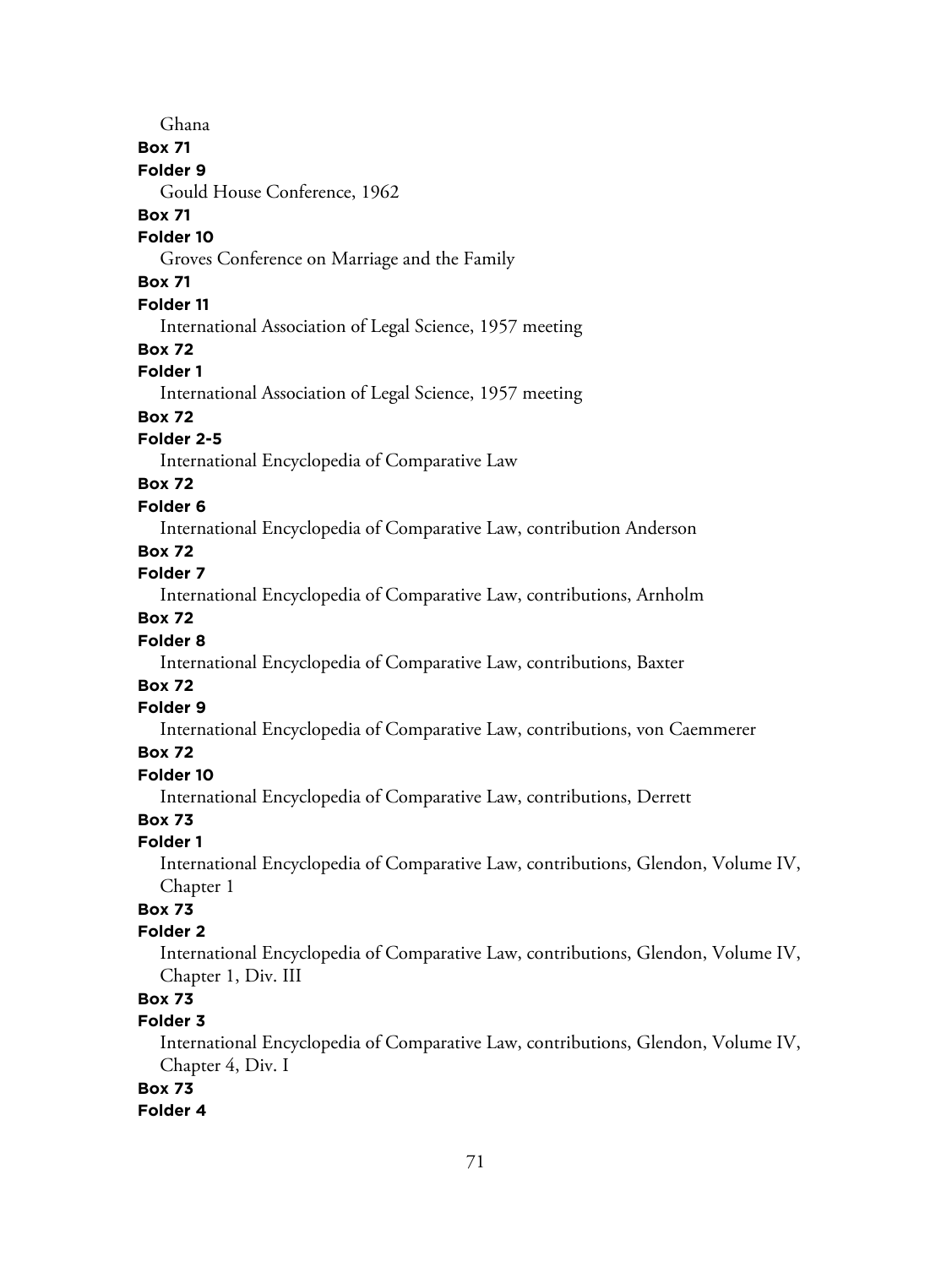International Encyclopedia of Comparative Law, contributions, Glendon, Vol. IV, Chapter 4, Div. III

## **Box 73**

#### **Folder 5**

International Encyclopedia of Comparative Law, contributions, Glendon, Volume IV, Chapter 4, Div. IV

# **Box 73**

#### **Folder 6**

International Encyclopedia of Comparative Law, contributions, Glendon, Volume IV, Chapter 7, Div. III

### **Box 73**

#### **Folder 7**

International Encyclopedia of Comparative Law, contributions, Glendon, Volume IV, Chapter 13

## **Box 73**

#### **Folder 8**

International Encyclopedia of Comparative Law, contributions, Glendon, miscellaneous

### **Box 73**

# **Folder 9**

International Encyclopedia of Comparative Law, contributions, von Hippel

# **Box 73**

# **Folder 10**

International Encyclopedia of Comparative Law, contributions, König

### **Box 73**

## **Folder 11**

International Encyclopedia of Comparative Law, contributions, Peyer

#### **Box 73**

# **Folder 12**

International Encyclopedia of Comparative Law, contributions, Rheinstein

# **Box 74**

#### **Folder 1-2**

International Encyclopedia of Comparative Law, contributions, Stoljar

### **Box 74**

### **Folder 3**

International Encyclopedia of Comparative Law, correspondence, Letters to contributors

# **Box 74**

## **Folder 4**

International Encyclopedia of Comparative Law, correspondence, A-G

# **Box 74**

#### **Folder 5**

International Encyclopedia of Comparative Law, correspondence, H-Z

### **Box 74**

# **Folder 6**

International Encyclopedia of Comparative Law, correspondence, Anderson, J. N. D.

# **Box 74**

#### **Folder 7**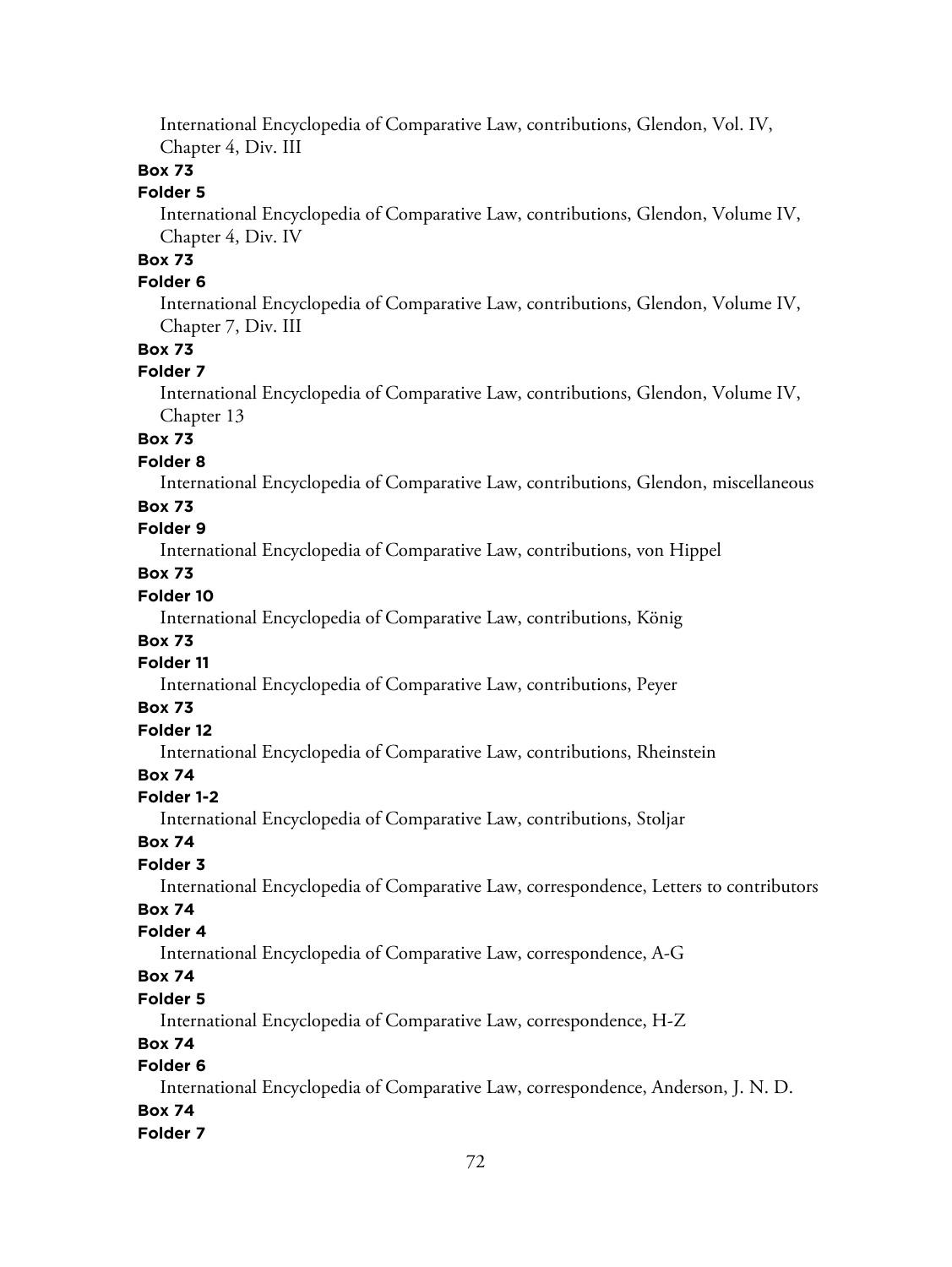International Encyclopedia of Comparative Law, correspondence, Baxter, Ian

### **Box 74**

### **Folder 8-9**

International Encyclopedia of Comparative Law, correspondence, Drobnig, Ulrich **Box 75**

# **Folder 1**

International Encyclopedia of Comparative Law, correspondence Drobnig, Ulrich

# **Box 75**

# **Folder 2**

International Encyclopedia of Comparative Law, correspondence Knapp, Victor

## **Box 75**

## **Folder 3**

International Encyclopedia of Comparative Law, correspondence Zweigert, Konrad

# **Box 75**

#### **Folder 4**

International Encyclopedia of the Social Sciences

# **Box 75**

#### **Folder 5**

Interprofessional Commission on Marriage and Divorce Laws

# **Box 75**

# **Folder 6-8**

McPoland divorce

## **Box 75**

#### **Folder 9**

Near East Club, Birth of Civilization Seminar

## **Box 76**

#### **Folder 1**

**Neutrality** 

#### **Box 76**

**Folder 2**

Nussbaum, Hilda (aka Nussy, Hilda), immigration

## **Box 76**

## **Folder 3**

Nussbaum, post-war inquiries concerning Auschwitz

#### **Box 76**

## **Folder 4**

Nussbaum, estate

# **Box 76**

# **Folder 5-9**

**OMGUS** 

# **Box 77**

**Folder 1 OMGUS** 

# **Box 77**

# **Folder 2**

Portuguese-Indian dispute over Goa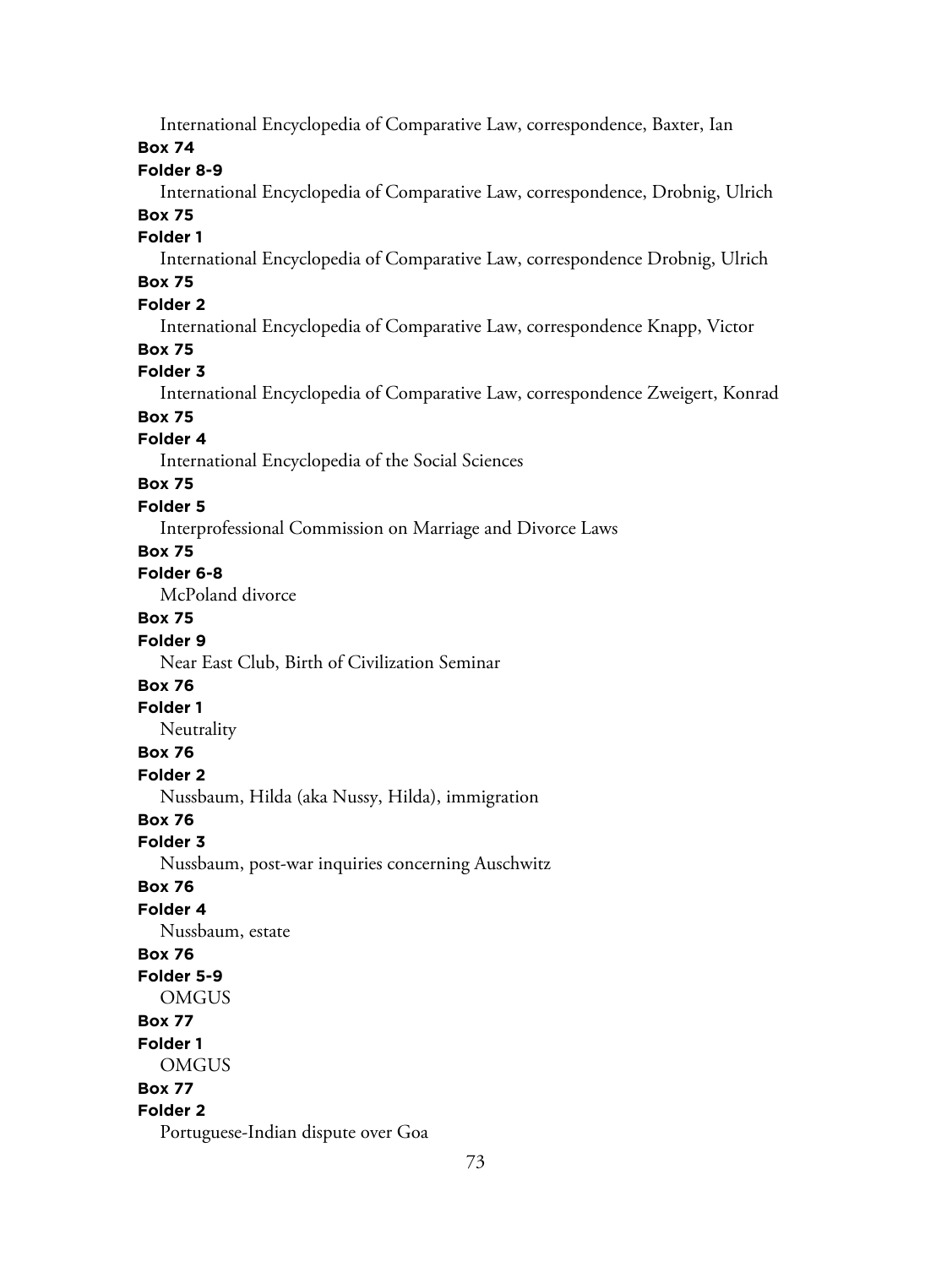**Box 77**

**Folder 3**

Sahraie, Yusuf Mohammed, immigration procedure

#### **Box 77**

#### **Folder 4**

Santiago Conference, 1957

## **Box 77**

#### **Folder 5**

Schäffer deportation

## **Box 77**

#### **Folder 6**

Schlomer estate

#### **Box 77**

#### **Folder 7**

Schweizerische Kreditanstalt Zürich

#### **Box 77**

#### **Folder 8**

Société Jean Bodin

#### **Box 77**

#### **Folder 9**

Society for the Comparative Study of Society and History

#### **Box 77**

### **Folder 10-11**

Staffing of African Institutions of Legal Education and Research (S.A.I.L.E.R.)

#### **Box 78**

#### **Folder 1-7**

Staffing of African Institutions of Legal Education and Research (S.A.I.L.E.R.)

# **Box 79**

## **Folder 1**

Staffing of African Institutions of Legal Education and Research (S.A.I.L.E.R.)

#### **Box 79**

#### **Folder 2**

UNESCO, International Study on the Main Trends of Research in the Fields of the Social and Human Sciences

## **Box 79**

### **Folder 3-5**

UNESCO, International Study

# **Box 79**

#### **Folder 6-8**

UNESCO, International Study, correspondence

# **Box 80**

#### **Folder 1**

UNESCO, Social Commission

# **Box 80**

#### **Folder 2**

U.S. Department of Health, Education, and Welfare, Children's Bureau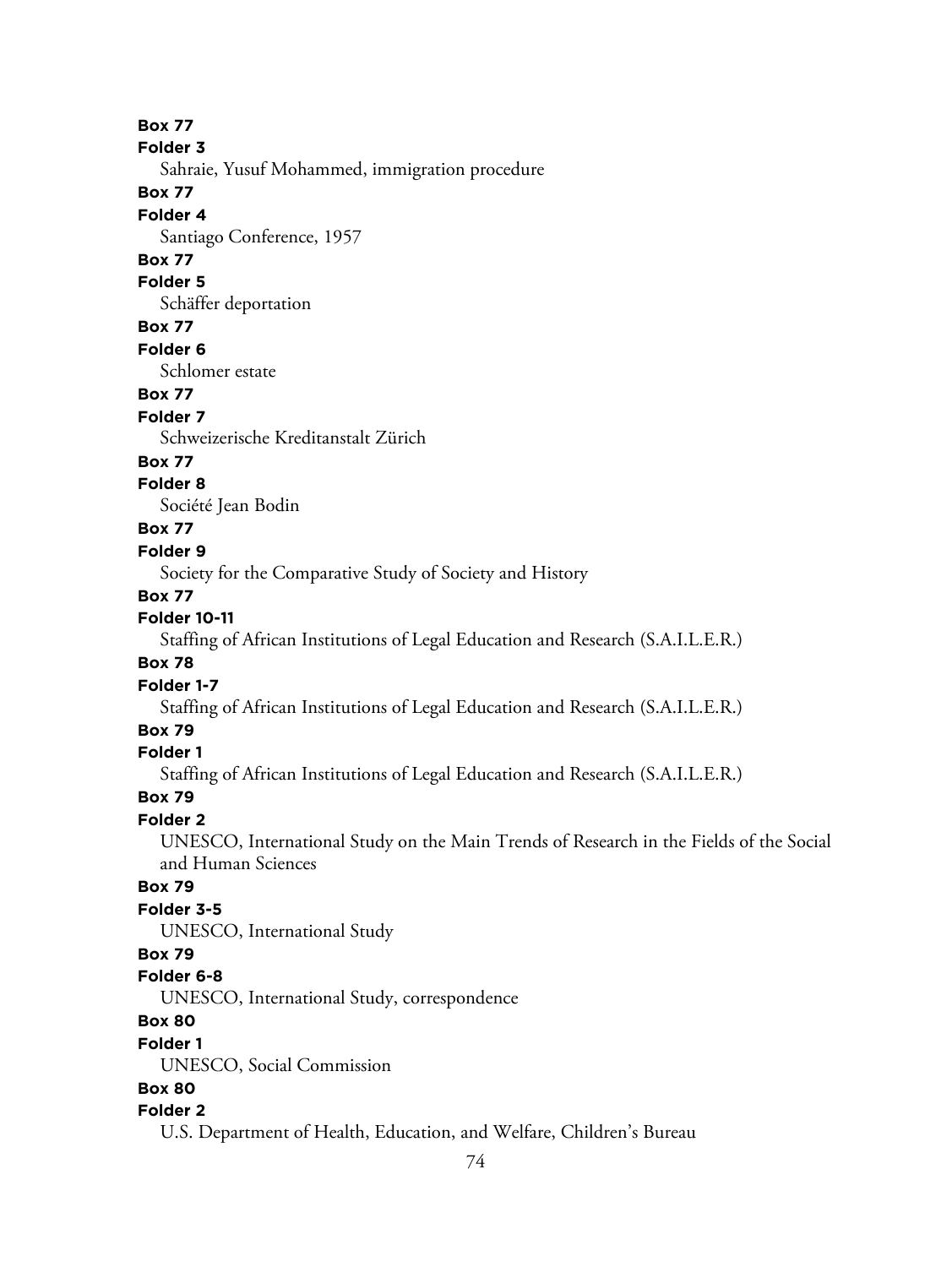**Box 80 Folder 3** U.S. Department of Health, National Committee on Vital and Health Statistics **Box 80 Folder 4-6** U.S. Department of Health, Subcommittee on Divorce **Box 80 Folder 7** University of Amsterdam, request for legal bibliography **Box 80 Folder 8** University of Chicago, 1957 conference **Box 80 Folder 9-10** University of Chicago, Law School **Box 81 Folder 1-4** University of Chicago, Law School, Comparative Law Research Center **Box 81 Folder 5-7** Wassermann estate **Box 82 Folder 1** White House Conference on Children and Youth, 1960 **Box 82 Folder 2** World Brotherhood Conference, 1959 **Box 82 Folder 3-6** Zepeda vs. Zepeda **Series V: Course Materials Subseries 1: Pre-1933**

**Box 82 Folder 7-8** Civil Law **Box 82 Folder 9-11** Comparative Law **Box 83 Folder 1-6** Comparative Law **Box 83 Folder 7 Contracts**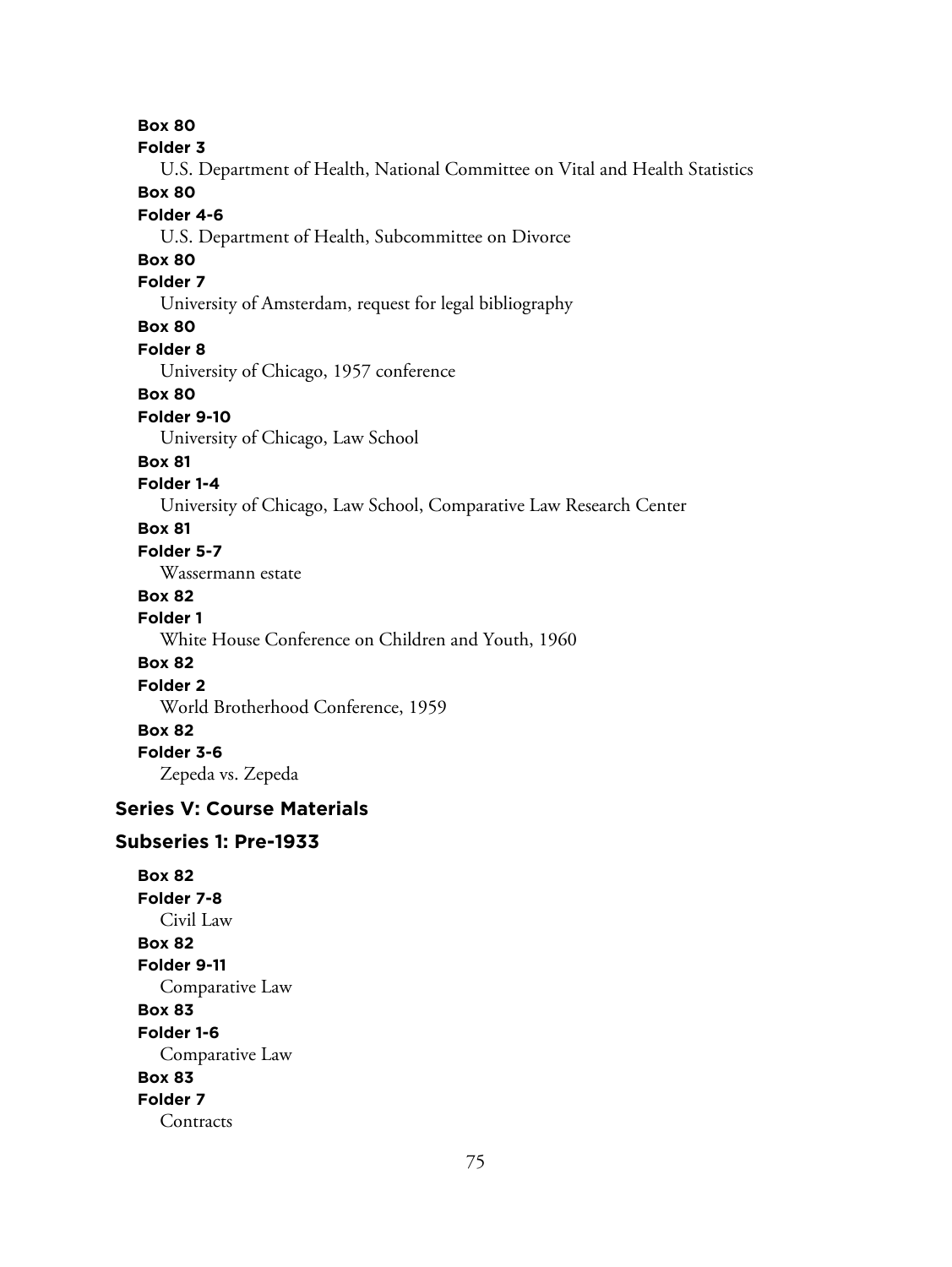**Box 83 Folder 8** Decedents' Estates **Box 83 Folder 9** Family Law **Box 83 Folder 10-12** Property Law **Box 84 Folder 1-2** Research notes **Subseries 2: Post-1933 Box 84 Folder 3-9** African Law Seminar **Box 85 Folder 1** American Law **Box 85 Folder 2** American Law for Foreign Students, handouts **Box 85 Folder 3** American Law for Foreign Students, lectures given in Sweden **Box 85 Folder 4** American Law for Foreign Students, class list and notes **Box 85 Folder 5** American Law for Foreign Students, handouts **Box 85 Folder 6** American Law for Foreign Students, exams **Box 85 Folder 7** American Law for Foreign Students, notes **Box 85 Folder 8** Civil Affairs Course for the 5th Army **Box 85 Folder 9-10** Comparative Law, notes **Box 86 Folder 1**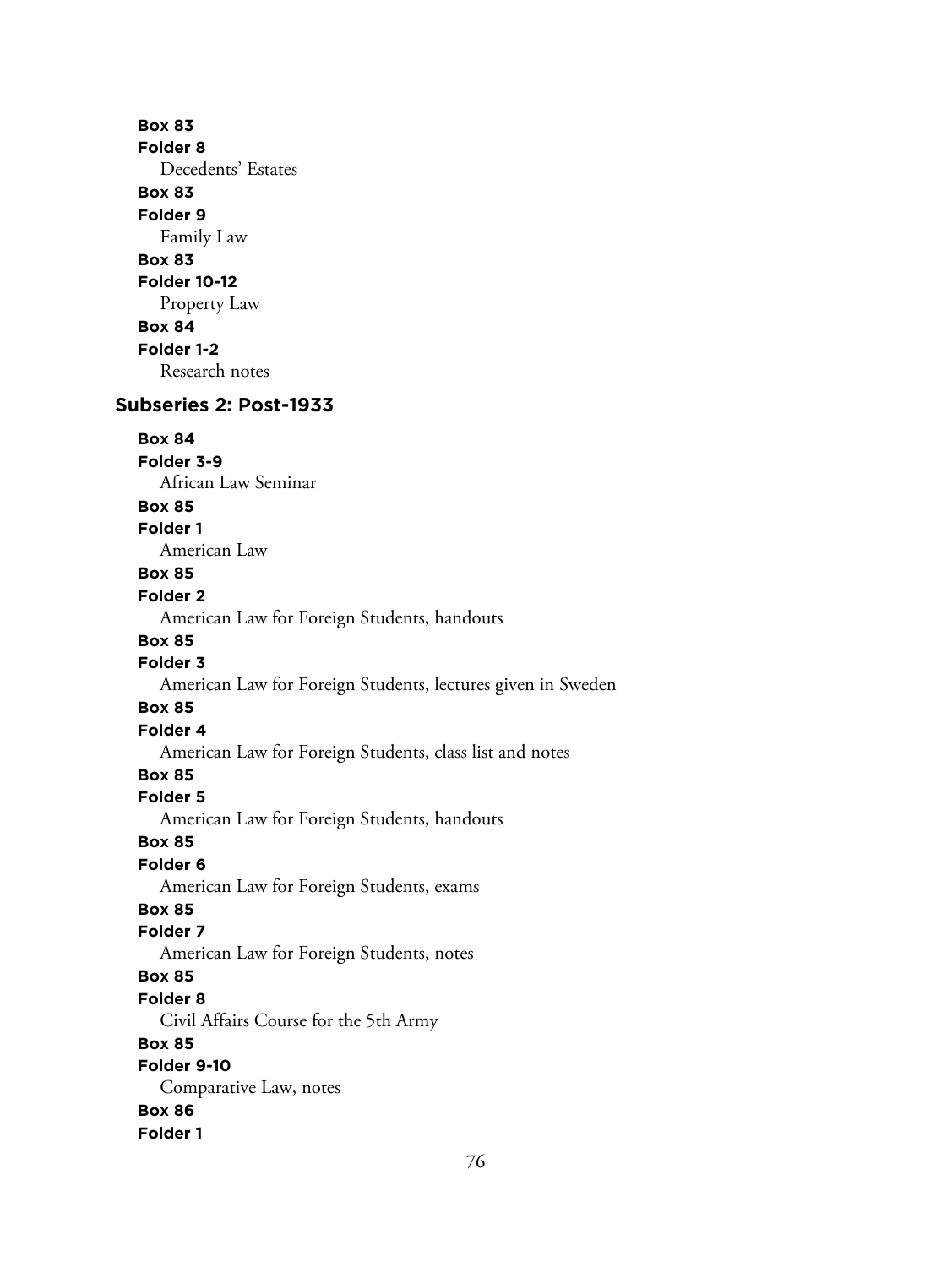Comparative Law, class list and handouts **Box 86 Folder 2** Comparative Law, notes **Box 86 Folder 3** Comparative Law, Conflicts Law, handouts **Box 86 Folder 4-5** Comparative Law, Conflicts Law, notes **Box 86 Folder 6** Comparative Law, Decedents' Estates, handouts **Box 86 Folder 7** Comparative Law, Marriage Law, handouts **Box 86 Folder 8** Comparative Law, Marriage Law, notes **Box 86 Folder 9** Comparative Law, Marriage Law, Luxembourg lextures **Box 86 Folder 10** Conflict of Laws, class list and handouts **Box 87 Folder 1-2** Conflict of Laws, notes **Box 87 Folder 3** Conflict of Laws, English law of, Cambridge lectures, 1955 **Box 87 Folder 4 Contracts Box 87 Folder 5** Decedents' Estates **Box 87 Folder 6** Decedents' Estates, handouts **Box 87 Folder 7** Decedents' Estates, problem cases **Box 87 Folder 8** Decedents' Estates, exams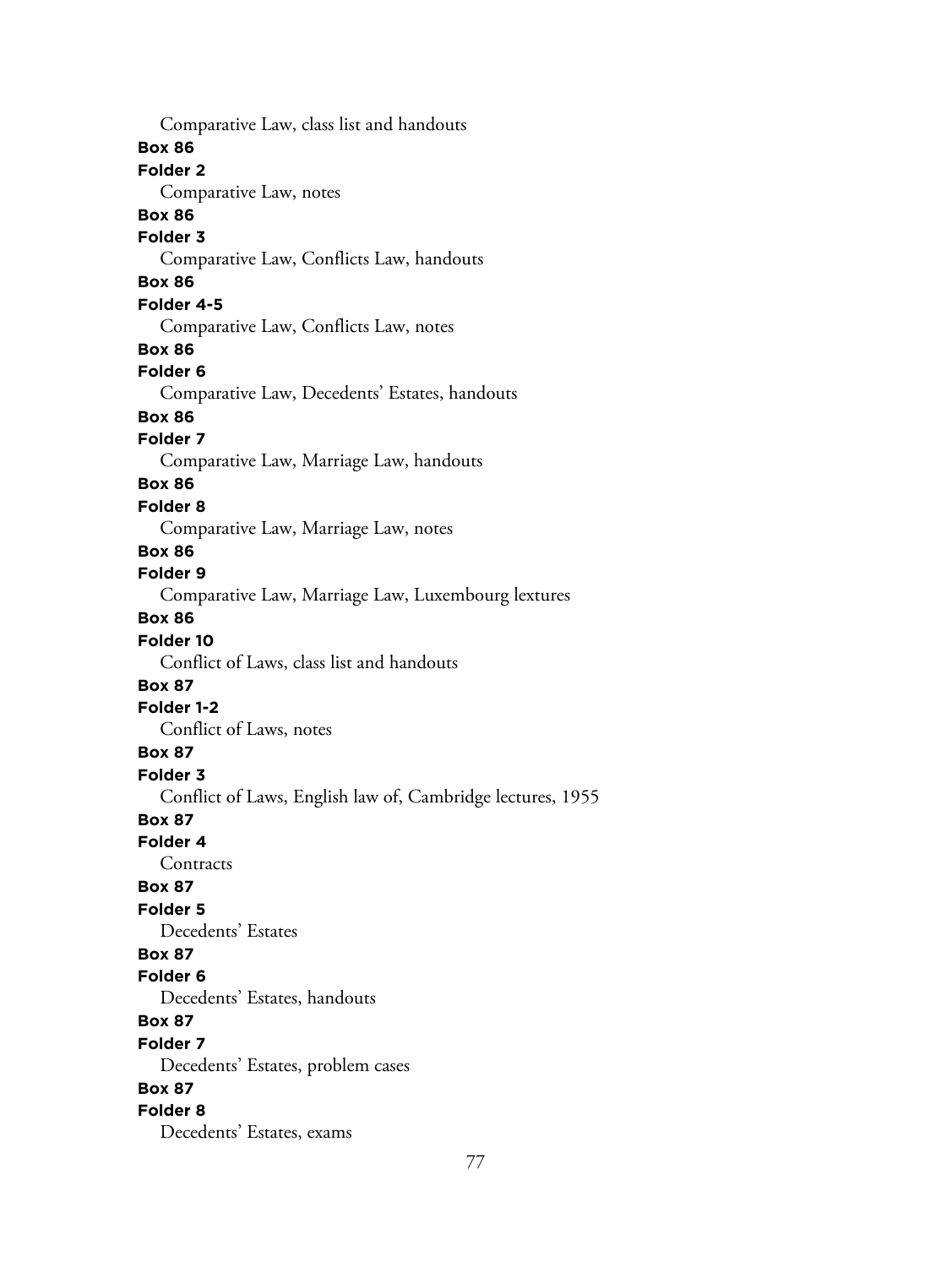**Box 87 Folder 9** Decedents' Estates, handouts **Box 87 Folder 10** Decedents' Estates, notes **Box 88 Folder 1** Decedents' Estates, Strassbourg lectures, 1959 **Box 88 Folder 2** Decedents' Estates, exams **Box 88 Folder 3-6** Decedents' Estates, notes **Box 88 Folder 7-9** Family Law, handouts **Box 88 Folder 10** Family Law, exams **Box 88 Folder 11-12** Family Law, handouts **Box 89 Folder 1-2** Family Law, handouts **Box 89 Folder 3** Family Law, notes **Box 89 Folder 4** Family Law, handouts **Box 89 Folder 5** Foreign Law Program, French law, exams **Box 89 Folder 6-7** Foreign Law Program, handouts **Box 89 Folder 8** Foreign Law Program, class lists and exams **Box 89 Folder 9-10** Foreign Law Program, handouts **Box 90**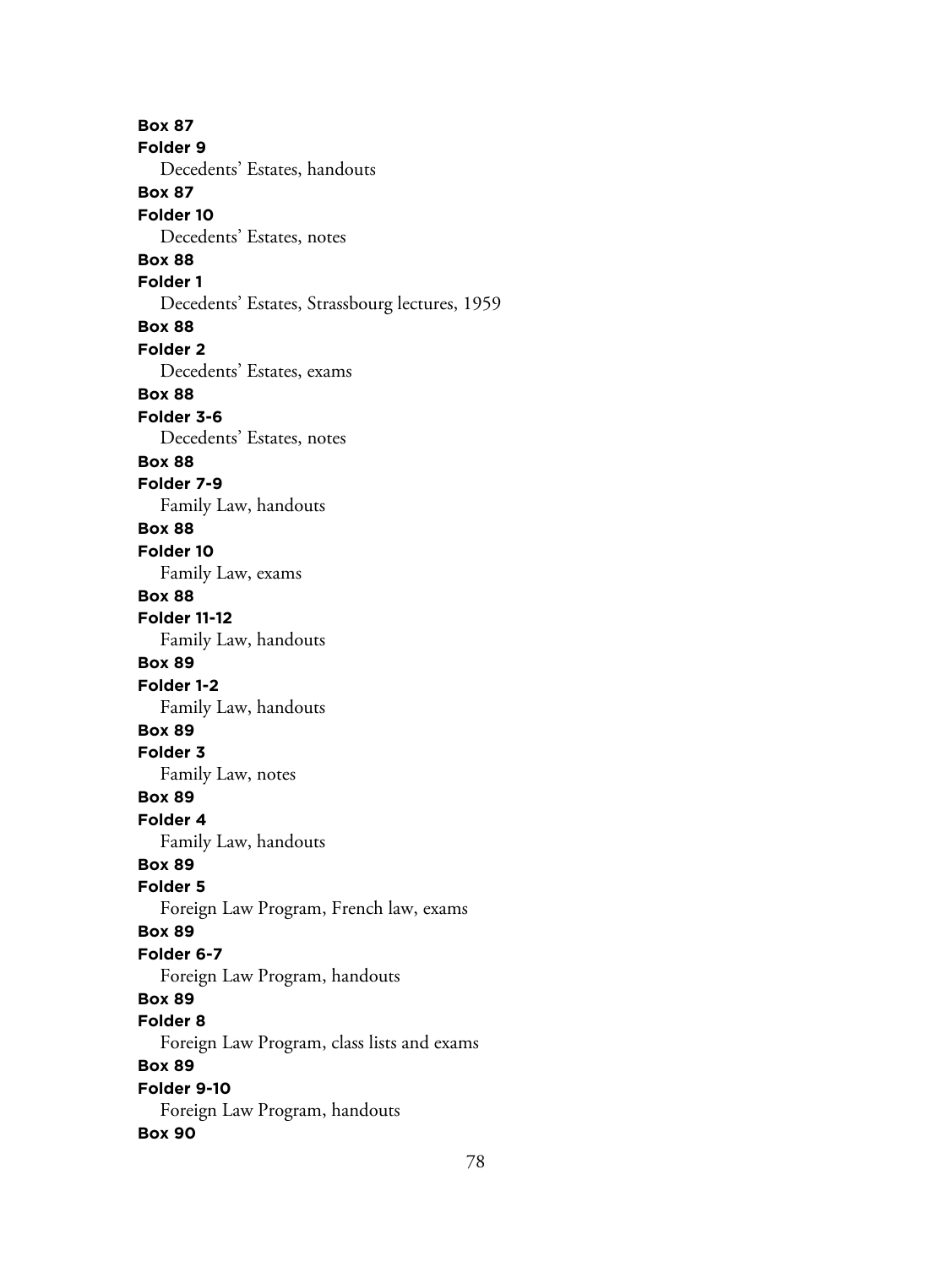**Folder 1** Foreign Law Program, handouts **Box 90 Folder 2-8** Foreign Law Program, notes **Box 91 Folder 1-7** Foreign Law Program, notes **Box 92 Folder 1** Foreign Law Program, German Law, exams **Box 92 Folder 2** Foreign Law Program, handouts **Box 92 Folder 3** Foreign Law Program, notes **Box 92 Folder 4** Foreign Law Program, exams **Box 92 Folder 5-6** Foreign Law Program, handouts **Box 92 Folder 7-9** Foreign Law Program, notes **Box 93 Folder 1** Legal history **Box 93 Folder 2** Marriage Law, class list **Box 93 Folder 3-4** Marriage Law, handouts **Box 93 Folder 5** Marriage Law, notes **Box 93 Folder 6** Marriage Law, Frankfurt Seminar, 1953, exams **Box 93 Folder 7** Marriage Law, Frankfurt Seminar, handouts **Box 93 Folder 8-10**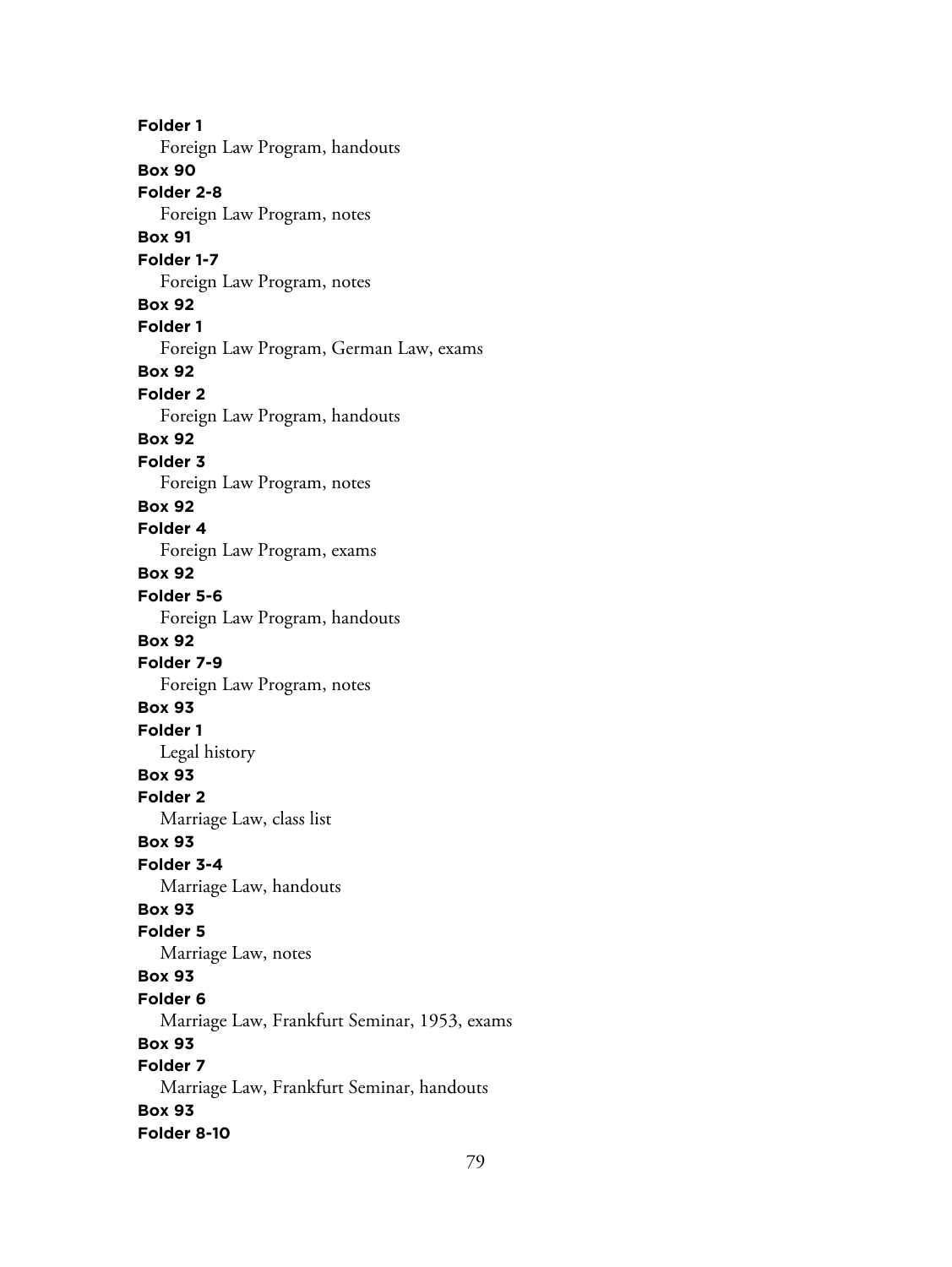Marriage Law, Frankfurt Seminar, notes **Box 93 Folder 11** Marriage Law, class lists **Box 93 Folder 12** Marriage Law, handouts **Box 93 Folder 13** Marriage Law, notes **Box 93 Folder 14** Marriage Law, Japan Seminar, 1961, handouts **Box 93 Folder 15** Marriage Law, Japan Seminar, notes **Box 94 Folder 1-3** Military Law, notes **Box 94 Folder 4** Natural Law Seminar **Box 94 Folder 5** Political Theory, exams **Box 94 Folder 6** Political Theory, handouts **Box 94 Folder 7-10** Political Theory, notes **Box 95 Folder 1** Religion in the Intellectual Life Seminar, Law and Justice, 1967 **Box 95 Folder 2** Social Thought Seminar, 1944 **Box 95 Folder 3-4** Sociology of Law, handouts **Box 95 Folder 5-6** Sociology of Law, notes **Box 95 Folder 7-8** Sociology of Law, handouts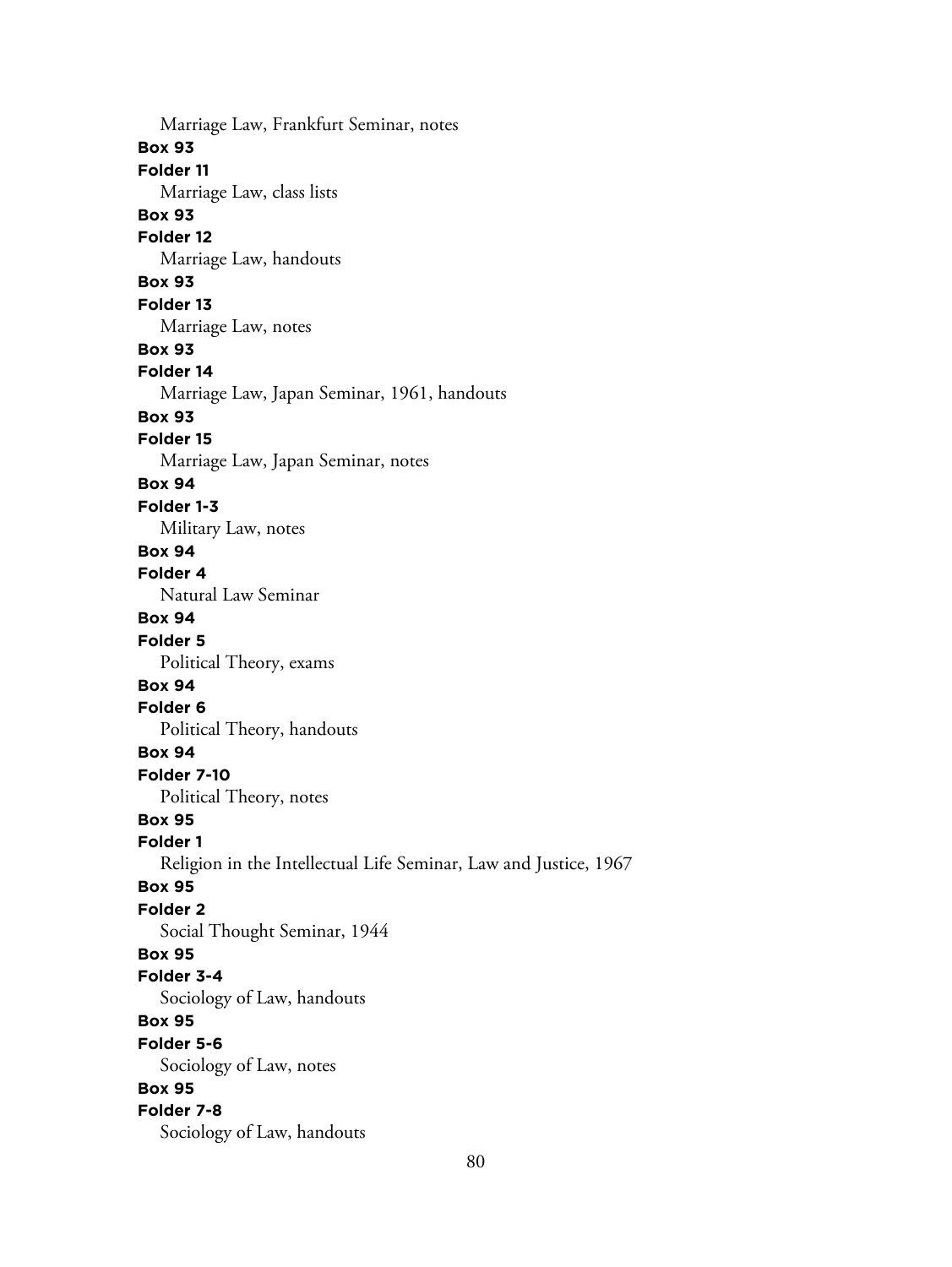**Box 95 Folder 9** Sociology of Law, notes **Box 96 Folder 1** Sociology of Law, notes **Box 96 Folder 2** Torts **Subseries 3: Students' Papers Box 96 Folder 3** Abdulwahab, Muhiddin - Axelrad, Stephen **Box 96 Folder 4** Bayitch, Stojan - Beckman, Nils **Box 96 Folder 5** Beckman, Nils - Blish, Tipton **Box 96 Folder 6** Bloomberg, Sam M. - Butler, Eugene **Box 97 Folder 1** Conner, Richard L. - Duncan, John Paul **Box 97 Folder 2** Edidin, Gary - Fisch, William B. **Box 97 Folder 3-4** Foster, Henry H. **Box 97 Folder 5** G., Eberhard (?) - Huff, William S. **Box 97 Folder 6** Huszar, George B. de - Kastull, Harry **Box 97 Folder 7** Katz, Jack - Kynast, Dieter **Box 98 Folder 1** Lobenthal, Joseph - Morgan, Lewis V., Jr. **Box 98 Folder 2**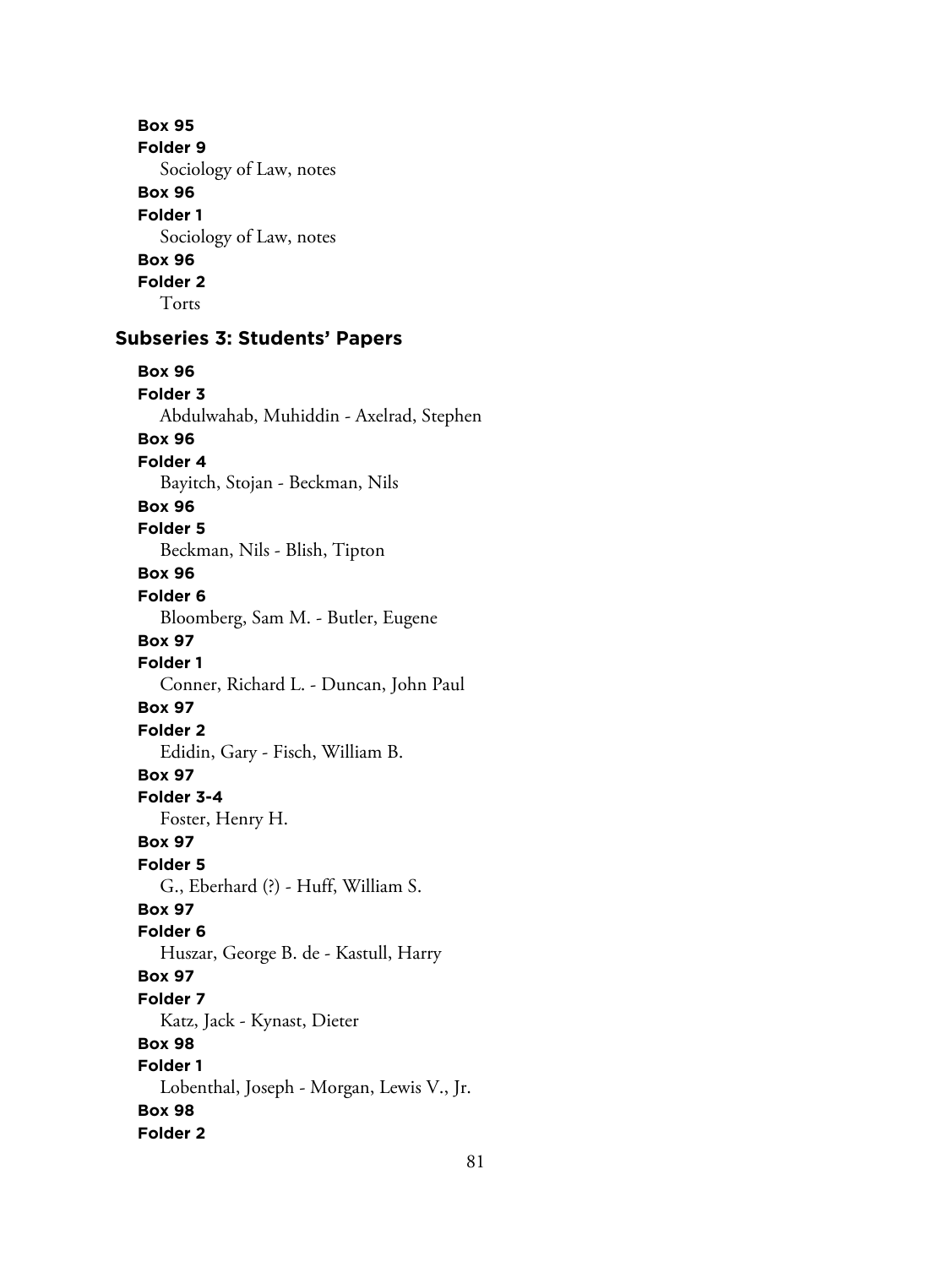Müller, Gerhard **Box 98 Folder 3** Müller, T. - Opoku, K. T. **Box 98 Folder 4** Owen, Nathan P. - Sadd, William W. **Box 98 Folder 5** Sakamoto, Wayne T. - Spindler, Hartmut **Box 99 Folder 1** Steans, Phillip M. - Stoljar, Samuel **Box 99 Folder 2** Strickland, Donald A. - Tonndorf, J. **Box 99 Folder 3** Wahab, Ibrahim - Wrobel, Heinrich **Box 99 Folder 4** Young, John H. - Zwerdling, David M.

# **Series VI: Glendon, Mary Ann. State, Law, and Family (1977)**

**Box 99 Folder 5-6** Notes and research materials **Box 100 Folder 1-3** Notes and research materials **Box 100 Folder 4** Chapter drafts, Chapter 2.I. **Box 100 Folder 5** Chapter drafts, Chapter 3.V. **Box 100 Folder 6** Chapter drafts, Chapter 4.1. Outlines. **Box 100 Folder 7** Chapter drafts, Chapter 4.1. Introduction **Box 100 Folder 8** Chapter drafts, Chapter 4.1. **Box 100**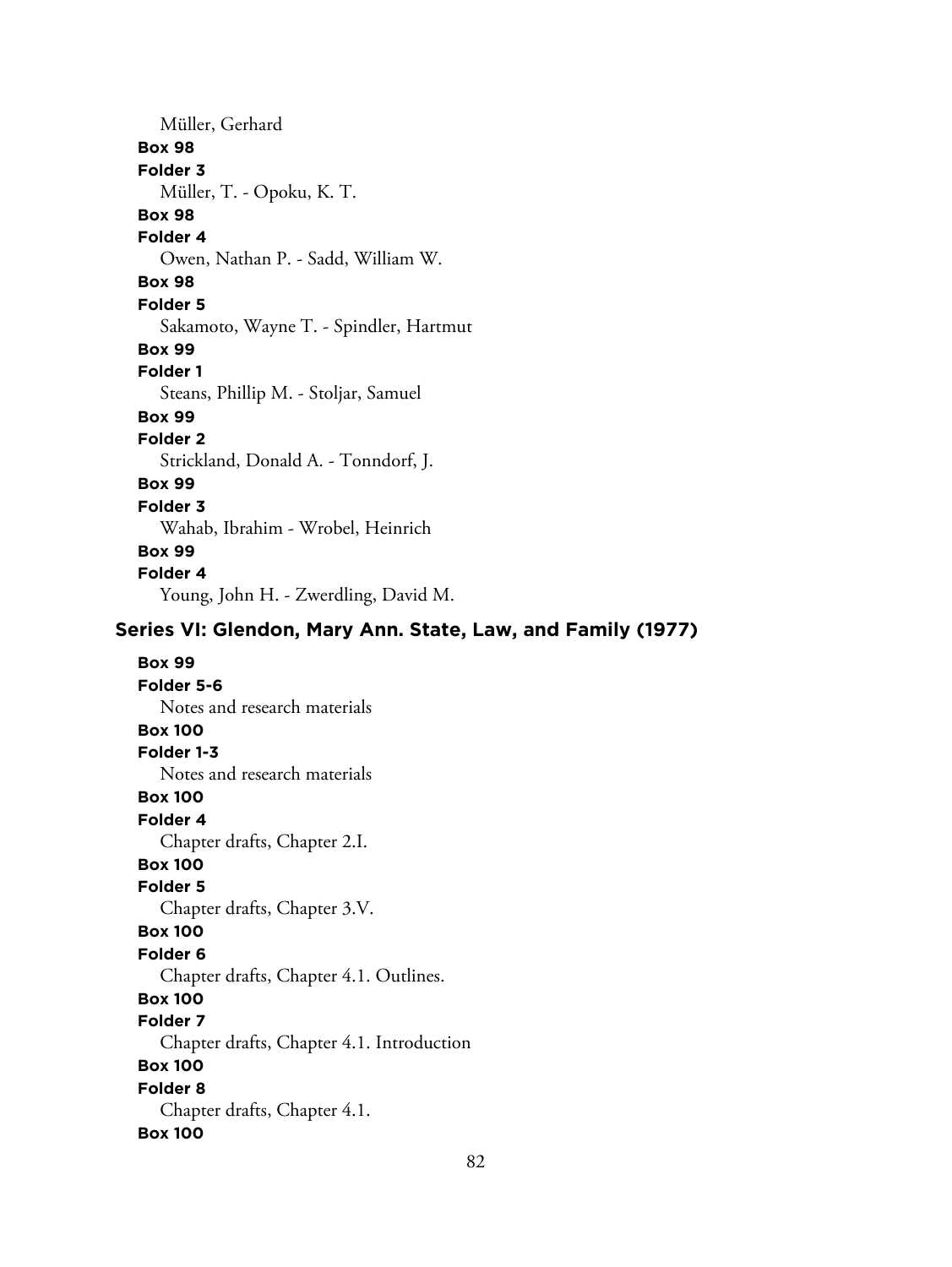**Folder 9** Chapter drafts, Chapter 4.II.A. **Box 100 Folder 10** Chapter drafts, Chapter 4.III.B. **Box 101 Folder 1** Chapter drafts, Chapter 4.III.C. **Box 101 Folder 2-3** Chapter drafts, Chapter 4.III.C.I. **Box 101 Folder 4** Chapter drafts, Chapter 4.III.C.2.a. **Box 101 Folder 5** Chapter drafts, Chapter 4.III.C.3.a. **Box 101 Folder 6** Chapter drafts, Chapter 4.III.C.5. **Box 101 Folder 7** Chapter drafts, Chapter 4.IV. **Box 101 Folder 8** Chapter drafts, Chapter 4.IV.A. **Box 101 Folder 9** Chapter drafts, Chapter 4. Bibliography **Box 101 Folder 10** Complete draft of Chapter 4, pages 1-64 **Box 101 Folder 11** Complete draft of Chapter 4, pages 65-158 **Box 101 Folder 12** Complete draft of Chapter 4, pages 177-265a **Box 102 Folder 1** Complete draft of Chapter 4, pages 265a-329 **Box 102 Folder 2** Complete draft of Chapter 4, pages 330-401 **Box 102 Folder 3**